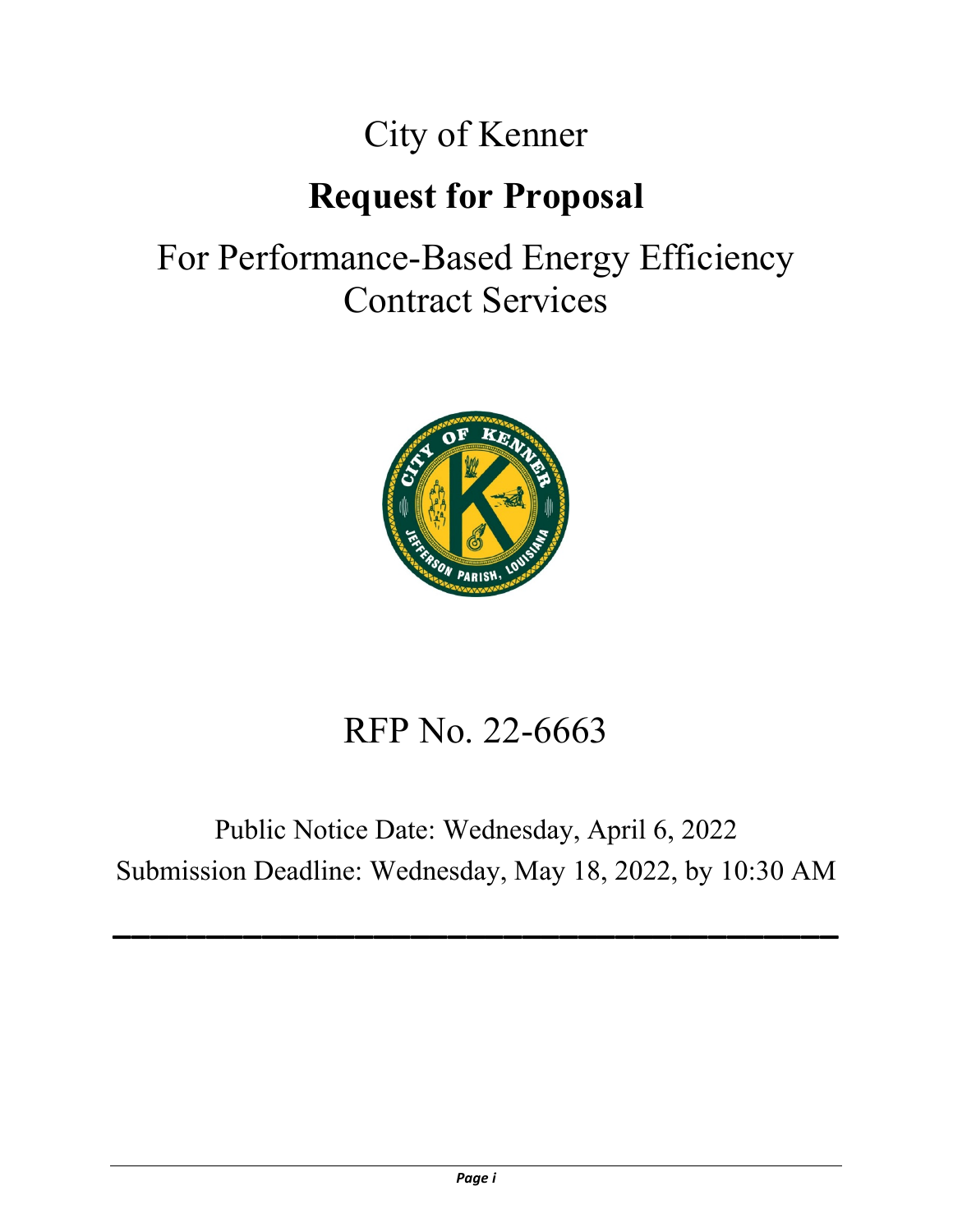# **TABLE OF CONTENTS**

# **REQUEST FOR PROPOSALS**

| Introduction / Overview 2008 March 2008 March 2014 1-2 |         |
|--------------------------------------------------------|---------|
|                                                        | $2 - 4$ |
|                                                        |         |
| Contract Negotiation 5                                 |         |
|                                                        |         |
|                                                        | $5-6$   |
|                                                        | $6-9$   |

# **ATTACHMENTS**

| <b>Attachment A:</b> | Pre-Proposal Meeting / Site Visit Registration Form 10                                                          |    |
|----------------------|-----------------------------------------------------------------------------------------------------------------|----|
| <b>Attachment B:</b> |                                                                                                                 |    |
| <b>Attachment C:</b> |                                                                                                                 |    |
| <b>Attachment D:</b> |                                                                                                                 |    |
| <b>Attachment E:</b> | ESCO Response 17                                                                                                |    |
| <b>Attachment F:</b> | Evaluation Criteria [11] [12] Evaluation Criteria [12] [12] [12] Evaluation Criteria [12] [12] [12] [12] [12] [ | 25 |
| <b>Attachment G:</b> | Title 33, Performance–Based Energy Efficiency Contract                                                          | 27 |
| <b>Attachment H:</b> | <b>Insurance Requirements</b>                                                                                   | 33 |
| <b>Attachment I:</b> | Certification of submission                                                                                     | 39 |
| <b>Attachment J:</b> | Corporate Resolution                                                                                            | 40 |
| <b>Attachment K:</b> | Statement of Non-Collusion                                                                                      | 41 |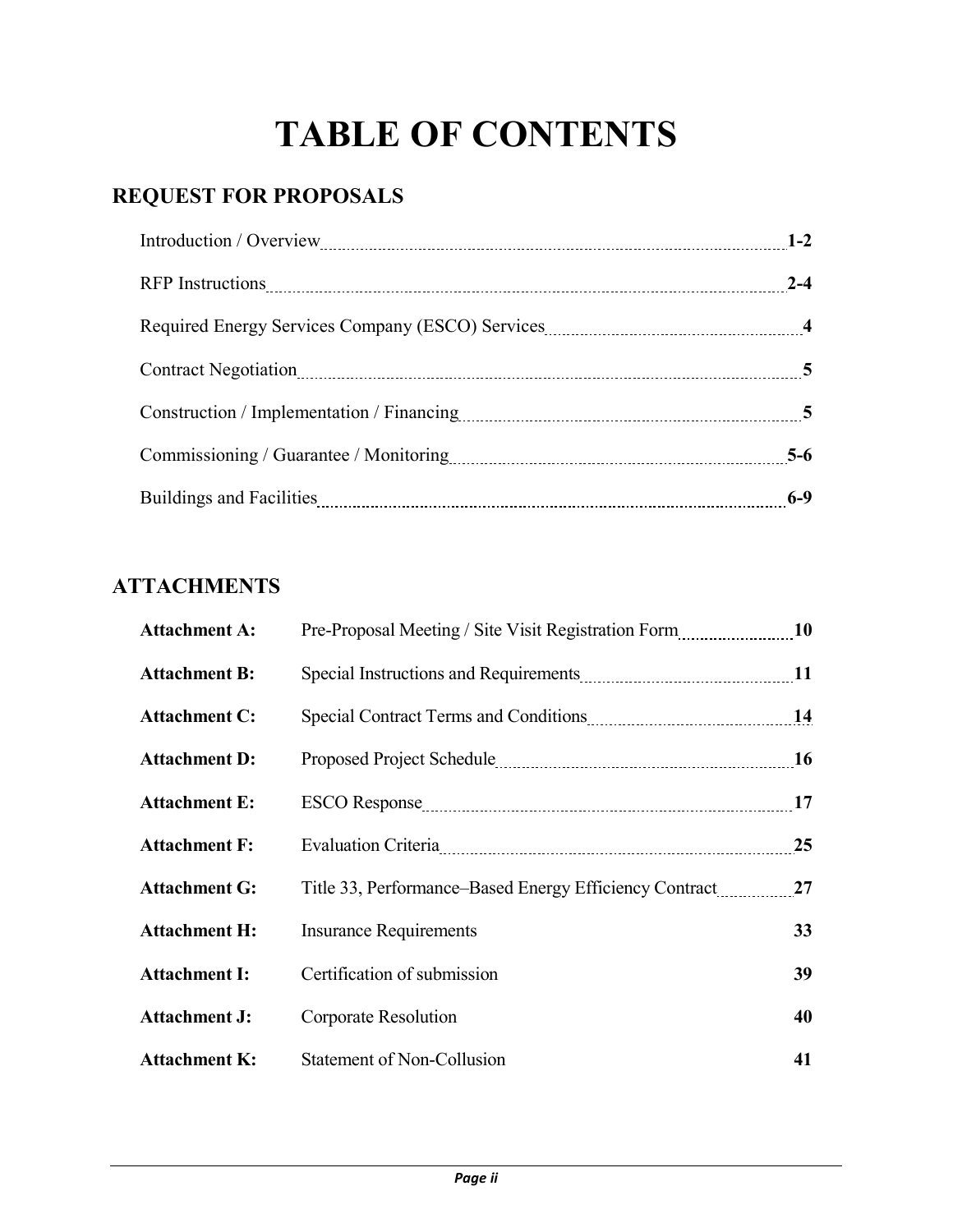# **REQUEST FOR PROPOSALS (RFP)**

for

# **Performance-Based Energy Efficiency Contract Services** for the **City of Kenner, Louisiana**

## **INTRODUCTION**

**THE CITY OF KENNER, LOUISIANA** (hereinafter referred to as **CITY**) seeks proposals from interested Energy Services Companies (ESCOs) to conduct a technical energy audit of facilities and develop a Performance-Based Energy Efficiency Contract to identify and implement capital improvements to reduce energy, water, operational and related costs in CITY facilities. Annual cost savings must be guaranteed by the ESCO to be greater than the annual costs attributable to the services or equipment under the contract.

Many CITY facilities were damaged by Hurricane Ida and damage assessments are ongoing as this RFP is being issued. It is the CITY's hope that the selected ESCO will work with the CITY to define a specific scope of energy efficiency and infrastructure upgrades in conjunction with plans to repair existing facilities. Due to the severity of Hurricane Ida damage to City Hall Buildings A, B and C, these buildings will not be included in the RFP. The CITY reserves the right to include the buildings in a performance-based energy efficiency contract with the selected ESCO if restoration/rebuilding plans can be aided by inclusion of energy upgrades in those buildings in the ESCO contract.

## **OVERVIEW**

**CITY** seeks to maximize energy and related cost savings and increase revenues to pay for facility upgrades and services.

The ESCO's primary purpose will be to guide the **CITY** in the accomplishment of its long-range energy management goals, including:

- Incurs no up-front capital costs (**CITY** may provide capital, if desired)
- Achieves significant long-term cost savings through effective energy management
- Achieves a guarantee for cost savings
- Achieves as much cost savings as possible
- Maintains consistent and acceptable levels of occupant comfort
- Maintains consistent levels of building functionality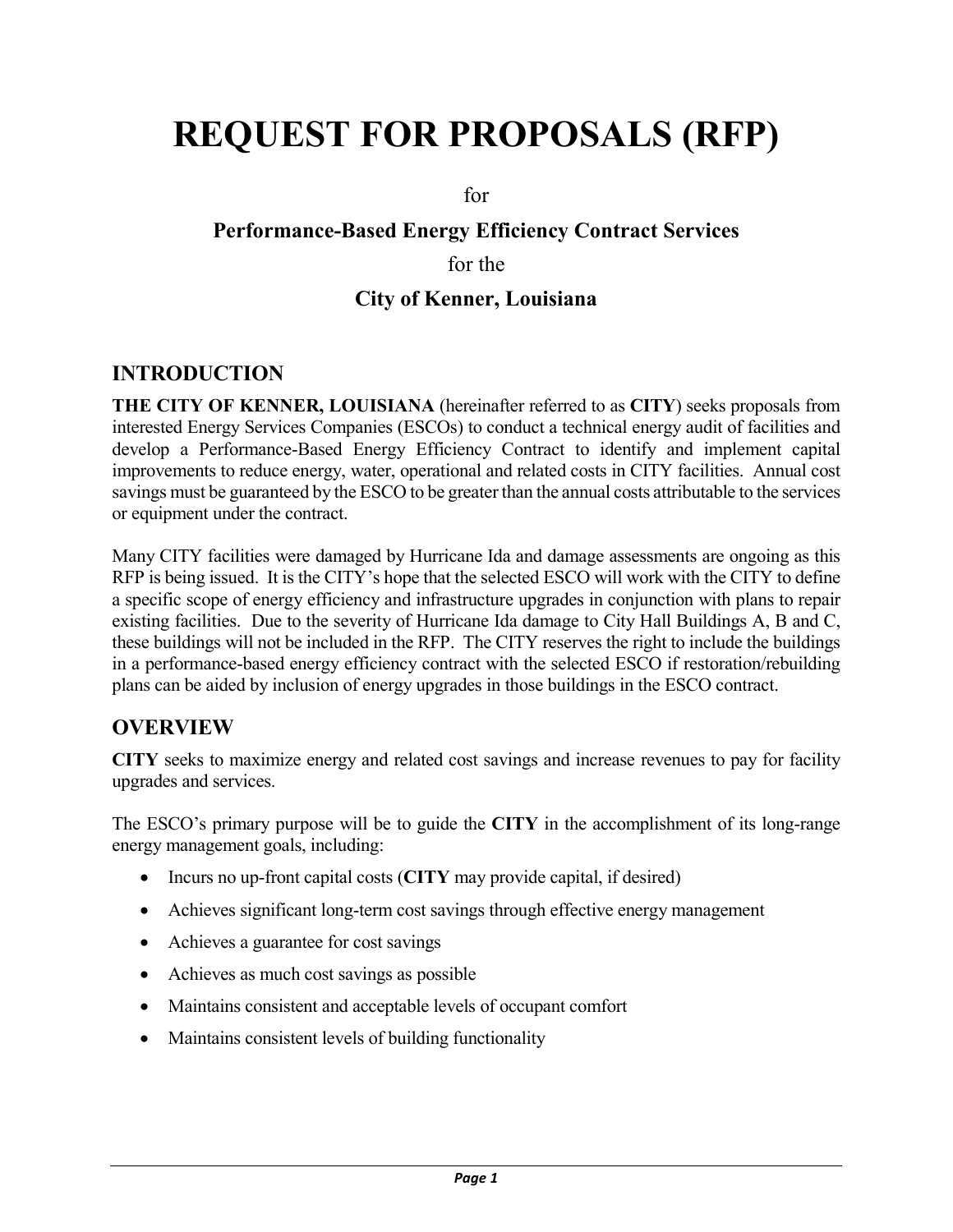- Captures additional benefits from energy-related services and capital improvements, such as environmental protection, improved occupant comfort, reduced maintenance needs, improved indoor air quality, additional building improvements, etc.
- Minimizes cost to the **CITY** for the duration of the ESCO Contract
- Meets the standards of the Louisiana Revised Statutes, LA RS 33:4547, Performance-Based Energy Efficiency Contracts, in all aspects of the project.

# **RFP INSTRUCTIONS**

The complete text of rules governing the RFP process and *Performance Based Energy Efficiency Contracts* in Louisiana can be seen in **Attachment I: LA RS 33:4547, Performance-Based Energy Efficiency Contracts.** Pursuant to La. RS 33:4547.1, et. seq., **CITY** hereby advertises and submits this Request for Proposals (RFP) for **Performance-Based Energy Efficiency Contracts.**

This RFP shall comply with the requirements of **LA RS 33:4547.2** including, but not limited to the following:

- Fifty percent (50%) of the total weighted evaluation criteria of the proposal shall be determined by the economic benefit to the **CITY**, including payback, savings, scope of work, quality of the solution, cost-effectiveness of maintenance, and cost of energy conservation measures (hereinafter referred to as ECMs) selected.
- Each ECM shall be listed separately, and, for each proposed ECM, the energy savings, operational savings, total savings, cost, and payback shall be provided separately.
- Detailed scope of work shall be provided for each ECM proposed that describes each piece of major equipment proposed and provides details for all services proposed.
- Required maintenance that must be performed to guarantee the savings shall be described in detail for each ECM proposed and cost of maintenance provided, if included in the proposed contract.
- Award shall be made to the responsible ESCO whose proposal is determined by **CITY** to be the most advantageous, taking into consideration price and the evaluation factors set forth in the RFP, including unquantifiable perceptions of **CITY** staff.
- Each proposal shall clearly identify all responsibilities of the **CITY**, if any, under the guarantee for each ECM including, but not limited to, operating hours, maintenance requirements, and operating protocols.

As related to this RFP, the following words shall be defined as follows:

- Shall / Must denotes a mandatory requirement
- $\text{May} / \text{Allows}$  denotes a permissible action
- Should / Provides denotes a desirable action
- Contractor denotes any person having a contract with governmental body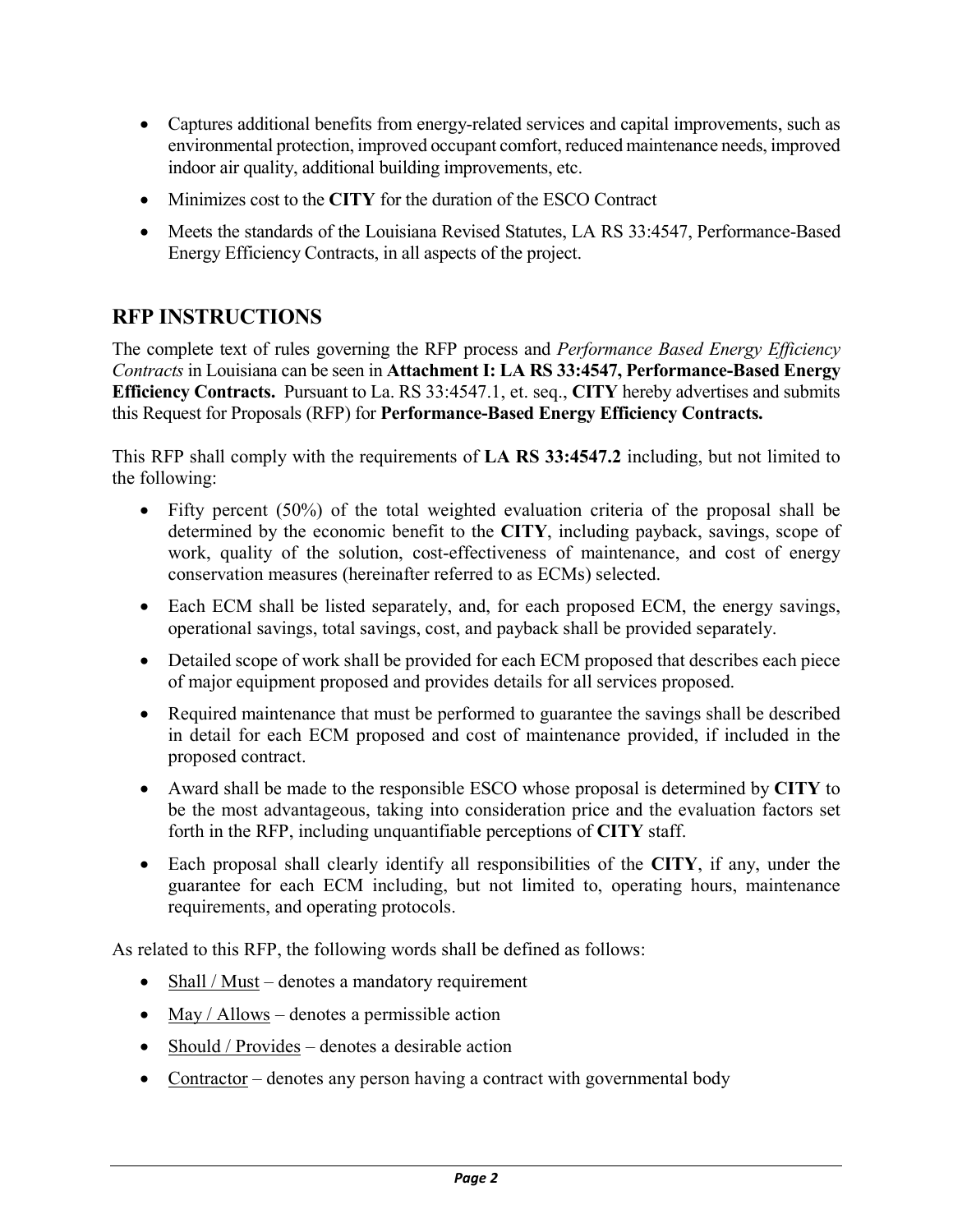- CITY denotes The City of Kenner, Louisiana Government
- ESCO denotes energy service company that is responding to the RFP
- Discussions denotes a formal, structured means of conducting written or oral communications / presentations with responsible ESCOs who submit proposals in response to this RFP

#### **CITY Point of Contact**

Any interested ESCOs should direct all questions related to the proposal to the Department of Finance at [FinContracts@kenner.la.us.](mailto:FinContracts@kenner.la.us) Interested individuals or firms can obtain a copy of the Request for Proposal packets by emailing the City of Kenner Finance Department at [Fincontracts@kenner.la.us](mailto:Fincontracts@kenner.la.us) or visiting [www.Kenner.la.us.](http://www.kenner.la.us/) Copies of the Request for Proposal packet may also be obtained and submitted on the website [www.centralauctionhouse.com.](http://www.centralauctionhouse.com/) Completed packets are to be returned to the Finance Department by mail via USPS, Fed Ex, and UPS, or emailed to [Fincontracts@kenner.la.us.](mailto:Fincontracts@kenner.la.us) Representatives of ESCOs **SHALL NOT** contact any other **CITY** employee or **COUNCIL MEMBER** concerning this RFP during the RFP process (from the date/time of RFP issuance to the date/time proposals are due).

#### **Site Visits**

Site visits at individual facilities must be approved in advance by Mark Glorioso, the Director of General Services, and thereafter, coordinated at least twenty-four (24) hours in advance with the designated facility point-of-contact (POC) and shall be conducted during normal operating hours. A list of facilities, addresses, and POCs is provided in this Section under "Buildings and Facilities".

### **Inquiry Period**

An inquiry period is hereby firmly set for all interested ESCOs to perform a detailed review of the RFP documents and to submit any written questions relative thereto. **ALL** Requests for Information (RFIs) **MUST** be in writing and received by the Finance Department on or before the date and time identified in **Attachment C, Proposed Project Schedule**. Inquiries shall not be entertained thereafter.

Inquiries shall clearly reference the relevant RFP section. Answers to questions that change or substantially clarify the solicitation shall be issued by addendum and/or written response to all requestors of the RFP. No negotiations, decisions, or actions shall be executed by any bidder because of oral discussions with a **CITY** employee. Inquiries concerning this solicitation may be hand delivered or delivered by mail, express courier, email, or fax (with follow-up phone call confirming same) to:

#### **CITY OF KENNER**

Attn: Finance Department 1610 Rev. Richard Wilson Dr. Kenner, Louisiana 70062 Email: [FinContracts@kenner.la.us](mailto:FinContracts@kenner.la.us) Phone: (504) 468-4049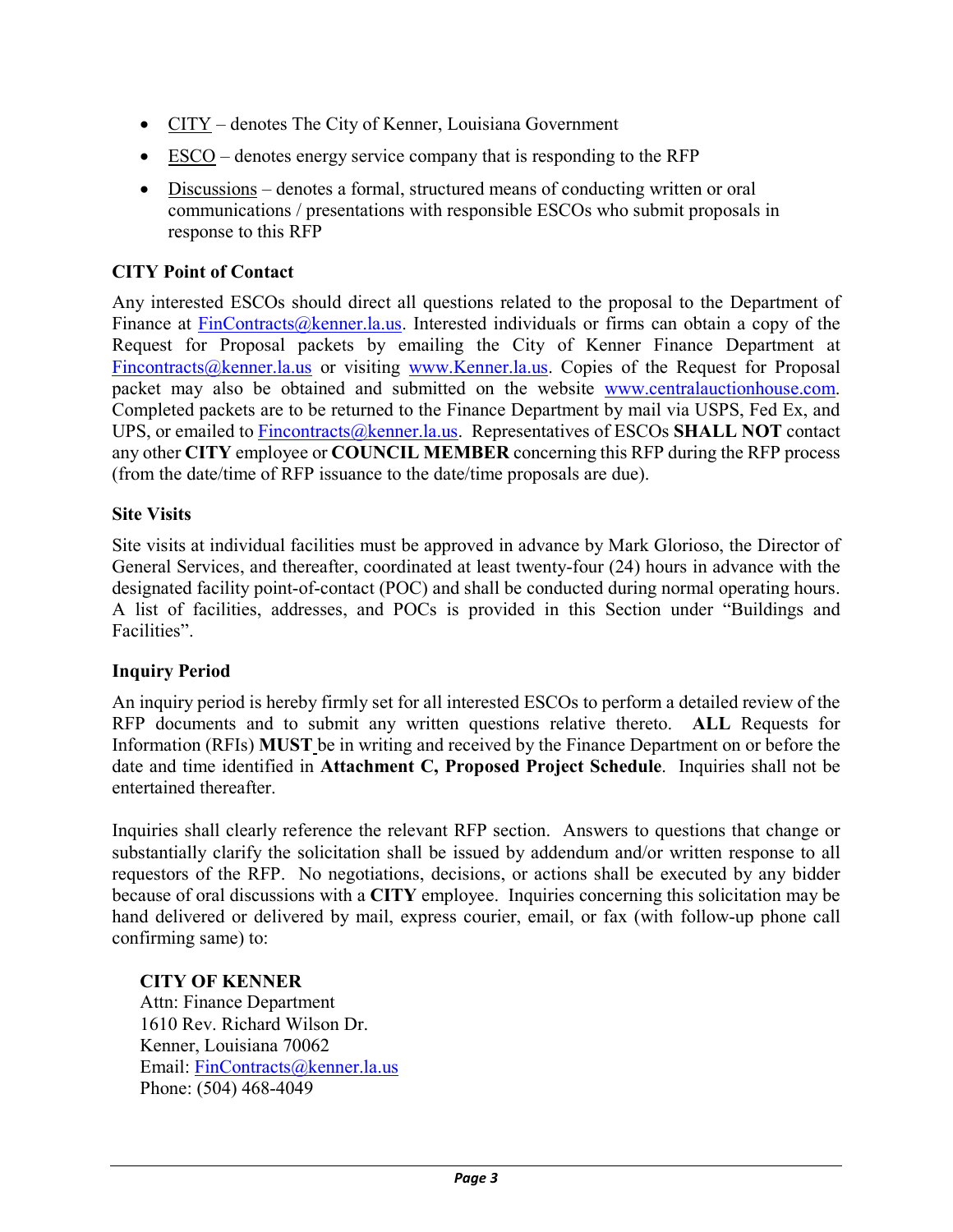#### **Proposal Requirements**

Proposals must be prepared as described in **Attachment D: ESCO Response.** ESCOs must submit proposals in a sealed package no later than **10:30 A.M., Wednesday, May 18th, 2022.**

#### **Evaluation and Selection**

The **CITY**'s Project Evaluation Group (PEG), along with the third-party engineer required by the state, will assess each ESCO's proposal using evaluation criteria identified in **Attachment E: Evaluation Criteria**. The PEG will submit a recommendation for ESCO selection to the Mayor of Kenner. The prescriptive ratings of the PEG and third-party engineer for each ESCO will be included with the recommendation.

### **ESCO Interviews**

ESCO interviews MAY be conducted by the PEG, if deemed necessary by the PEG to complete ESCO selection. If conducted, each ESCO interview will be assessed as described in **Attachment E: Evaluation Criteria** and will provide the opportunity for the ESCO to address questions and more fully describe how they represent the best ESCO partner for the **CITY**. Where possible, ESCOs should include the individuals who will be key points of contact and have major responsibility for contract negotiation, engineering and design, construction management and measurement and verification in the interviews. Interviews may be recorded.

### **Final Selection**

After considering the recommendation of the PEG and third-party engineer, and envisioning the needs, goals, and future of the **CITY**, the Mayor will accept or reject the recommendation as being the most advantageous to the **CITY**. **CITY** reserves the right to select any qualified ESCO, to postpone selection until further notice, or to withdraw this request for proposals entirely.

#### **Contract Negotiations**

Following selection, **CITY** will issue to the selected ESCO a Notice of Intent to Award a Performance-Based Energy Efficiency Services Contract and to proceed with detailed negotiations and additional audits, as necessary. Then, following successful completion of the technical aspects and finalization of Project scope, an Energy Savings Performance Contract will be negotiated to implement the projects, as given in **Attachment G: Model Energy Savings Performance Contract** and **Attachment C: Special Contract Terms and Conditions**.

# **REQUIRED ESCO SERVICES**

### **ESCO Expertise**

ESCO must have the demonstrated capability in engineering and management to provide solutions in a broad range of building and infrastructure systems that include, but are not limited to the following:

- Mechanical systems: Heating, ventilating and air conditioning (HVAC) systems, building automation systems (BAS), domestic hot water systems, distribution systems, etc.
- Lighting systems: Interior and exterior lighting, lighting controls, daylighting strategies, etc.
- Building envelope systems: Windows, insulation, weatherization, etc.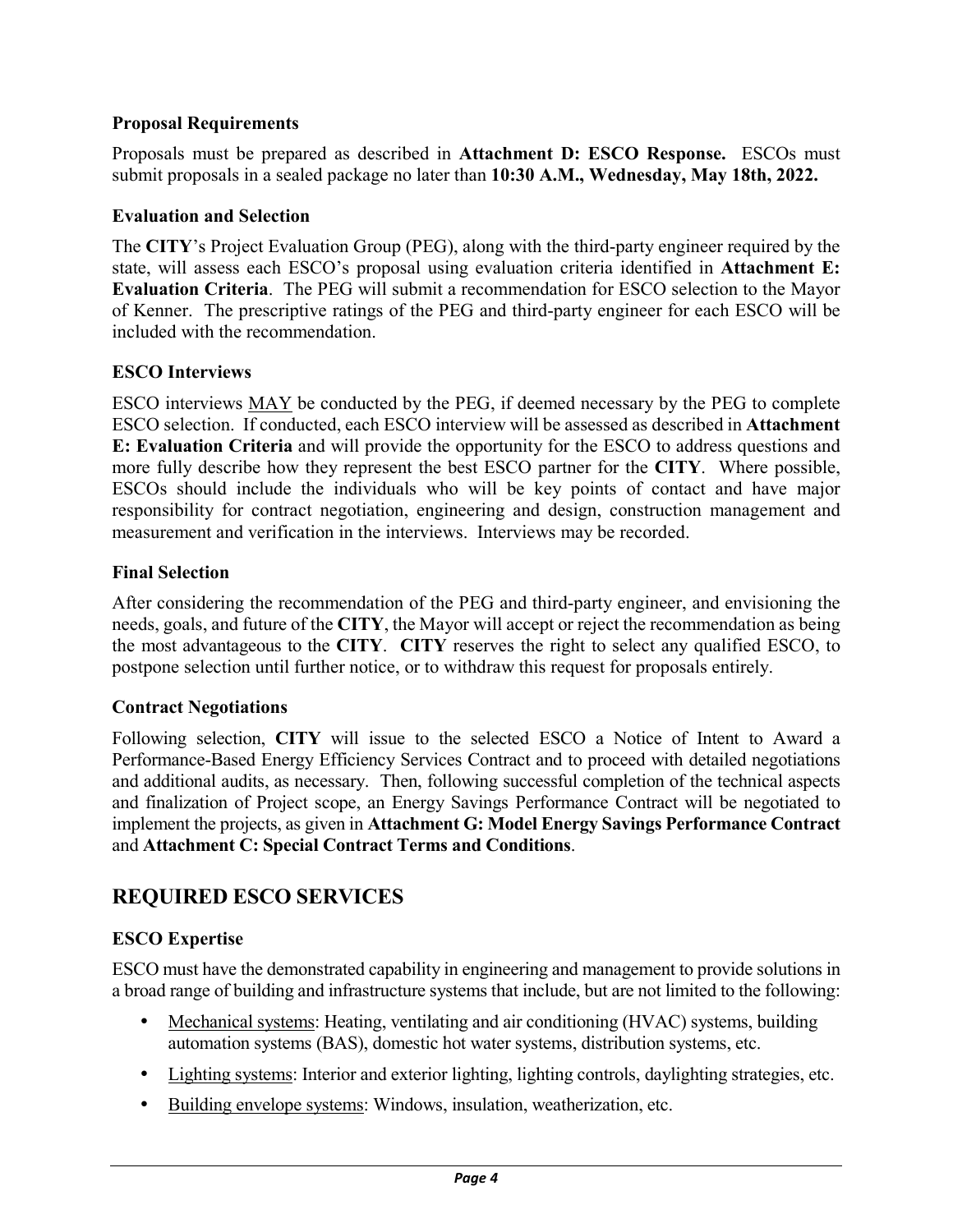- Specialty systems: Laundry equipment, kitchen equipment, pool systems, etc.
- Water and sewer systems: Low flow plumbing fixture retrofits and replacements, automatic controls, cooling tower modifications, irrigation system upgrades and controls, etc.
- On-site power generation: Cogeneration, micro-turbine generation, renewable energy systems etc.

In addition to technical competence, the ESCO's perceived interpersonal interfacing is a critical component as determined solely by **CITY.**

### **Project Development**

- Ability to identify and evaluate costs and savings of a variety of energy-saving and infrastructure improvement measures
- Experience and ability to prioritize multiple ECMs based on cost-benefit, including economic payback, resolution of customer operational and maintenance issues, and improvements to infrastructure reliability and energy resiliency
- Ability to present energy audit information and recommendations to customer with clarity and understanding of long-term efficacy of improvements

### **Project Management**

It is a requirement of the **CITY** that the ESCO shall provide a Project Manager who will be responsible for the Contract. The Project Manager must be employed on a full-time basis by the ESCO and must be assigned to the **CITY**'s contract. The Project Manager is expected to be the primary liaison and point of contact between **CITY** and ESCO during implementation of the contract. The Project Manager shall work directly with the designated **CITY** point of contact and others designated to implement and achieve cost savings goals. It is recommended that this person be identified and introduced during the evaluation and/or negotiation phase, if possible.

#### **Implementation / Financing**

- Design and permitting
- Equipment selection and procurement
- Construction management
- Hazardous waste disposal or recycling
- Financing capability or expertise to assist **CITY** in securing optimal financing

#### **Commissioning / Guarantee / Monitoring**

- Commissioning of equipment and systems
- Prescribing required operations and maintenance for improvements
- Provision of training to **CITY** staff on prescribed required operations and maintenance
- Guarantee of energy and water savings and other cost reductions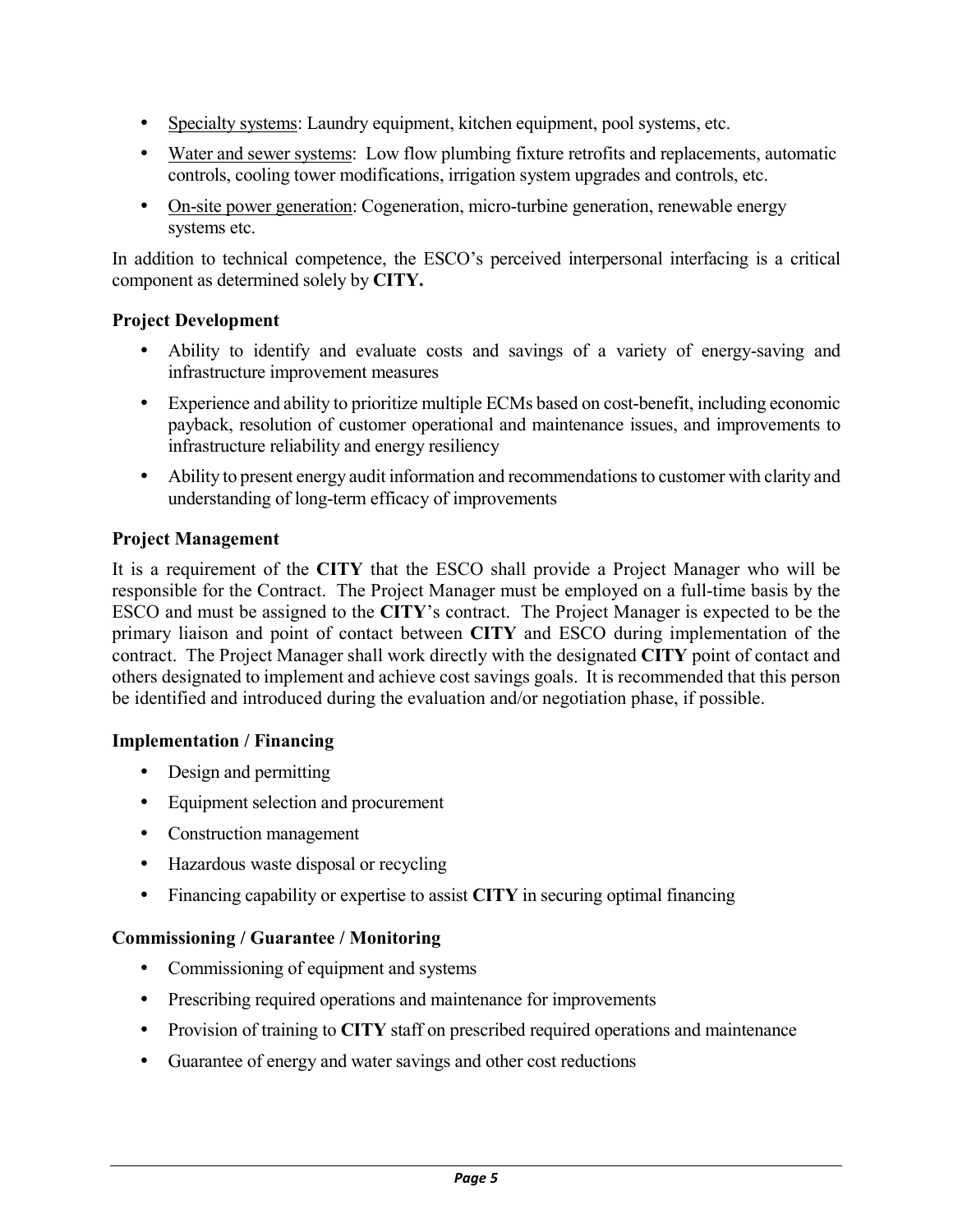- Monitoring, measurement, and verification, and reporting of the performance and savings from improvements
- Monitoring and reporting of emissions reductions
- Maintaining long-term, high-efficiency performance of buildings

## **BUILDINGS AND FACILITIES**

Facilities identified for this work are listed below. Each site or location may contain multiple buildings which have not been listed herein. The Technical Energy Audit conducted by the ESCO shall break down the audit per building. **CITY** reserves the right to reduce the scope of work or conduct work in phases. Point of Contact for access to buildings and facilities is Mark Glorioso

| <b>Facility</b>                    | <b>Street Address</b>      | Year<br><b>Built</b> | <b>Stories</b> | <b>Bldg SF</b> | Annual<br>Operating<br>Hours |
|------------------------------------|----------------------------|----------------------|----------------|----------------|------------------------------|
| Barbre Gym                         | 1610 Rev Richard Wilson Dr |                      | 1              | Need SF        | 4,368                        |
| <b>Boat Launch Shelter</b>         | Lakefront @ Williams Blvd  | 1996                 | 1              | 506            | <b>NA</b>                    |
| <b>Buddy Lawson Gym</b>            | 1800 Short Street          | 1986                 | $\overline{2}$ | 11,940         | 4,368                        |
| <b>Butch Duhe Gym</b>              | 1710 10th Street           | 1973                 | $\overline{2}$ | 13,877         | 4,368                        |
| <b>Butch Duhe Concession Stand</b> | 1710 10th Street           | 2009                 | 2              | 2,048          | 4,368                        |
| Children's Castle Building         | 501-503 Williams Blvd      | 1995                 | $\overline{2}$ | 4,582          | 832                          |
| City Hall Bldg D                   | 1610 Rev Richard Wilson Dr | 1952                 | $\overline{2}$ | 26,538         | 2,080                        |
| City Park Pavilion                 | 3800 Loyola Drive          | 2003                 | 1              | 3,000          | 2,080                        |
| <b>Community Development</b>       | 624 Williams Boulevard     | 1986                 | $\mathbf{1}$   | 3,705          | 2,080                        |
| Council on Aging                   | 641 Compromise Street      | 1997                 | $\mathbf{1}$   | 4,382          | 2,600                        |
| Fire Dept Headquarters             | 2226 Williams Boulevard    | 1996                 | $\overline{2}$ | 7,040          | 8,760                        |
| Fire Station #36                   | 2000 Rev Richard Wilson Dr | 2007                 | $\overline{2}$ | 4,336          | 8,760                        |
| Fire Station #37                   | 1919 40th Street           | 2001                 | 2              | 12,076         | 8,760                        |
| Fire Station #379                  | 3343 Williams Boulevard    | 1966                 | $\mathbf{1}$   | 3,077          | 8,760                        |
| Fire Station #39                   | 401 Vintage Drive          | 1979                 | $\mathbf{1}$   | 4,126          | 8,760                        |
| Galatas Gym Building               | 41 Nassau Avenue           | 1986                 | $\overline{2}$ | 15,495         | 4,368                        |
| JP Register of Voters              | 408 Minor Street           | 1985                 | $\mathbf{1}$   | 1,365          | 2,600                        |
| Kenner Food Bank                   | 317 Oxley Street           | 2015                 | $\mathbf{1}$   | 2,400          | 2,080                        |
| Lincoln Gym Building               | 3100 Tifton Avenue         | 1977                 | $\overline{2}$ | 14,320         | 4,368                        |
| <b>MLK Resource Center</b>         | 1042 31st Street           | 2003                 | $\mathbf{1}$   | 5,520          | 2,600                        |
| Muss Bertolino Gym Building        | 600 W Esplanade Ave        | 1986                 | $\overline{2}$ | 13,156         | 4,368                        |
| Muss Bertolino Locker Rm/Sto B     | 600 W Esplanade Ave        | 1986                 | 1              | 630            | 4,368                        |

#### **List of Buildings and Facilities Included in the RFP**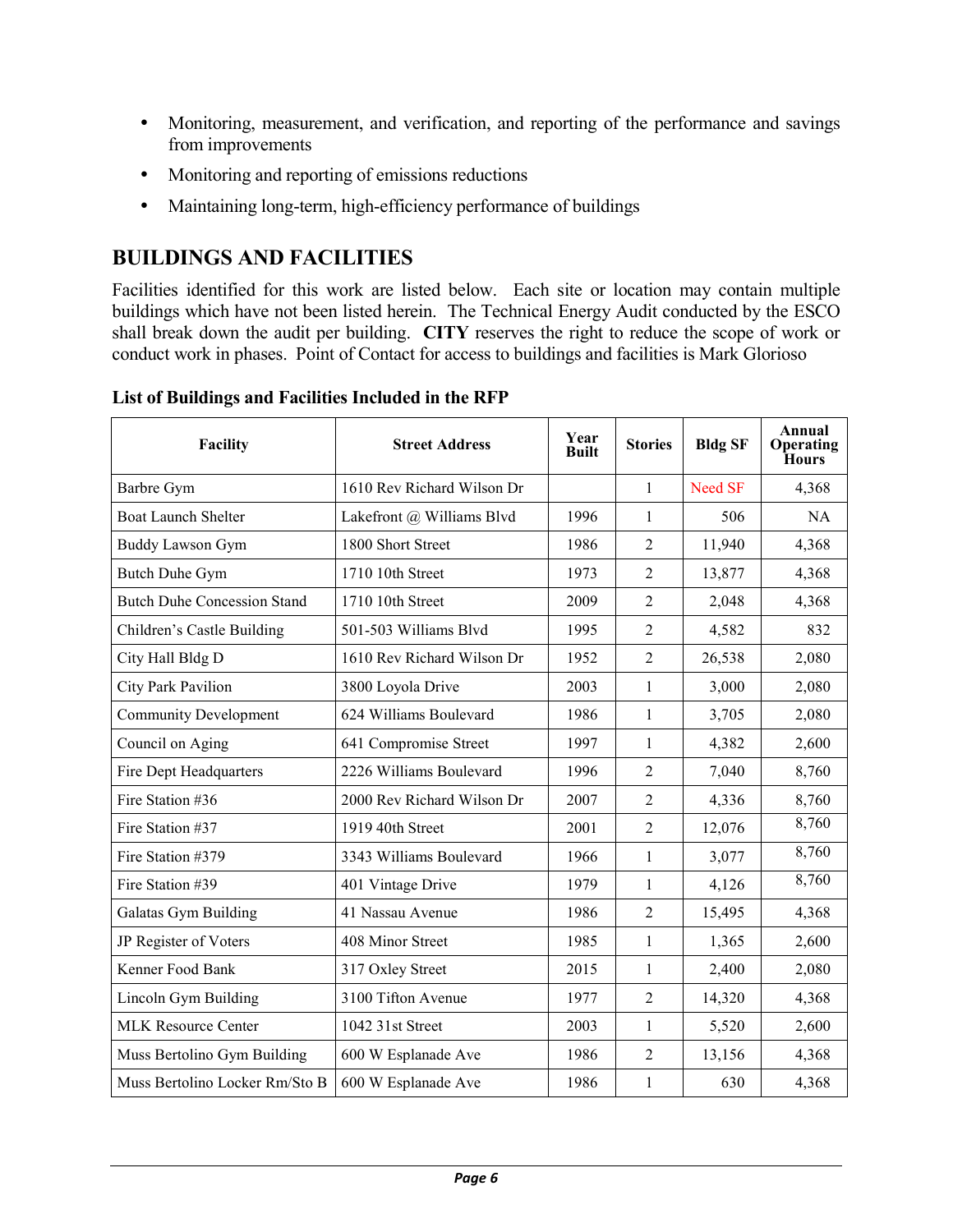| Facility                                   | <b>Street Address</b>         | Year<br><b>Built</b> | <b>Stories</b> | <b>Bldg SF</b> | Annual<br>Operating<br>Hours |
|--------------------------------------------|-------------------------------|----------------------|----------------|----------------|------------------------------|
| Muss Bertolino Concession Std              | 620 W Esplanade Ave           | 1976                 | $\overline{2}$ | 1,280          | 4,368                        |
| Planetarium                                | 2020 Lloyd Price Avenue       | 2003                 | 1              | 5,774          | 3,120                        |
| Police Dept. Headquarters                  | 500 Veterans Boulevard        | 2000                 | $\overline{4}$ | 61,662         | 8,760                        |
| Police Training Center                     | 1939 Rev Richard Wilson Drive | 1995                 | $\overline{2}$ | 6,060          | 8,760                        |
| Pontchartrain Center                       | 4545 Williams Boulevard       | 1990                 | $\overline{2}$ | 126,454        | 5,824                        |
| PW Transportation Bldg A                   | 1803 23rd Street              | 1988                 | $\overline{2}$ | 3,816          | 2,600                        |
| Rivertown Science Center                   | 409 C Williams Boulevard      | 1990                 | $\mathbf{1}$   | 5,774          | 3,120                        |
| Rivertown Space Station<br><b>Building</b> | 409 R Williams Boulevard      | 1990                 | 1              | 3,661          | 3,120                        |
| Susan Park Gym Building                    | 502 Veterans Boulevard        | 1980                 | $\overline{2}$ | 13,007         | 4,368                        |
| Wentwood Gym Building                      | 100 W Loyola Drive            | 1997                 | $\overline{2}$ | 12,636         | 4,368                        |
| Wentwood Concession Stand                  | 200 W Loyola Drive            | 2010                 | $\mathbf{1}$   | 1,250          | 4,368                        |
| Wentwood Adult Complex                     | 2 Furman Circle               | 1972                 | $\overline{2}$ | 11,848         | 4,368                        |
| Woodward, Keith Gym Building               | 2001 34th Street              | 1968                 | $\mathbf{1}$   | 12,107         | 4,368                        |
| <b>WWTP Plant Front Admin</b><br>Trailer   | 1 West 30th Street            | 2003                 | $\mathbf{1}$   | Need SF        | 8,760                        |
| <b>WWTP Plant Operations</b><br>Building   | 1 West 30th Street            | 1980                 | $\mathbf{1}$   | Need SF        | 8,760                        |
| <b>WWTP Plant Rear Office</b>              | 1 West 30th Street            | 2003                 | $\mathbf{1}$   | Need SF        | 8,760                        |
| <b>WWTP Plant Headworks</b>                | 1 West 30th Street            | 1980                 | $\mathbf{1}$   | <b>NA</b>      | 8,760                        |
| WWTP Effluent Pumping Station              | 1 West 30th Street            | 2003                 | $\mathbf{1}$   | <b>NA</b>      | 8,760                        |
| <b>WWTP Plant Clarifiers</b>               | 1 West 30th Street            | 2003                 | $\mathbf{1}$   | <b>NA</b>      | 8,760                        |
| <b>WWTP Plant Expansion</b>                | 1 West 30th Street            | 1980                 | $\mathbf{1}$   | NA             | 8,760                        |

## **List of Buildings Not Included in RFP:**

| Facility                               | <b>Street Address</b>         | Year<br><b>Built</b> | <b>Stories</b>                | <b>Bldg SF</b> |
|----------------------------------------|-------------------------------|----------------------|-------------------------------|----------------|
| Alabama Tennis Courts                  | 4221 Alabama St               |                      |                               |                |
| Annie Washington Comm Ctr              | 625 Veterans Boulevard        | 1996                 | $\mathfrak{D}_{\mathfrak{p}}$ | 1,530          |
| A P Clay Tennis Courts &<br>Gazebo     | 939 Rev. Richard Wilson Drive |                      |                               |                |
| Betsy B. Hammond Tot Lot               | 600 Salvadore Road            |                      |                               |                |
| Buddy Lawson Field 1 and<br>Playground | 1800 Short St                 |                      |                               |                |
| Burn Out House                         | 908 A & B 27th Street         | 1977                 |                               | 2,100          |
| <b>Butch Duhe Fields</b>               | 1710 10th St                  |                      |                               |                |
| Ceramics                               | 2508 20th Street              | 1977                 |                               | 4,126          |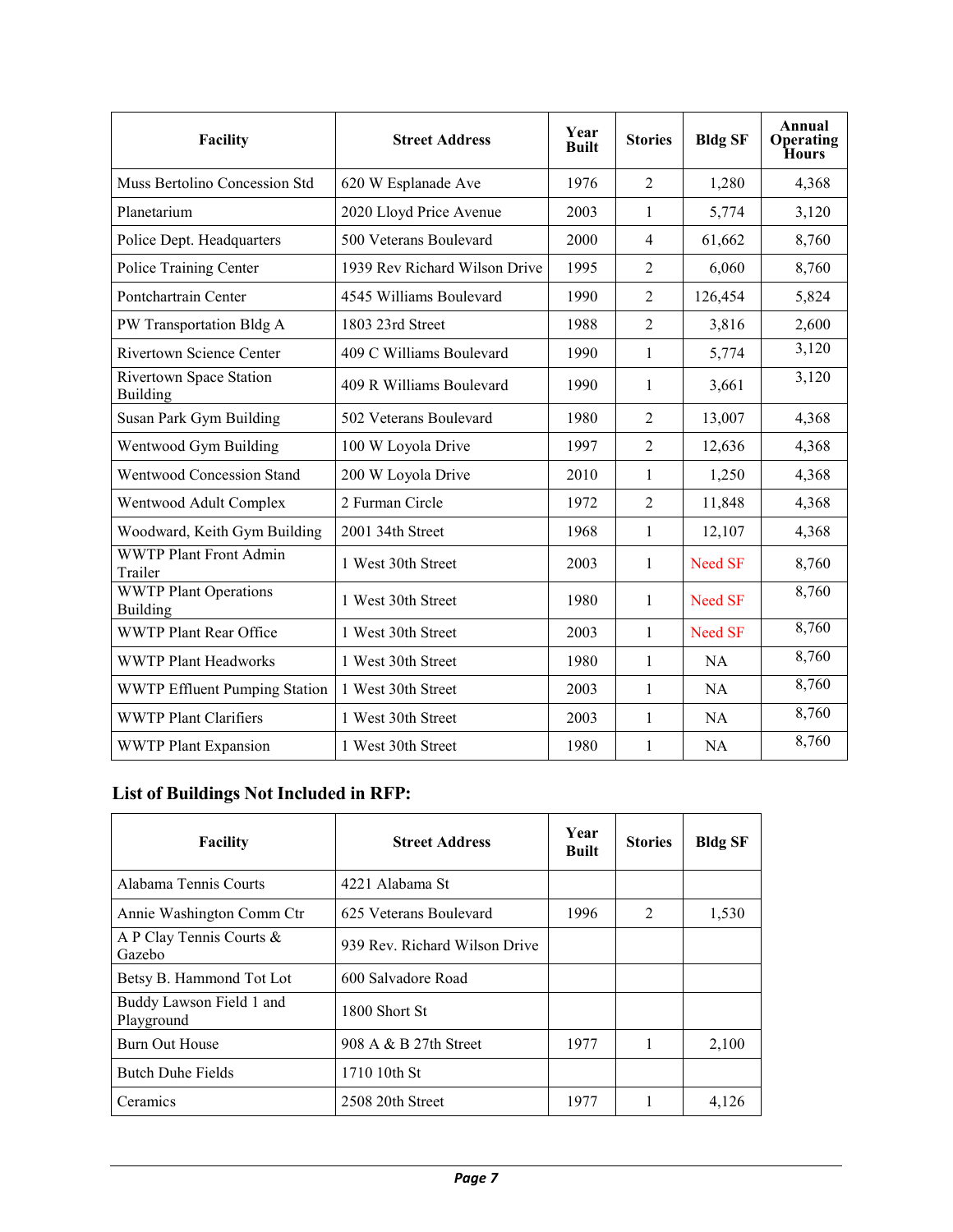| <b>Facility</b>                     | <b>Street Address</b>    | Year<br><b>Built</b> | <b>Stories</b> | <b>Bldg SF</b> |
|-------------------------------------|--------------------------|----------------------|----------------|----------------|
| City Hall Bldg A                    | 1801 Williams Boulevard  | 1973                 | $\mathbf{1}$   | 16,625         |
| City Hall Bldg B                    | 1801 Williams Boulevard  | 1980                 | 3              | 15,000         |
| City Hall Bldg C                    | 1801 Williams Boulevard  | 1956                 | $\overline{4}$ | 22,000         |
| Coconut Beach                       | 100 Coconut Beach Court  |                      |                |                |
| <b>Community Resource Building</b>  | 200 Decatur Street       | 1991                 | 2              | 11,265         |
| Dance Studio Building               | 2508 20th Street         | 1977                 | 2              | 3,600          |
| Emmett J. Krupp Jr. Field           | 3323 Arkansas Ave        |                      |                |                |
| Fire Station #38                    | 400 Veterans Boulevard   | 1972                 | $\mathbf{1}$   | 6,822          |
| Galatas Fields 1 and 2              | 41 Nassau Drive          |                      |                |                |
| Greenwalt Center                    | 1924 - 1926 18th Street  | 1973                 | $\mathbf{1}$   | 1,746          |
| Greenlawn Soccer Field &<br>Playgrd | 3323 Arkansas Ave        |                      |                |                |
| Heritage Hall (#28)                 | 303 Williams Boulevard   | 1986                 | 2              | 7,075          |
| Hispanic Resource Center            | 4312 Florida Avenue      |                      |                |                |
| City Park Gazebo and Dog Park       | 3800 Loyola Dr           |                      |                |                |
| Splash Park at AP Clay Center       | 200 Decatur St           |                      |                |                |
| Lafreniere Soccer Office            | 1918 18th Street         | 1986                 | 1              | 1,420          |
| Laketown Lighthouse Conc.<br>Stand  | 4603 Williams Boulevard  | 2000                 | 1              | 976            |
| Laketown Park and Shelters 1 - 7    | 5051 Williams Blvd       |                      |                |                |
| Laketown Pier                       | 4600 Williams Boulevard  | 2010                 | $\mathbf{1}$   | 620            |
| Miguez Park                         | 67 Baron Lane            |                      |                |                |
| Muss Bertolino Fields               | 620 W. Esplanade Ave     |                      |                |                |
| Muss Bertolino Stadium              | 620 W. Esplanade Ave     |                      |                |                |
| Office of Motor Vehicles            | 421 Williams Boulevard   | 1993                 | 2              | 8,176          |
| Parks & Recreation Admin            | 1905 24th Street         | 2000                 | 2              | 5,000          |
| Retail Shop                         | 400 Williams Boulevard   | 1966                 | $\mathbf{1}$   | 2,358          |
| Retail Shop                         | 402 Williams Boulevard   | 1984                 | $\mathbf{1}$   |                |
| Rivertown Exhibition Hall           | 415 Williams Boulevard   | 1990                 | $\mathbf{1}$   | 5,639          |
| Rivertown Observatory Building      | 409 B Williams Boulevard | 1970                 | $\mathbf{1}$   | 561            |
| Rivertown Party Room                | 409 A Williams Boulevard | 1969                 | $\mathbf{1}$   | 600            |
| Rivertown Repertory Theater         | 325 Minor Street         | 1984                 | 3              | 12,542         |
| Rivertown Repertory Theater         | 401 Minor Street         | 1984                 | 2              | 7,798          |
| Rivertown Welcome Center            | 405 Williams Boulevard   | 1996                 | $\mathbf{1}$   | 1,872          |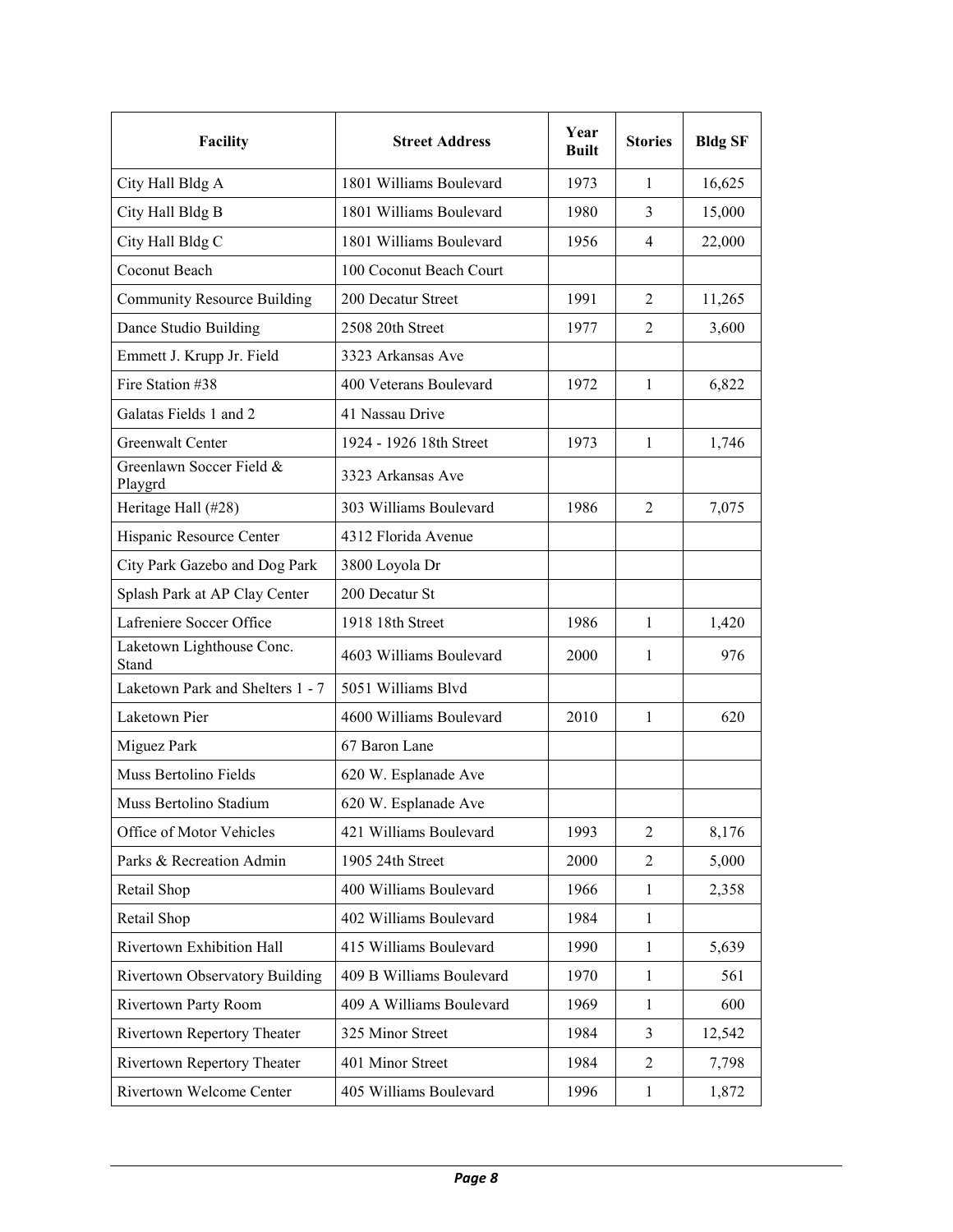| <b>Facility</b>                   | <b>Street Address</b>   | Year<br><b>Built</b> | <b>Stories</b> | <b>Bldg SF</b> |
|-----------------------------------|-------------------------|----------------------|----------------|----------------|
| Rosemary Minor Tot Lot            | 500 Taylor Street       |                      |                |                |
| St. Mary's Chapel                 | 2015 Fourth Street      |                      |                | Need SF        |
| <b>Skateboard Park</b>            | 200 W Loyola Drive      | 2017                 | N/A            | 2,400          |
| Sto. Shed / Maintenance Bldg      | 3800 Loyola Drive       | 2017                 | 1              | 900            |
| Susan Park Fields 1 and 2         | 502 Veterans Blvd       |                      |                |                |
| Tire Shop and Storage for Fleet   | 1905 (1803) 23rd Street | 2000                 | 1              | 3,560          |
| Wentwood Fields                   | 200 W. Loyola Drive     |                      |                |                |
| Westgate Playground               | 3535 Maine Avenue       |                      |                | Need SF        |
| Woodlake Gym Building             | 131 W Esplanade Ave     | 1997                 | $\mathfrak{D}$ | 11,480         |
| Woodlake Concession Stand         | 131 W Esplanade Ave     | 1997                 | 1              | 2,709          |
| Woodlake Fields                   | 131 W. Esplanade Ave    |                      |                |                |
| Vehicle Inspection Stn-Brake Tag  | 1904 24th Street        | 2000                 | 1              | 4,000          |
| Veteran's Park and Shelters 1 - 7 | 1901 Williams Blyd      |                      |                |                |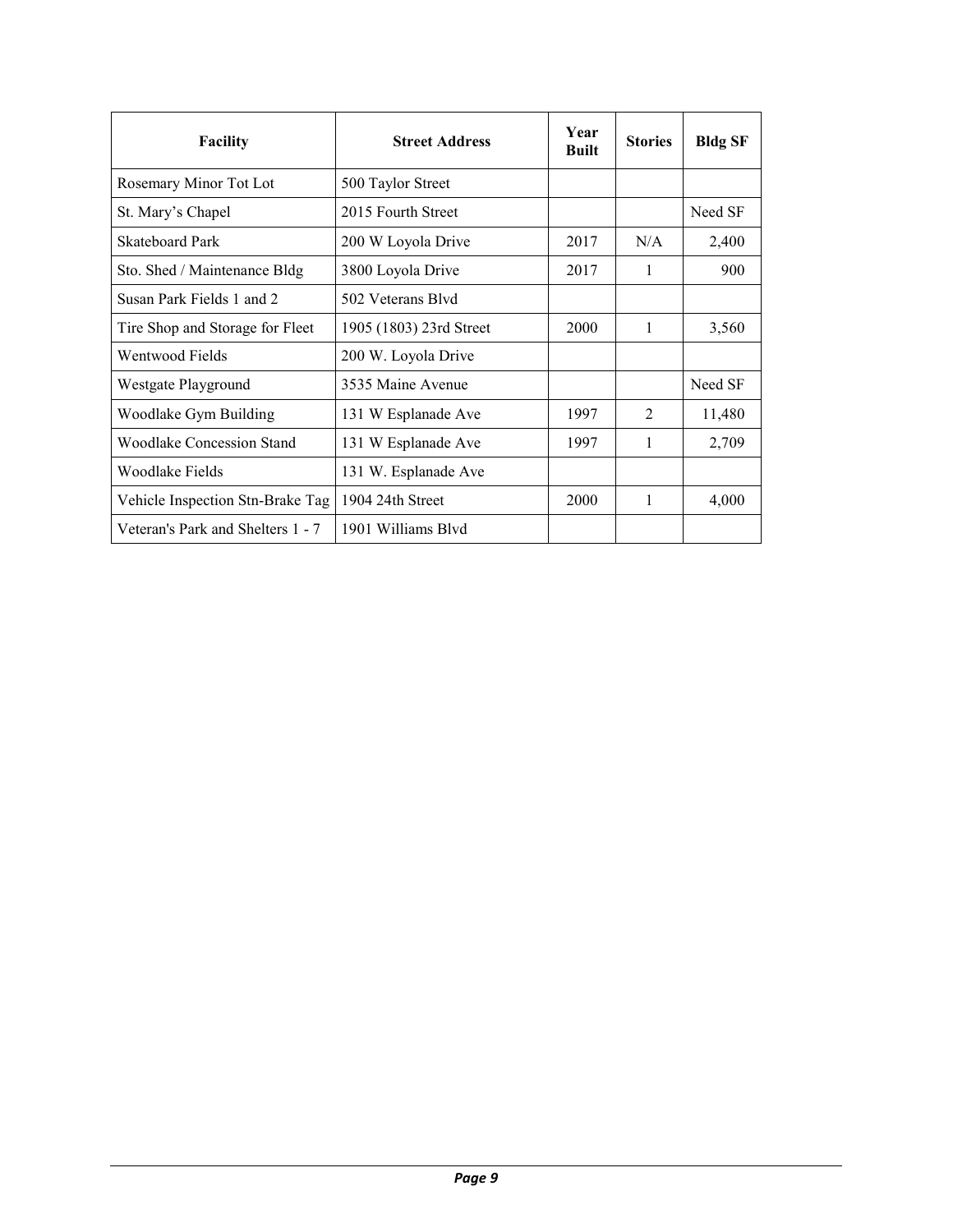# **ATTACHMENT A**

## **PRE-PROPOSAL MEETING / SITE VISIT REGISTRATION for Performance-Based Energy Efficiency Contract Services for the City of Kenner, Louisiana**

**The City of Kenner Government** invites you to attend a pre-proposal meeting for Performance-Based Energy Efficiency Contract Services. This meeting is **mandatory** for all ESCOs planning to submit a proposal in response to this RFP. Please submit the registration to [FinContracts@kenner.la.us](mailto:FinContracts@kenner.la.us) prior to the Pre-Proposal Meeting.

| DATE:            | <b>April 20, 2022</b>          |
|------------------|--------------------------------|
| TIME:            | 9:00 AM                        |
| <b>LOCATION:</b> | 1610 Rev. Richard Wilson Dr.   |
|                  | Kenner, Louisiana 70062        |
|                  | <b>Second Floor Auditorium</b> |

**ESCOs** are encouraged to tour the facilities immediately, as needed, by contacting Mark Glorioso for approval. Procedures for access to the buildings can be explained by phone immediately and will be explained at the pre-proposal meeting. Appropriate individuals will be available to answer questions about facility operation, maintenance, problems, concerns, plans, etc.

Mark Glorioso's contact phone number is  $(504)$  617-1029.

|               | Yes, I plan to attend the pre-proposal meeting. |  |  |  |  |  |  |
|---------------|-------------------------------------------------|--|--|--|--|--|--|
|               | I acknowledge that this meeting is mandatory.   |  |  |  |  |  |  |
| Name:         |                                                 |  |  |  |  |  |  |
|               | <b>Company Name:</b>                            |  |  |  |  |  |  |
|               | <b>Mailing Address:</b>                         |  |  |  |  |  |  |
|               |                                                 |  |  |  |  |  |  |
| <b>Phone:</b> | Fax:                                            |  |  |  |  |  |  |
| E-mail:       |                                                 |  |  |  |  |  |  |

**Email Response to: <mailto:FinContracts@kenner.la.us>**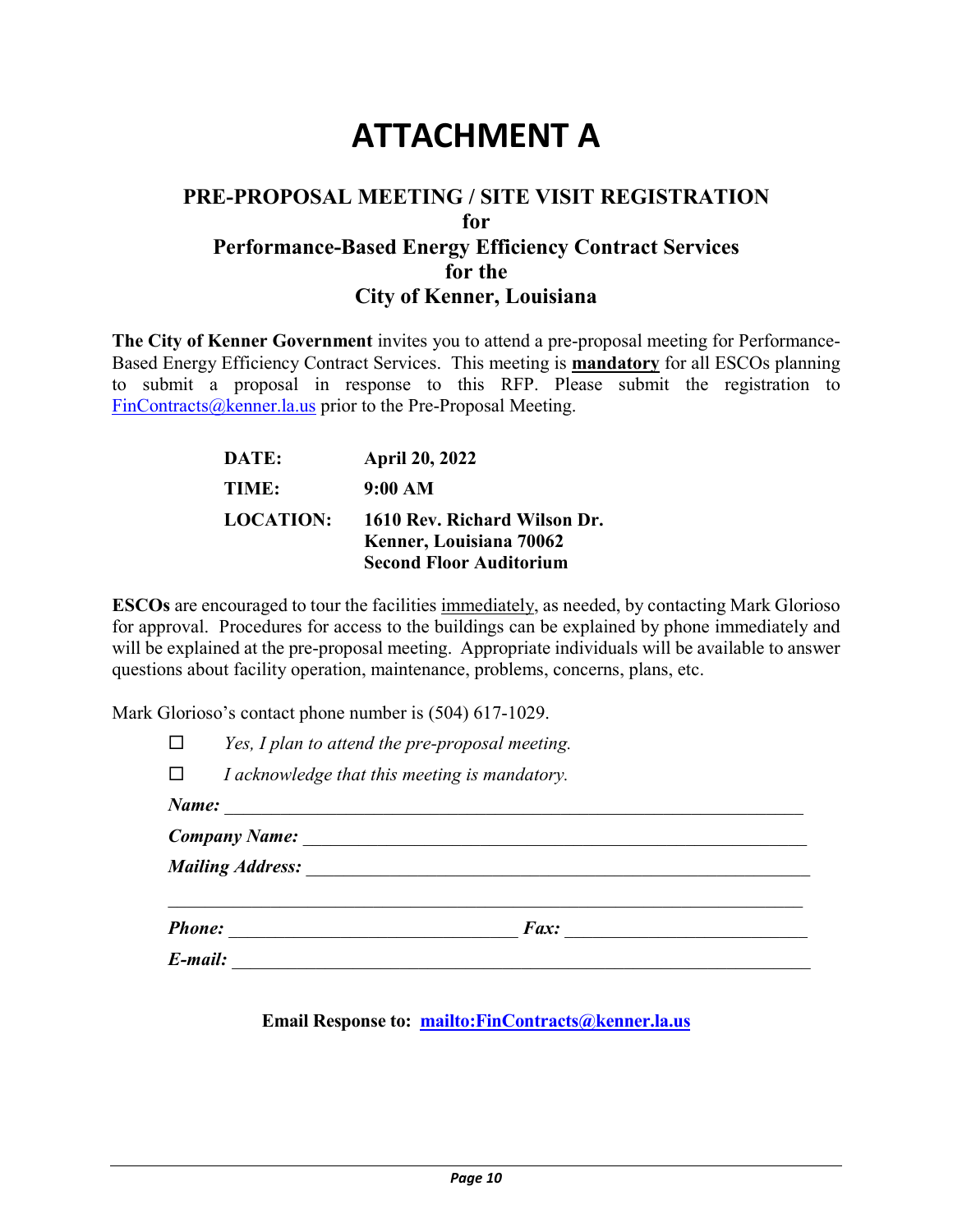# **ATTACHMENT B**

## **SPECIAL INSTRUCTIONS AND REQUIREMENTS**

#### **All provisions of LRS 33 Chapter 10-C §4547.1, §4547.2, §4547.3, and other LRS must be met.**

#### **Cost Estimates**

The cost estimate for each ECM must include all estimated costs, including design, engineering, installation, repairs (if any), and maintenance, as well as any other categories presented in the stated cost in the RFP.

#### **Annual Savings Estimates**

The utility and operational and maintenance cost savings for all ECMs must be estimated for each year during the contract period. **NO SAVINGS CAN BE STIPULATED - ALL SAVINGS MUST BE MEASURED AND VERIFIED ANNUALLY.**

#### **Annual Energy Cost Escalation Rate**

The Annual Energy Cost Escalation Rate to be used in calculating annual energy cost savings for the contract that results from this solicitation is fixed at *two percent (2%)*.

#### **Allowable Payment Sources**

Payment sources to support the capital investment payments are as defined in La. R.S. 39:1496.1 and LAC 34:V.Chapter 1, Subchapter A, Section 6.a.

#### **Performance and Payment Bond**

The ESCO shall provide a 100% Performance and Payment Bond in the amount of all labor, materials, and equipment installed for the **CITY** prior to the execution of the Contract.

#### **Administrative Fee**

If a performance contract is executed, the contracting ESCO shall submit a certified or cashier's check, payable to the **CITY,** in a sum determined by the **CITY**, up to *two and one-half percent (2.5*  %**)** of the total installed value of the performance contract.

#### **Equipment Compatibility or Standardization**

All equipment or systems installed that are comparable to similar equipment or systems at the facilities, shall provide functions, features and operability that are, at a minimum, equal to the existing equipment and systems. Installed equipment and systems shall meet all standards for such equipment established by the **CITY**. Equipment shall be selected to minimize, to the extent practical, the number and type of service parts and materials needed on-site and shall consider the future likelihood of availability during the full term of the contract. This applies to all main mechanical, electrical and controls equipment. The control systems used shall be capable of interfacing with **CITY's** existing systems and/or systems desirous and advantageous to **CITY**. Further, systems herein must meet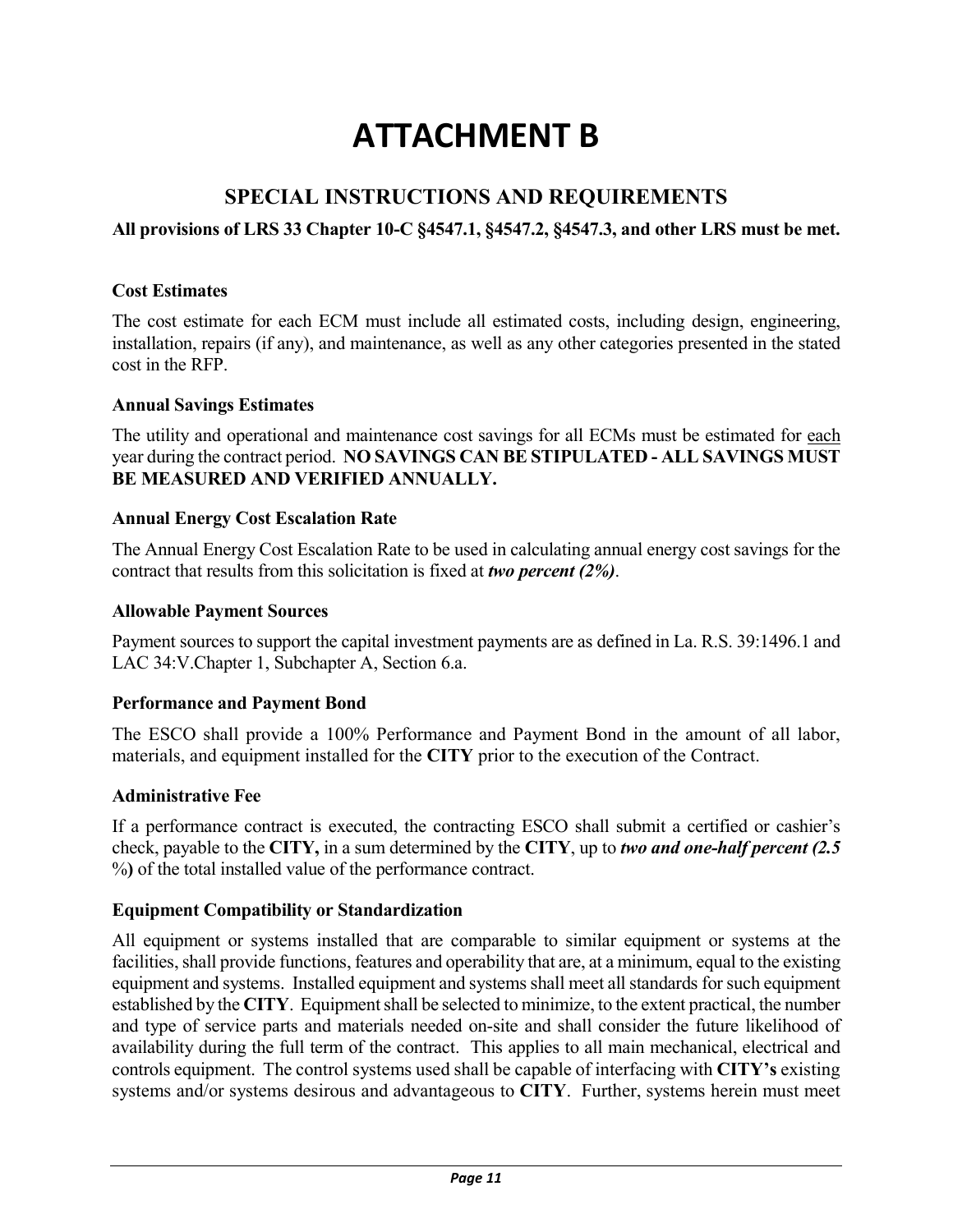all existing acceptable industry standards, parameters germane and acceptable to Performance-Based Contracting, and approved by **CITY.**

## **CITY Standards**

All energy saving work shall be in accordance with **CITY** standards. As a minimum, all work shall conform to local and state Codes, including NFPA, IBC, IMC, State Plumbing Code, State Energy Code, and the NEC. The proposed energy saving strategies shall also meet the requirements of accepted standards such as ASHRAE. Thermal comfort shall be in accordance with ASHRAE Standard 55. Lighting levels shall meet the requirements of IESNA tables.

### **Contract Term**

As described in statute: **LA RS 33:4547.1 & 33:4547.3**- **- NOT TO EXCEED 20 YEARS.**

### **Excess Savings**

Annual cost savings beyond the guaranteed minimum savings shall be retained by **CITY** and shall not be allocated to shortfalls in any other years.

### **Measurement and Verification Methodology**

The ESCO shall use the most recent version of the accepted industry standard of the *International Performance Measurement and Verification Protocol (IPMVP)* for validating and reporting savings to the **CITY**. The ESCO shall also provide digital files acceptable to **CITY** with reports of energy savings.

#### **Reporting**

Upon request by the **CITY** (and/or its Auditor) or by the Legislative Auditor of the State of Louisiana (Legislative Auditor), an ESCO shall provide any working documents, accounting records, or other materials relating to costs, pricing, or any other aspect of the ESCO's performance pursuant to a performance contract. Documents, records, or other materials provided by an ESCO shall be subject to review and verification by the **CITY**, by the Legislative Auditor, or by an independent third party selected by the **CITY** or by the Legislative Auditor.

The ESCO shall produce and present to the **CITY** on an annual basis, performance reports for this Contract. The ESCO's reports to the **CITY** shall include at a minimum the following:

- ESCO's name and address
- Whether the payment obligation under the performance contract is either:
	- o Set as a percentage of the annual energy cost savings attributable to the services or equipment under the performance contract; or
	- o Guaranteed by the ESCO to be less than the annual energy cost savings attributable to the services or equipment under the performance contract
- Total annual savings guaranteed by the ESCO
- Total amount **CITY** is required to pay under the performance contract and the term of the contract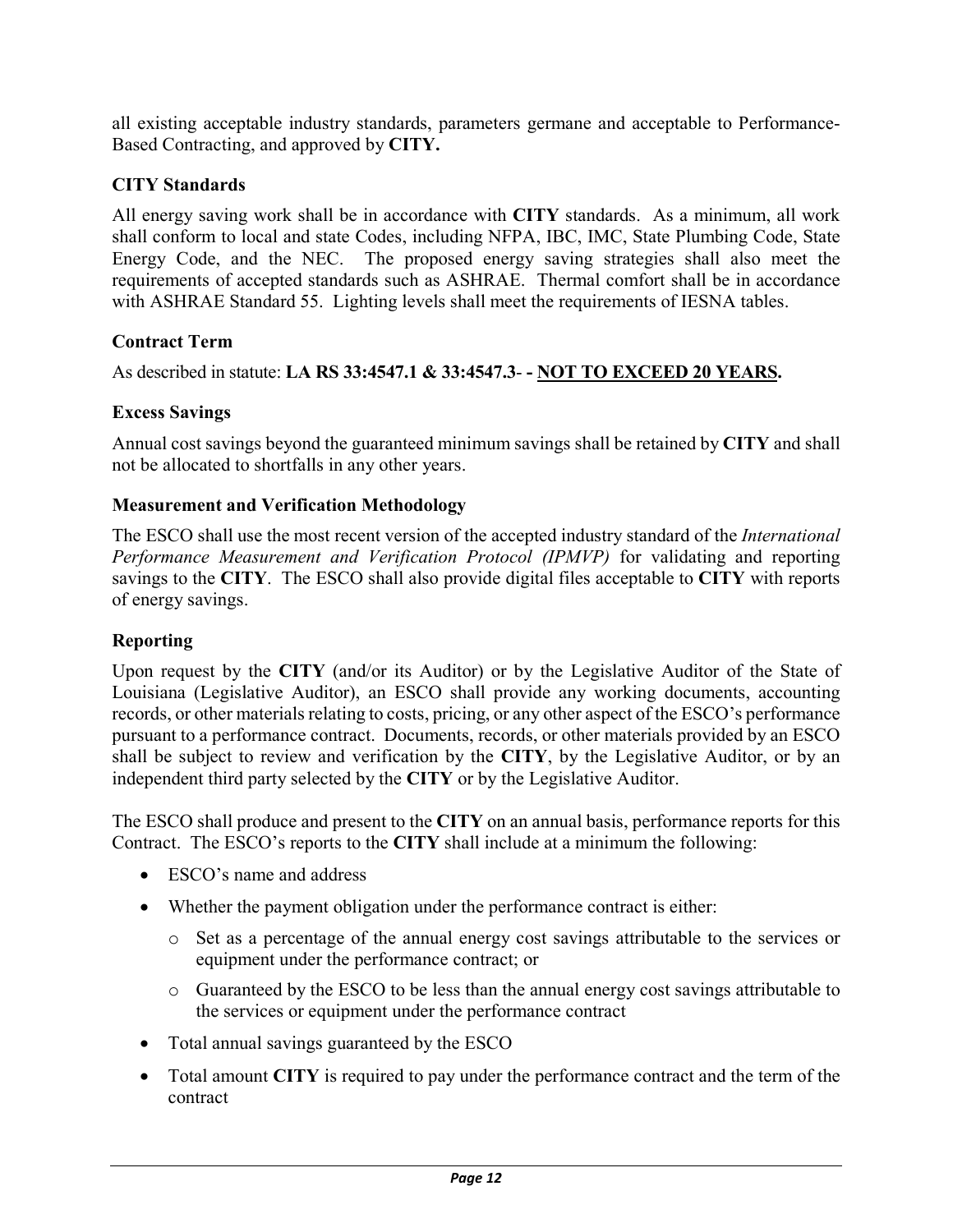- Total amount paid-to-date by **CITY** and the amount paid each year-to-date under the performance contract.
- Any costs paid by **CITY** which were associated with the setup or maintenance of the performance contract or with repair or maintenance of the equipment used under the performance contract.
- The annual cost to **CITY** of energy or other utilities beginning two years prior to operation of the performance contract and during the operation of the performance contract.
- The annual energy cost savings each year, shown also as a percentage of the annual amount to be paid by **CITY** under the performance contract.
- Annual maintenance cost savings for each year. Maintenance savings means operating expenses eliminated and future capital replacement expenditures avoided by the **CITY** as a result of new equipment installed or services performed by the ESCO.

#### **Disclosure of Subcontractors and Other Parties**

The ESCO shall furnish to the **CITY** a list of names of the ESCO's associates (i.e., all contractors, subcontractors, consultants, financing entities, and other professional service providers) that it has used, has under contract, or plans to use in fulfilling the terms of a Contract related to this RFP.

### **Cancellation of RFP**

The **CITY** reserves the right to cancel this RFP before any contract is issued. Any proposal and all proposals may be rejected in whole or part when it is in the best interest of the **CITY**. Said cancellation shall be without any costs, charge, expense, or penalty to the **CITY.**

#### **Failure to Appropriate**

Pursuant to Louisiana law, the continuation of this RFP and any resulting contract is contingent upon the appropriation of funds by the **CITY** to fulfill the requirements of the contract. If the **CITY** fails to appropriate sufficient monies to provide for the continuation of the contract, the contract shall terminate on the last day of the fiscal year for which funds have been appropriated. Such termination shall be without penalty or expense to the **CITY,** except for payments which have been earned prior to the termination date [which require strict proof thereof].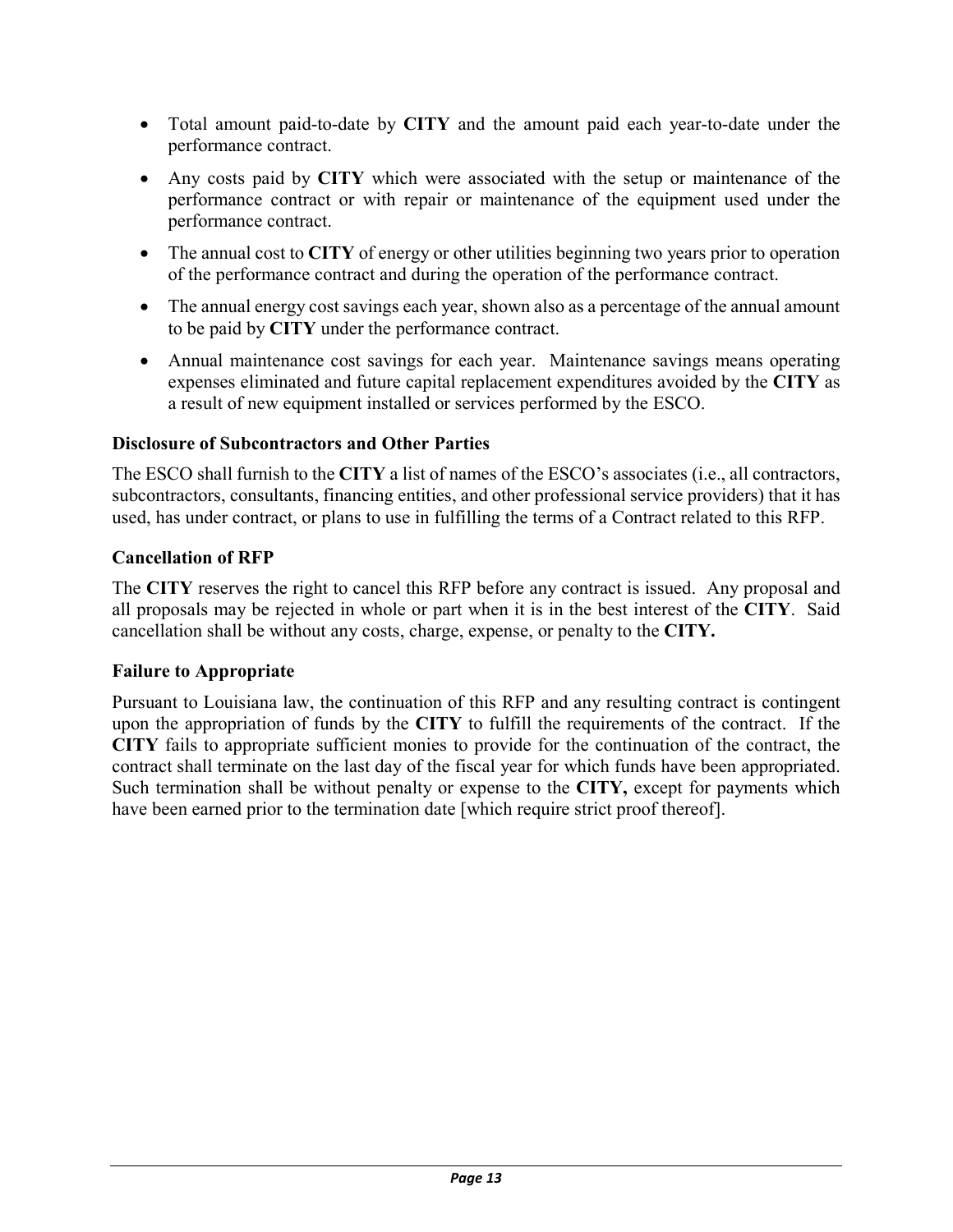# **ATTACHMENT C**

## **SPECIAL CONTRACT TERMS AND CONDITIONS**

The following Special Contract Terms and Conditions will be an integral part of the subsequent contracts and are presented here to emphasize their importance.

- A. The ESCO shall also provide training in the proper operation and maintenance of installed improvements and equipment to CITY's in-house maintenance staff for a term desired by the CITY and shall train CITY's personnel at termination of the contract on proper maintenance procedures, if requested by the CITY (costs will be included in annual ongoing services portion of Agreement). This training shall take the form of training classes and training videotapes as outlined in Agreement.
- B. The standards of service provided for the facilities in lighting shall be made in accordance with the recommended light levels as set forth by the Illuminating Engineering Society of North America Guidelines and the Louisiana Sanitary Code, whichever standard is more stringent.
- C. All engineering and design work related to the installation or modification of facilities shall be reviewed by the **CITY's** Project Manager before providing Notice to Proceed for the work in question. All design documents shall be in accordance with **CITY's** Standards. All installation and construction work shall be performed by contractors licensed in the State of Louisiana and the **CITY**.
- D. The ESCO shall be responsible for obtaining all permits and related permit fees associated with the Work and Services including appropriate code reviews, including, but not limited to, the State Fire Marshal and Office of Public Health. The ESCO shall secure and pay for the building permit and other permits and governmental fees, licenses, and inspections necessary for proper execution. **CITY** shall be responsible for real estate and personal property taxes where applicable. **CITY** shall be responsible for securing any necessary approvals, easements, assessments, or zoning changes.
- E. The ESCO shall provide a 100% Performance and Payment Bond in the amount of all labor, materials, and equipment installed for the **CITY.**
- F. The ESCO shall present to **CITY** all warranties, shop drawings, operating manuals, schematics, etc., at the completion of equipment installation.
- G. The level of quality of lighting, temperature, comfort, and humidity shall in no case be compromised. **CITY** shall survey and monitor certain areas for adherence to the level of performance at original installation. Any equipment failing to perform at the original level shall be repaired or replaced immediately.
- H. ESCO will be allowed to use the sales tax-exempt status for **CITY** in order to purchase equipment.
- I. **CITY** may terminate this agreement for cause based upon the failure of Contractor to comply with the terms and/or conditions of the Agreement, or failure to fulfill its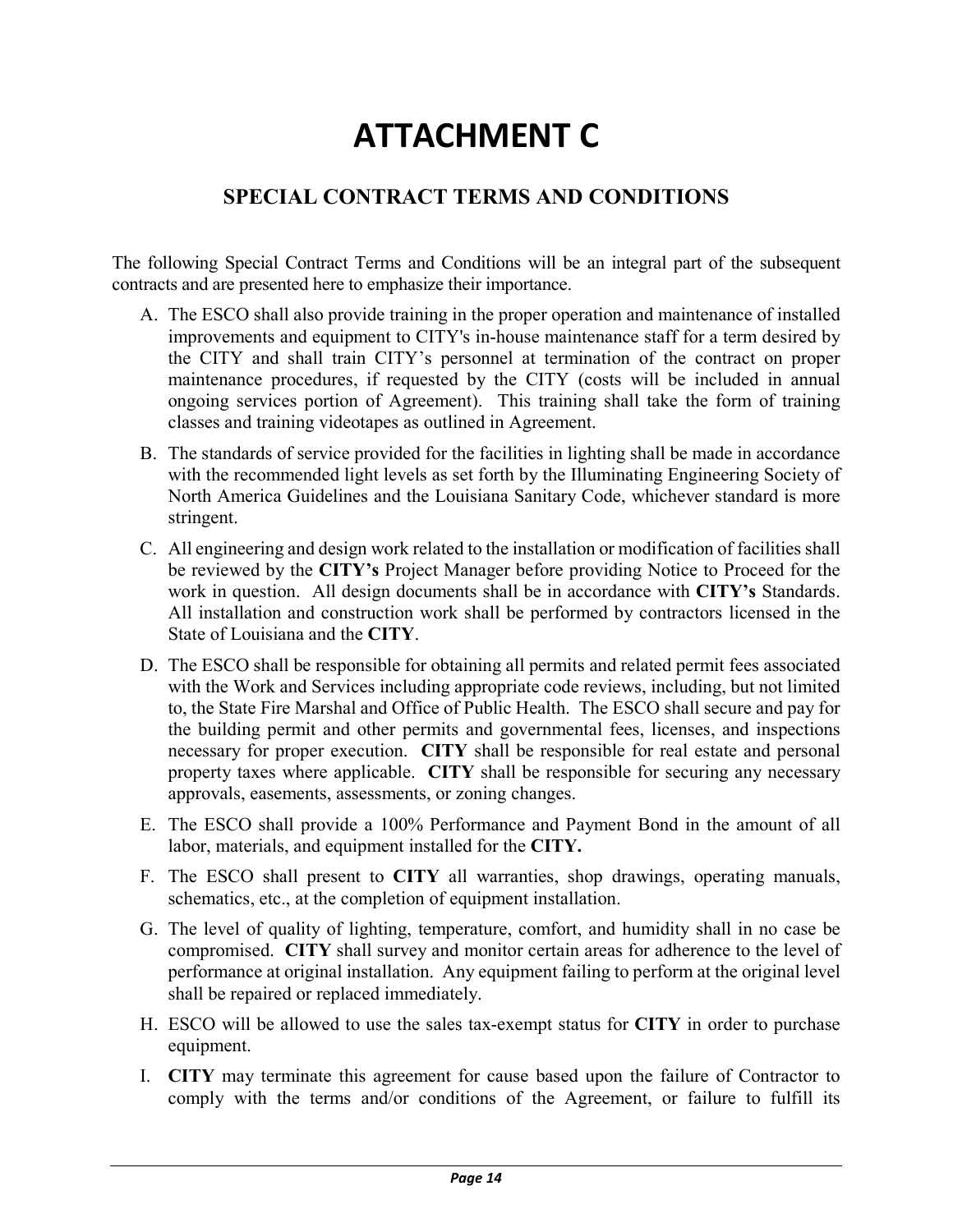performance obligations pursuant to this agreement, provided that the **CITY** shall give the Contractor written notice specifying the Contractor's failure. If within thirty (30) days after receipt of such notice, the Contractor shall not have corrected such failure or, in the case of failure which cannot be corrected in (30) days, begun in good faith to correct such failure and thereafter proceeded diligently to complete such correction, then the **CITY** may, at its option, place the Contractor in default and the Agreement shall terminate on the date specified in such notice.

- J. The Contractor may exercise any rights available to it under Louisiana law to terminate for cause upon the failure of the **CITY** to comply with the terms and conditions of this agreement, provided that the Contractor shall give the **CITY** written notice specifying the **CITY's** failure and a reasonable opportunity (30 days minimum) for the **CITY** to cure the defect.
- K. Where the ESCO provides any new software as part of this contract, the ESCO must provide customer with an agreed upon number of software licenses, which revert directly to **CITY** when ESCO services are completed. This shall include all levels of programming. The ESCO shall provide all control system controller specific special application software. The ESCO shall use software **acceptable** to **CITY** and after initial setup and each report on energy consumption, turn over a digital copy of the energy usage to the **CITY**.
- L. The Contractor and all Subcontractors shall not discriminate against any employee or applicant for employment because of race, religion, color, sex, or national origin. The Contractor and all Subcontractors shall, in all solicitations or advertisements for employees placed by them or on their behalf; state that all qualified applicants will receive consideration for employment without regard to race, religion, color, sex, or national origin.
- M. Ownership of the equipment shall be discussed during the negotiation phase. Unless otherwise agreed separately in writing, the **CITY** shall own all equipment (and operating systems for said equipment) at the end of the contract.
- N. Each of the items in **Attachment B** is incorporated by reference as if copied herein *in extenso* and shall be included in any resulting Contract.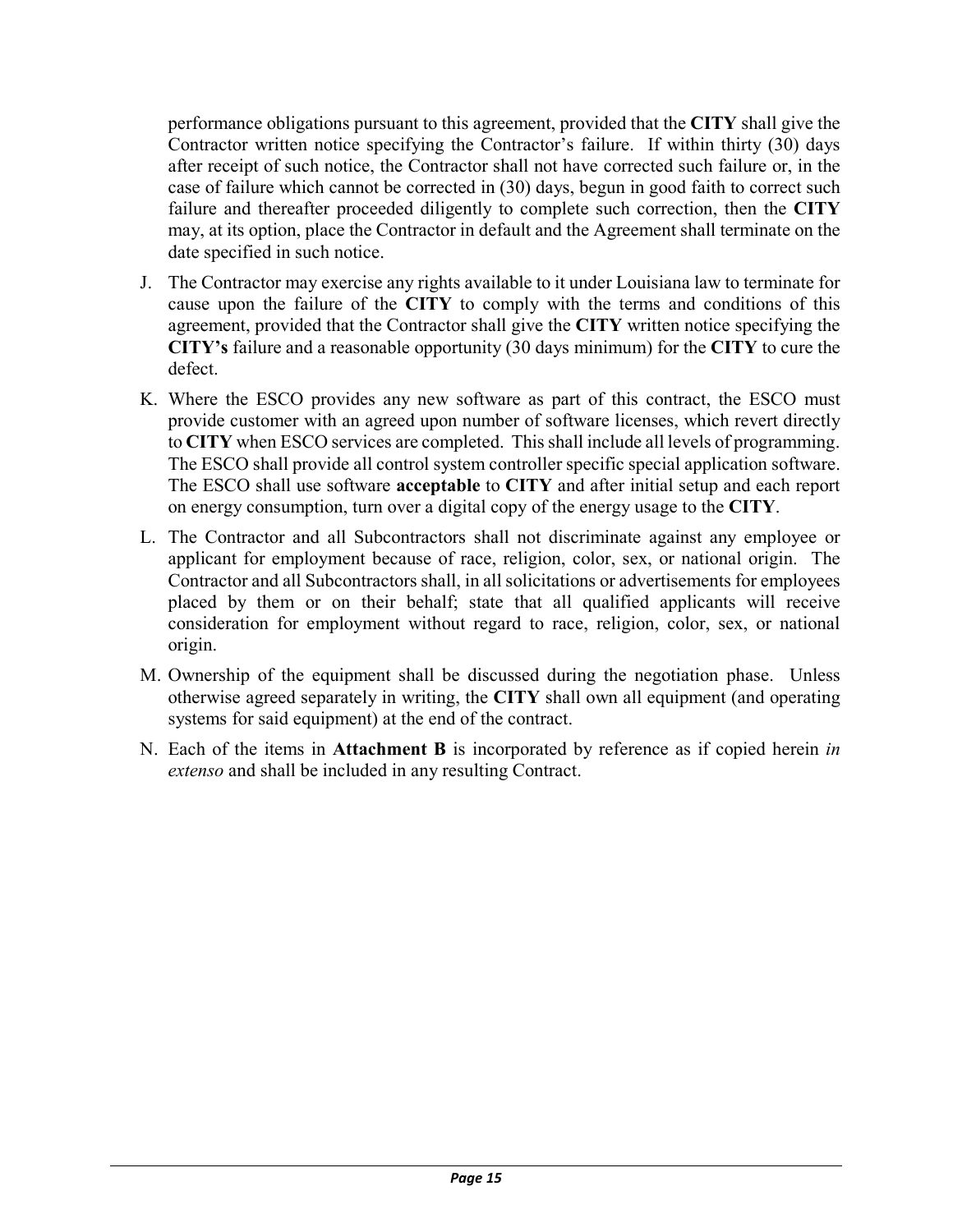# **ATTACHMENT D**

## **PROPOSED PROJECT SCHEDULE**

The following schedule is a proposed schedule. It is subject to change during the project.

| <b>ACTIVITY</b>                            | <b>DATE</b>                       |
|--------------------------------------------|-----------------------------------|
| Advertise and Issue RFP:                   | April 6, 2022                     |
| Week #1 Advertisement:                     | April 6, 2022                     |
| Week #2 Advertisement:                     | April 13, 2022                    |
| Week #3 Advertisement:                     | April 20, 2022                    |
| <b>Mandatory Pre-Proposal Meeting:</b>     | April 20, 2022, at 9:00 AM        |
| Site Visits (Schedule to be provided)      | April 20, 2022, 9:30 AM - 3:30 PM |
|                                            | April 21, 2022, 9:00 AM - 3:30 PM |
|                                            | April 22, 2022, 9:00 AM – 3:30 PM |
| Deadline for Receipt of Written Inquiries: | May 12, 2022, at 3:00 PM          |
| <u>Proposals Due on or Before:</u>         | May 18, 2022, at 10:30 AM         |
| <b>ESCO</b> Interviews (Optional):         | May 24, 2022 (TBD)                |
| <b>ESCO</b> Selection:                     | May 25, 2022                      |
| <b>City Council Approval of Contract</b>   | June 24, 2022                     |

**Note: CITY reserves the right to change or deviate from this schedule.**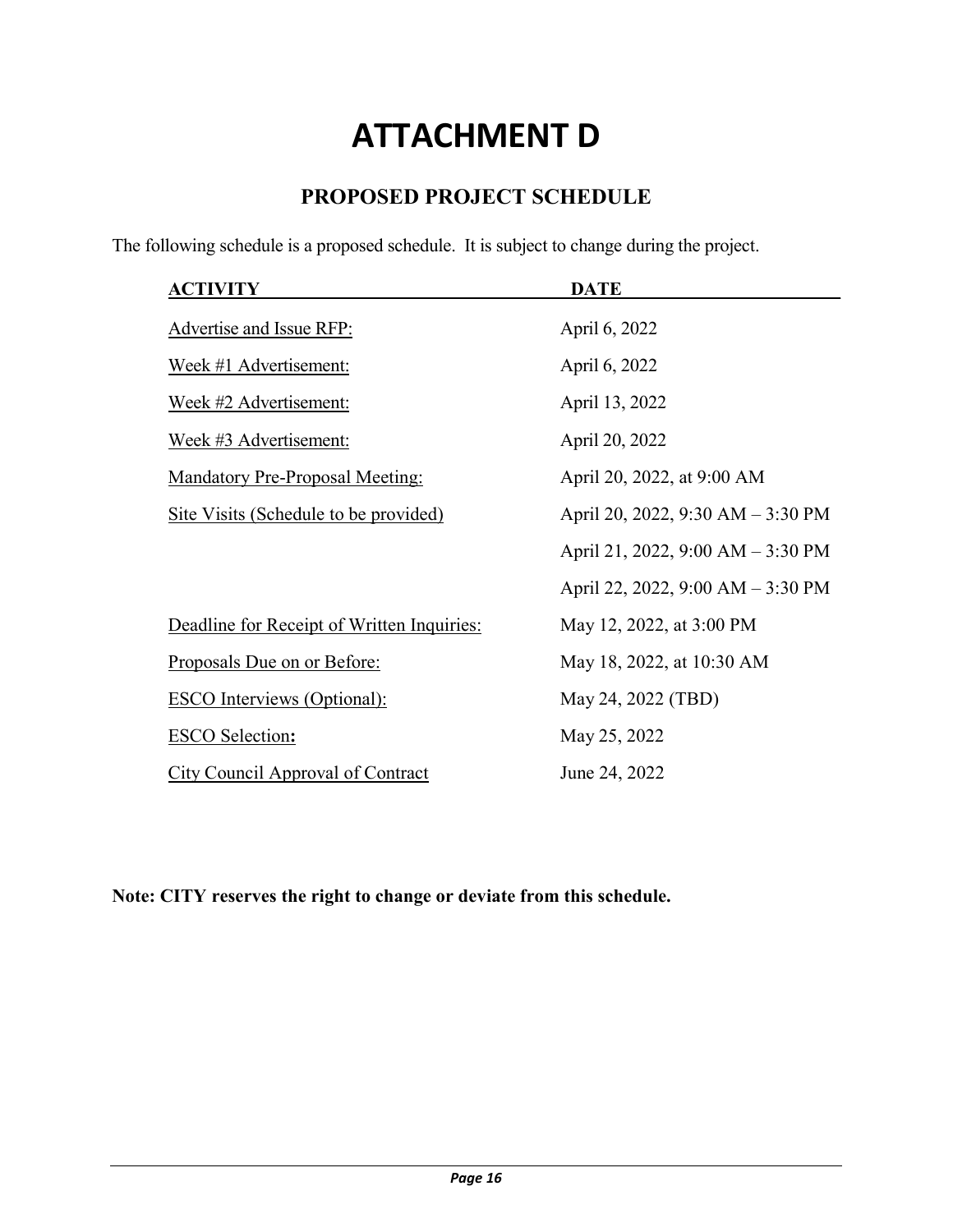# **ATTACHMENT E**

## **ESCO RESPONSE**

#### **GENERAL INFORMATION**

*\*\*All provisions of LRS 33 Chapter 10-C §4547.1, §4547.2, §4547.3, and other LRS must be met.*

*\*\*In addition to technical competence and the provisions herein, the ESCO's perceived interpersonal interfacing is a critical component of this effort as determined solely by CITY.*

#### **Due Date**

Refer to **Attachment D: Proposed Project Schedule** for due date and time. **Late proposals will not be accepted.**

#### **Submit Proposal**

Responses to the requirements of this RFP in the formats requested are desirable with all questions answered in as much detail as practicable. The ESCO's response is to demonstrate an understanding of the requirements. Proposals prepared simply and economically, providing a straightforward, concise description of the ESCO's ability to meet the requirements of the RFP is also desired. Each ESCO is solely responsible for the accuracy and completeness of its proposal.

#### Quantity: **Submit five (5) original proposals and one (1) electronic PDF of the complete proposal in one sealed package.**

Delivery Package: The outside of the package should be clearly marked pursuant to the advertisement and include at least **"Proposal for Performance-Based Energy Efficiency Contract Services" but shall also include the name of the respondent and "RFP-CITY OF KENNER, LOUISIANA.**

**Delivery: Proposals may be hand delivered or mailed to the following delivery address:**

#### **CITY OF KENNER GOVERNMENT**

Attn: Purchasing Manager 1610 Rev. Richard Wilson Dr. Kenner, Louisiana 70062

Email: [FinContracts@kenner.la.us](mailto:FinContracts@kenner.la.us) Phone: (504) 468-4049

**\*\*Proposals MUST** be received no later than **May 18, 2022, by 10:30 AM**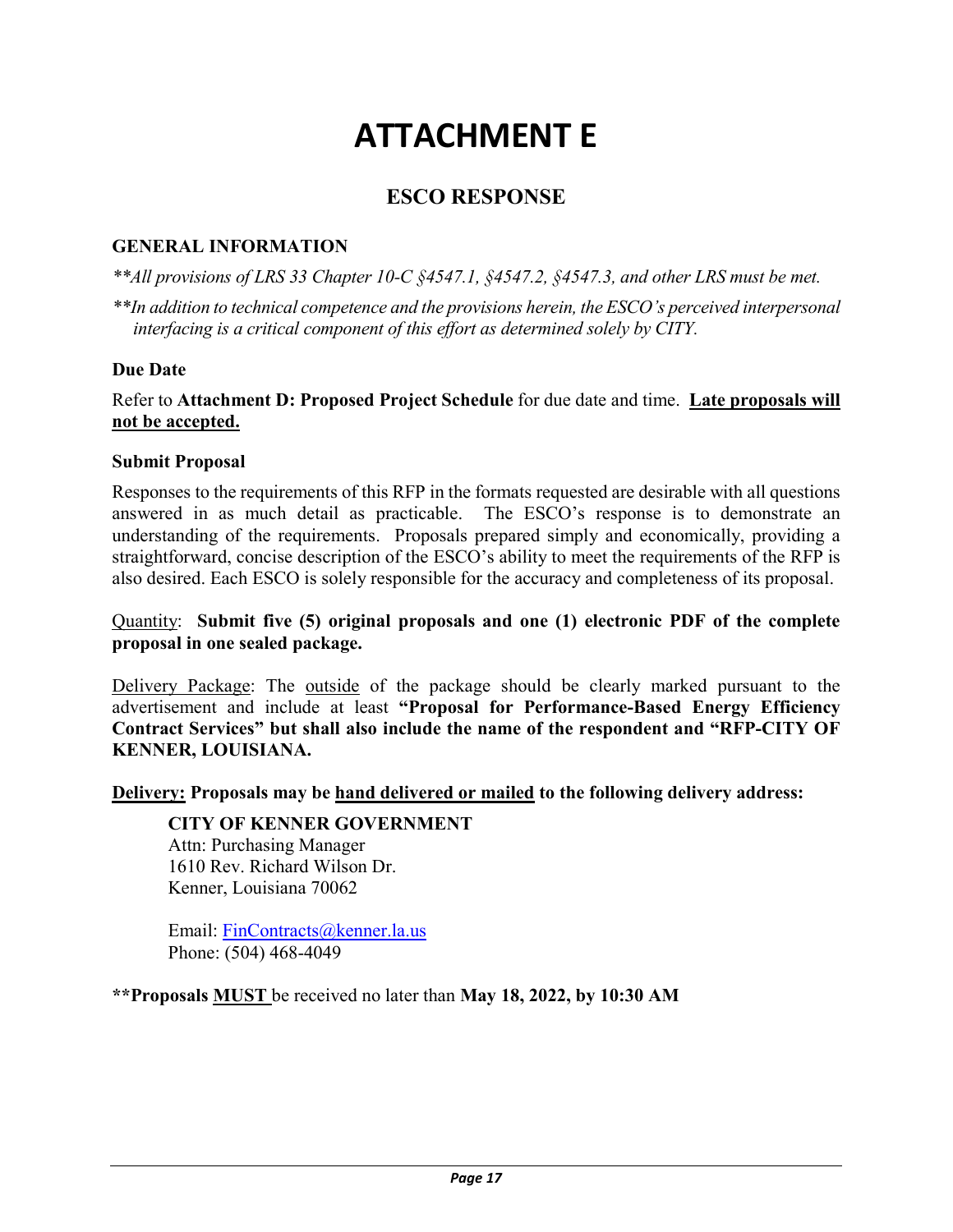### **Additional Information**

- Proposals **will not be read aloud;** however, **CITY** will mark the documents as "original" proposals. Revisions or modifications to the proposals will not be accepted after they have been opened.
- Answer all questions or state N/A if not applicable.
- Please number and re-state each subheading or question, followed by your response. This improves clarity and makes it much easier to evaluate your proposal.
- Number all pages.
- The **CITY** will not be liable for any error in the proposal. ESCO will not be allowed to alter proposal documents after the deadline for proposal submission, except under the following condition: **CITY** reserves the right to make corrections or clarifications due to patent errors identified in proposals by **CITY** or the ESCO. **CITY**, at its option, has the right to request clarification or additional information from the ESCO.
- **CITY** reserves the right to change the calendar of events or issue Addenda to the RFP at any time. **CITY** also reserves the right to cancel or reissue the RFP. If the ESCO needs to submit changes or addenda, such shall be submitted in writing, signed by an authorized representative of the ESCO, cross-referenced clearly to the relevant proposal section, prior to the proposal opening, and should be submitted in a sealed envelope. Such shall meet all requirements for the proposal.
- An ESCO may withdraw a proposal that has been submitted at any time up to the proposal closing date and time. To accomplish this, a written request signed by the authorized representative of the ESCO must be submitted to the **CITY** and must be clearly marked, **Attn: Elizabeth Herring, Chief Financial Officer, "Request to Withdraw Proposal".**
- Proposals shall be based on the material contained in this RFP. The RFP includes official responses to questions, addenda, and other material, which may be provided by **CITY**  pursuant to the RFP.
- Issuance of this RFP in no way constitutes a commitment by **CITY** to award a contract. **CITY reserves the right to accept or reject any or all proposals submitted or to cancel this RFP if it is in the best interest of CITY to do so --- solely as determined by CITY**.
- All materials submitted in response to this request become the property of **CITY**. Selection or rejection of a response does not affect this right. All proposals submitted will be retained by **CITY** and not returned to ESCOs. Any copyrighted materials in the response are not transferred to **CITY.**
- The **CITY** is not liable for any costs incurred by prospective ESCOs or Contractors prior to issuance of or entering into a Contract. Costs associated with developing the proposal, preparing for oral presentations, and any other expenses incurred by the ESCO in responding to the RFP are entirely the responsibility of the ESCO, and shall not be reimbursed in any manner by **CITY**.
- All proposals shall be considered valid for acceptance until such time an award is made, unless the ESCO provides for a different time period within its proposal response.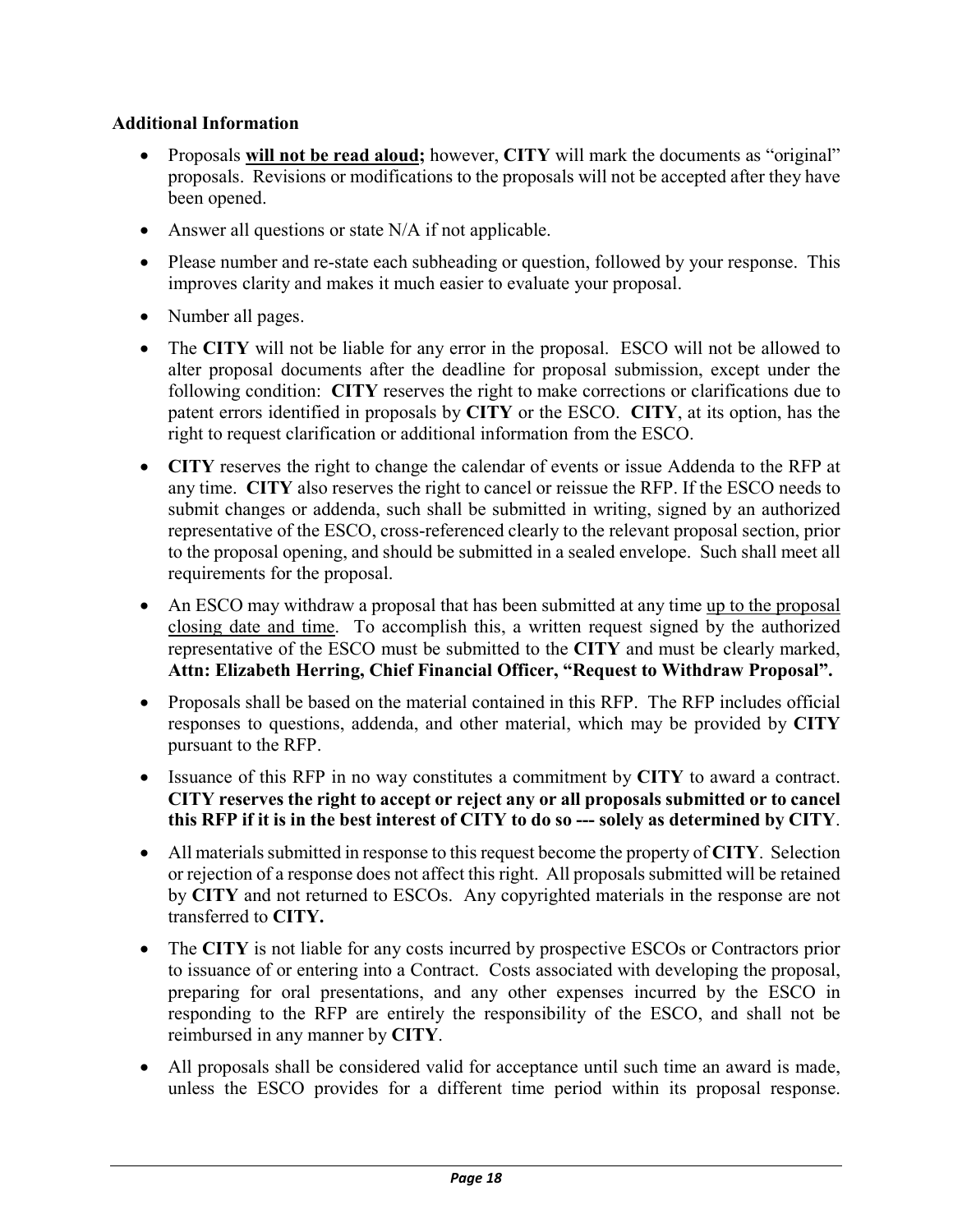However, **CITY** reserves the right to reject a proposal if the ESCO's response is unacceptable and the ESCO is unwilling to extend the validity of its proposal.

## **ESCO PROPOSAL ORGANIZATION**

#### **1. QUALIFICATIONS AND CAPABILITY**

#### **A. General Firm Information**

- 1) Type of Firm (corporation, partnership, sole proprietorship, joint venture)
- 2) Year Firm Established. Number of years your firm has been in business under its present business name
- 3) Other Firm Names. Indicate all other names by which your organization has been known and the length of time known by each name.
- 4) Parent Company. If applicable, state name, address, former name if applicable, tax identification number
- 5) Participating Division or Louisiana Branch Offices. State division or Louisiana branch offices that will participate in the development of the proposal, in its evaluation process, and/or in the conduct of any services provided (office name, address and number of fulltime personnel at each location).
- 6) Submittal. Submittal is for (parent company, subsidiary, division, branch office)

#### **B. Experience**

- 1) Years in Energy Business. State the number of years your firm has been involved in the energy-efficiency related business. State the number of years your firm has offered performance contracting services nationally and the number of years in Louisiana.
- 2) Number and Value of Contracts. Indicate the dollar volume of energy savings performance contracts implemented by your firm each year for the past five years.
- 3) NAESCO Accreditation. Is your firm accredited by NAESCO? If so, provide a copy of your current accreditation certificate from the National Association of Energy Service Companies (NAESCO).
- 4) Contract Disputes. Has your firm or principals ever been involved in litigation, arbitration, cancellation, and/or non-appropriation of a Performance Contract? If so, provide brief summary of details explaining. If not provide a statement stating so.

#### **C. Scope of Services**

- 1) Types of Services. Summarize the scope of services (auditing, design, construction, monitoring, operations, maintenance, training, financing, etc.) available from your firm.
- 2) Expertise in Systems. Describe your ability to offer services to upgrade HVAC, controls, lighting, renewables, pools, kitchen, laundry and other systems.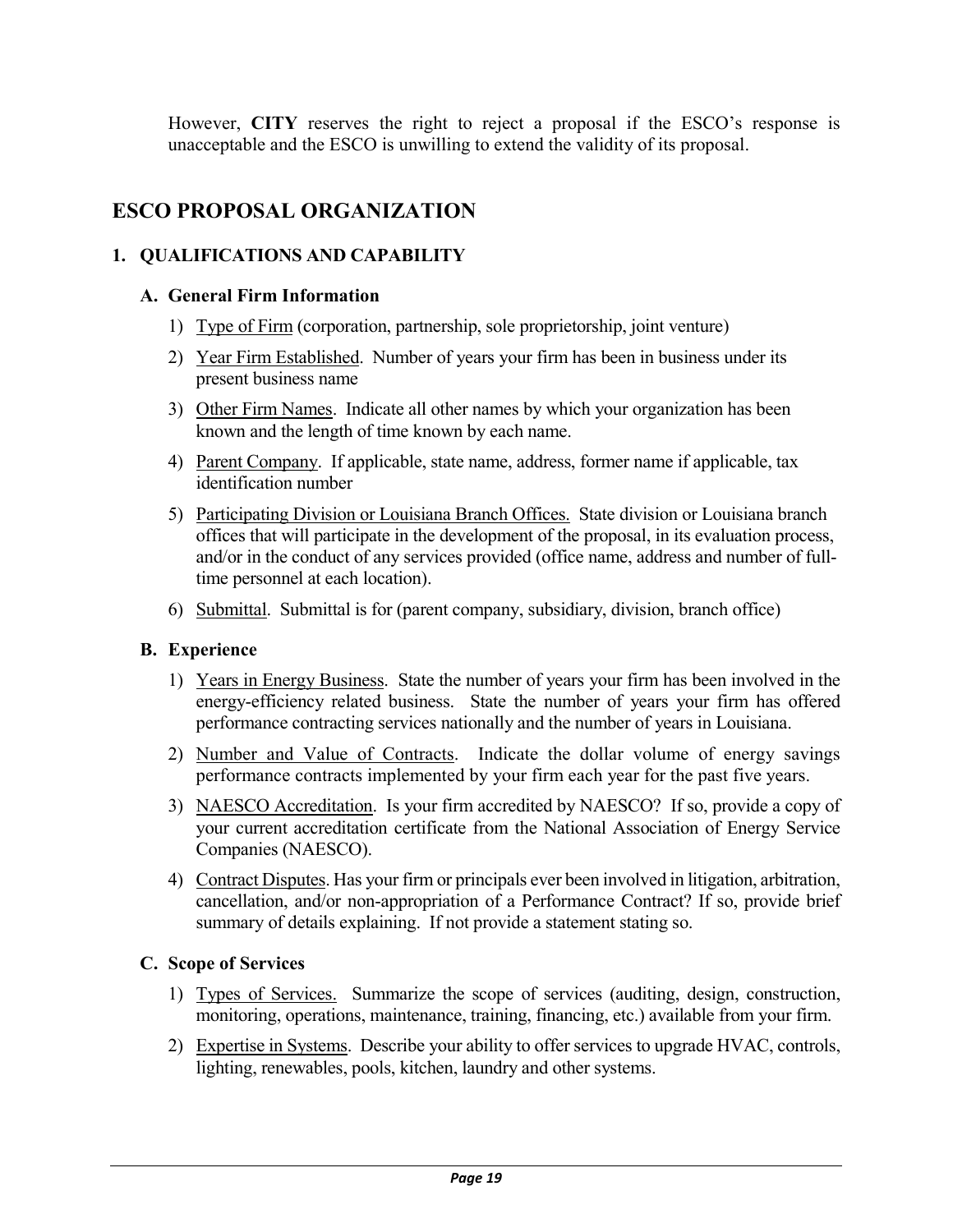- 3) Provision of Financing. Describe general ability and approach to help with financing. Describe ability to ensure low rates.
- 4) Provision of Insurance. Generally describe your capability to secure insurance policies.

#### **D. Financial Soundness**

- 1) Financial Statement. Attach your firm's most recent audited financial statement or annual report for each of the last two years.
- 2) Identify bonding agent by name, phone number and rating and letter of intent to bond.

### **E. Attachments for "Qualifications and Capability of Firm" Section**

Label Attachments and list here including Attachment Name, Description and Location in RFP Response. Insert attachments here at the end of this section or include elsewhere in a clearly marked location for easy reference.

### **2. EXPERIENCE AND EXPERTISE**

### **A. Project History.**

Identify and provide project references (not to exceed ten) that involve buildings similar in type, size, or scope to the building(s) described in the technical appendices and in similar types of facilities. If available, include as much of the following information as possible on each project *(no preferred format)*:

*Project Identification.* Name of project owner, type of project (hospital, k-12 school, university, office building, etc.), location (city, state).

*Project Dates.* Actual construction start and end dates

*Project Size.* Number of buildings, total square footage, total contract amount and the total project capital cost.

List of Improvements. Type of retrofits and operational improvements related to energy, water, and other cost savings.

*Guaranteed Savings.* State the amount of the guarantee. Also describe how the guarantee functioned and if your firm was required to pay funds to meet the guarantee.

*Actual Annual Savings.* State the actual annual energy, water, and O&M savings (Therms, kWh, kW, Gallons). Also describe if savings were measured or stipulated.

*Contract Terms.* Type of contract (shared-savings, lease purchase, guaranteed savings), contract term, and financing arrangement.

**Source of Funds.** Source of funds used for the project. If applicable, describe your firm's role in securing funds.

*Technical Design Personnel.* Include name(s) of primary technical design personnel.

*Project Schedule.* Indicate if the project was completed on schedule. If not, please explain.

*Comments.* Comment on any special features, services, conditions, etc.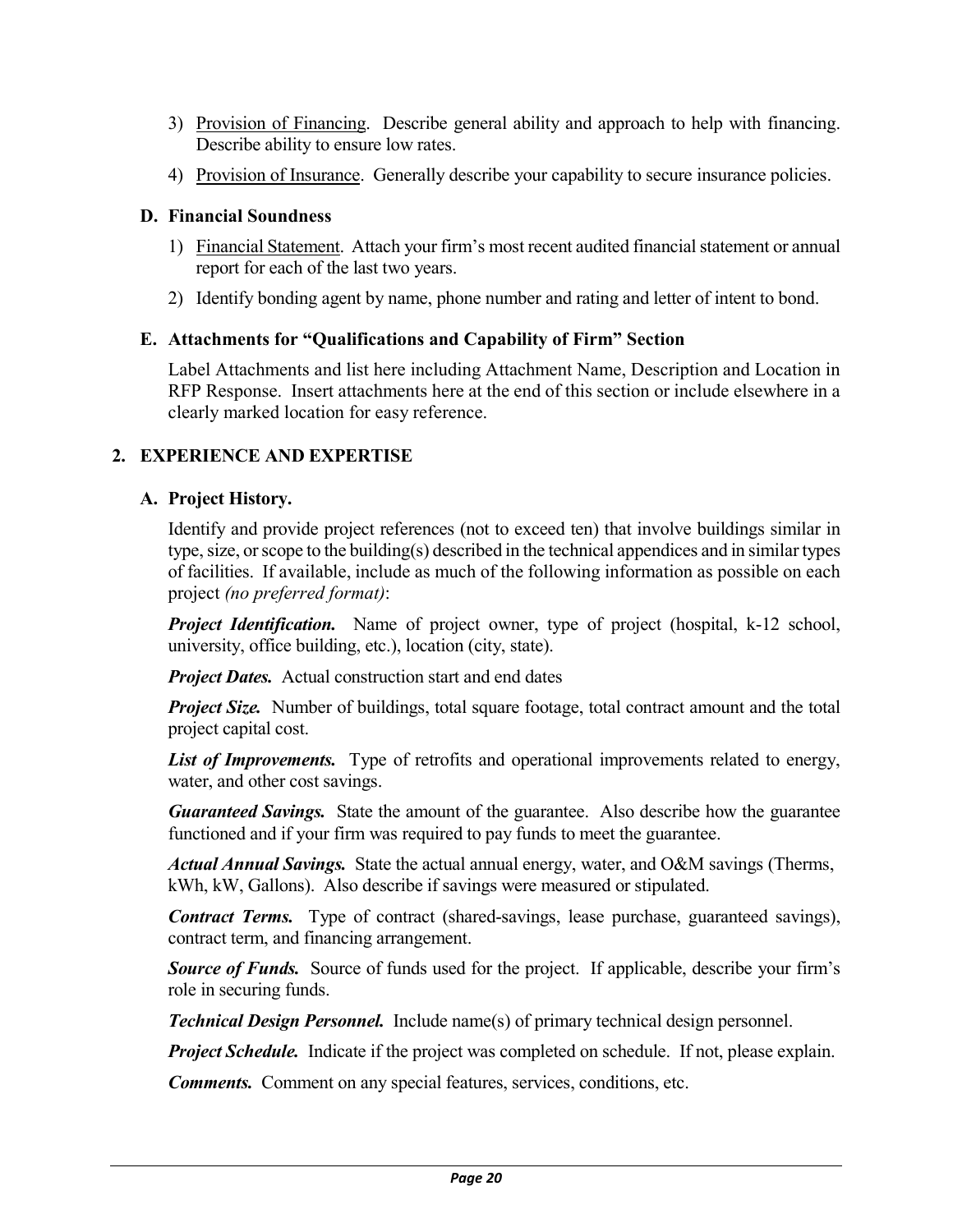*Reference Contacts.* Names and contact information of **CITY**'s representatives who can serve as references.

#### **B. Personnel Information.**

- 1) Qualifications and Experience. Describe the number and quality of staff you currently employ to conduct technical analysis, engineering design, construction management, construction, training, and post-contract monitoring. Provide location, company and resumes of key personnel assigned to this project including Energy Engineer(s), Project Manager, Measurement & Verification Engineer, and Service personnel.
- 2) Subcontractors. Describe the nature of work generally conducted by subcontractors. Provide names, address and phone numbers and anticipated responsibility of any subcontractors for this project.

### **3. PERFORMANCE CONTRACTING APPROACH**

#### **A. Approach**

- 1) Differentiation of Your Firm. Describe characteristics of how your firm approaches performance contracting.
- 2) Project Management. Briefly describe your firm's approach to project management.

#### **B. Other Services**

- 1) Training Provisions. Describe your firm's capabilities in providing technical training for facility personnel and experience on past projects. Describe your firm's involvement in developing training manuals for facility staff.
- 2) Maintenance Contract.Describe the types of services that can be included in the maintenance contract. Comment on whether **CITY**'s maintenance staff can perform some of these duties if desired and describe any impact on the guarantee. (These duties could include programming and maintaining the control system, installing lighting retrofits, maintaining HVAC equipment, etc.). Describe your firm's flexibility in terminating the guarantee. Describe the required length of the maintenance contract and the relationship with the guarantee if **CITY** chooses to terminate the maintenance contract prior to the end of the performance contract.
- 3) Project Financing. Describe your firm's preferred approach to providing or arranging financing for the proposed project. Describe the mechanics of the financing arrangement, including equipment ownership, responsibilities/liabilities of each party, security interest required and any special terms and conditions that may be associated with the financing of this project. Please comment on how you would work with **CITY** to utilize tax-exempt financing if appropriate, or other methods to keep financing costs to a minimum.

#### **C. Construction Issues**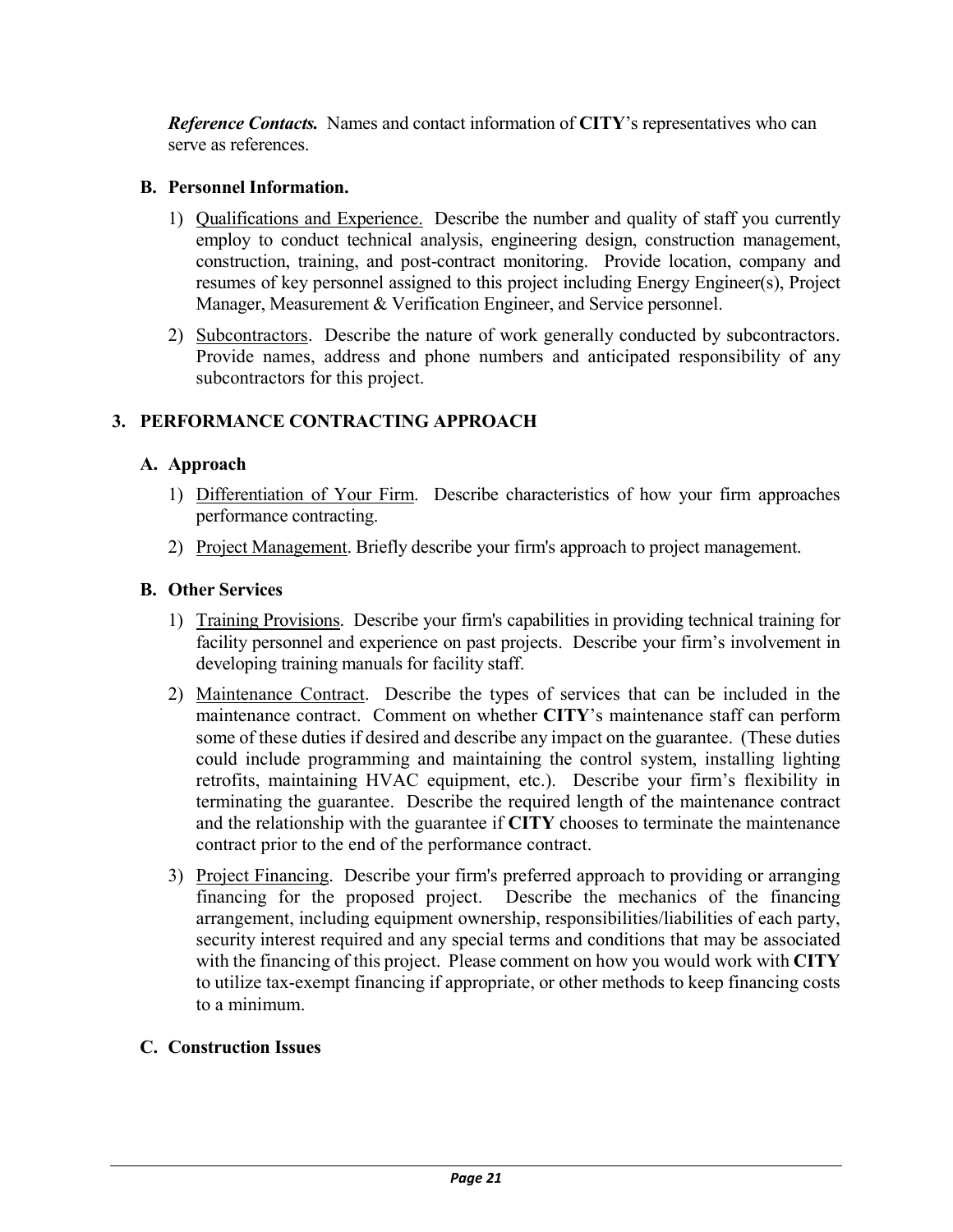- 1) Environmental Liability. State your firm's position with respect to the acceptance of liability for any hazardous materials encountered during the project. If the firm is willing to accept any level of environmental liability, state the level and provide a cost analysis.
- 2) Equipment Ownership and Service Responsibility. Describe the status of equipment ownership and service responsibility at contract expiration.
- 3) Warranties. State the nature and term of typical warranties.

#### **D. Attachments for "Performance Contracting Approach" Section**

Label Attachments and list here including Attachment Name, Description and Location in RFP Response. Insert attachments here at the end of this section or include elsewhere in a clearly marked location for easy reference.

### **4. TECHNICAL APPROACH**

#### **A. Audit**

- 1) Technical Site Analysis. Describe your general approach to auditing a facility. What is involved? How is **CITY** involved? Methodical approach? Level of expertise involved? Information and resources needed from **CITY**?
- 2) Engineering Design. Describe your firm's approach to the technical design of this project. Describe standards of comfort and functionality that are generally used for light levels, space temperatures, ventilation rates, etc. in the intended facilities. Also describe how those standards will be maintained throughout the contract term.
- 3) Sample Technical Calculations. Submit a sample of technical calculations conducted by your firm for this proposal.

#### **B. Measurement & Verification Methodology**

- 1) Describe your approach to constructing a Measurement and Verification Plan and any guidelines adhered to. The use of the accepted industry standard of the *International Performance Measuring and Verification Protocol* is required.
- 2) Describe in detail the methodology your firm normally uses to compute baseline of energy and water use as well as performance. Describe the method(s) used to adjust the energy, water, and O&M baseline due to such factors as weather and facility use changes. Describe factors that would necessitate adjustment. Address issues regarding buildings projected to have substantial changes in use.
- 3) List all procedures, formulas and methodologies including special metering or equipment, which your firm will use to calculate energy, water, and O&M savings. Include assumptions made in the calculations and describe the procedure to assign dollar values to the savings. Include energy savings as well as maintenance or material savings.
- 4) Describe your firm's procedures and schedule for measuring financial performance of projects. Include a sample report of the format that will be used on this project. Describe how the savings guarantee provisions work if project results vary from projections.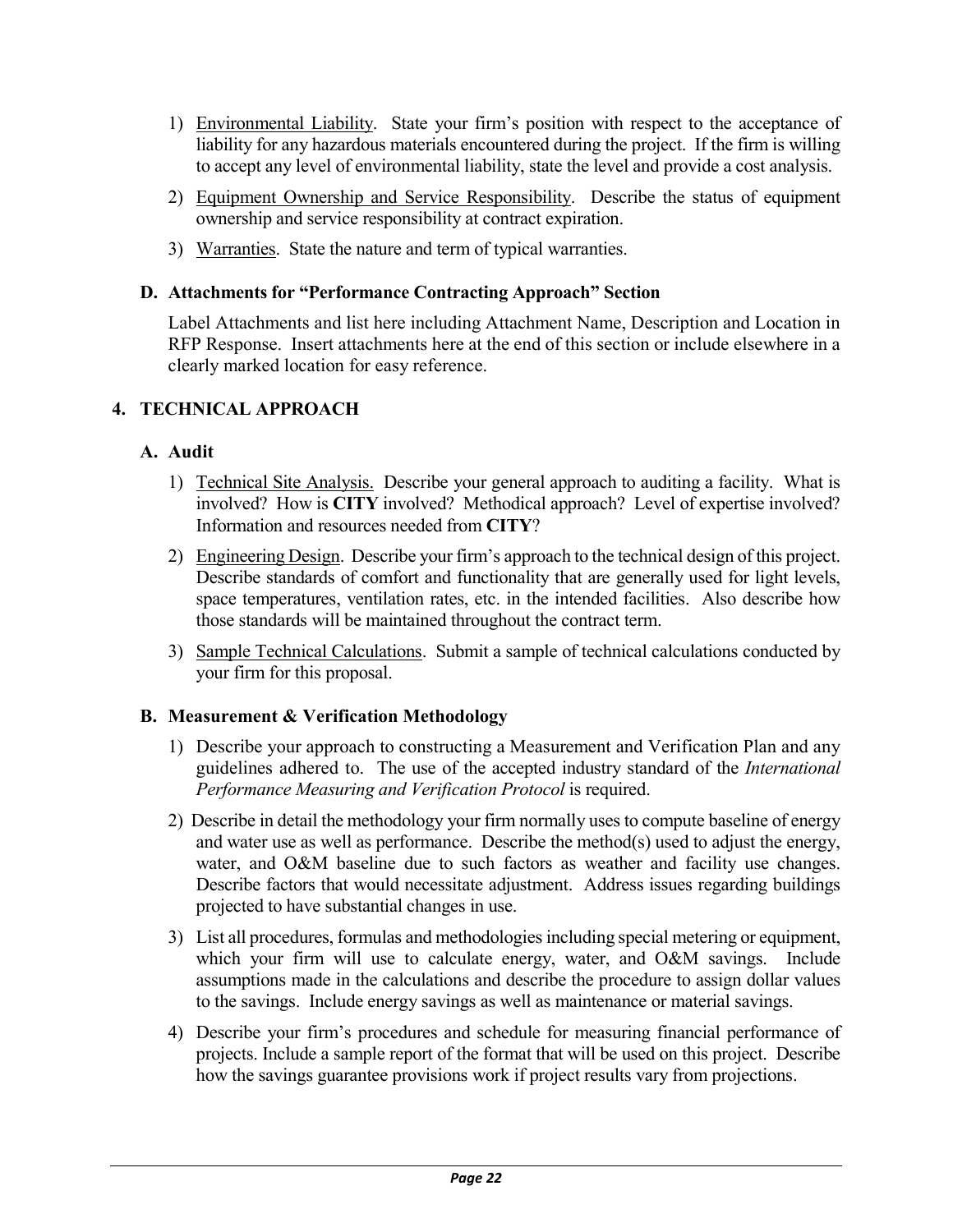5) Does the guarantee cover the annual monitoring & verification and maintenance contract? Describe in general the recommended M&V plan for the project in this proposal.

#### **C. Attachments for "Technical Approach" Section**

Label Attachments and list here including Attachment Name, Description and Location in RFP Response. Insert attachments here at the end of this section or include elsewhere in a clearly marked location for easy reference.

#### **5. SITE-SPECIFIC SCOPE**

#### **A. Project Scope**

- 1) Types of Services. Summarize the scope of services (auditing, design, construction, monitoring, operations, maintenance, training, financing, etc.) offered for this project.
- 2) Potential Projects. Based on your preliminary assessment of the information provided, describe any equipment modifications, installations, or replacements at the facility that your firm would consider installing as a part of this project. Address energy, water and operation and maintenance opportunities. Also describe any special features, renewable technologies, or advanced technologies that might be applicable. Describe any special features or services associated with your proposed improvements that would add value to **CITY**. Describe your approach to achieve compatibility (such as open systems) and/or standardization of equipment in the facilities to be addressed.
- 3) Benefits. Describe the specific benefits your firm can offer.

#### **B. Project Management**

- 1) Construction Management. Describe how your firm would work with current building management and maintenance personnel to coordinate construction and avoid conflicts with the building's operation and use. Describe your flexibility and/or any limitations regarding possible **CITY** activities such as: management of additional energy and water projects, monitoring of installation and performance of ESCO projects, integration of other identified capital needs with ESCO projects which may or may not contain energy and water saving opportunities.
- 2) Project Schedule. Propose a preliminary project schedule.

#### **C. Operational and Maintenance Responsibilities**

1) Operations and Maintenance. Describe any major changes in operations or maintenance of the facilities that your firm foresees based on the information provided. Briefly describe the maintenance responsibilities of your firm and **CITY**. Describe how your firm would provide appropriate training in operations and maintenance of installed improvements.

#### **D. Attachments for "Site Specific Approach" Section.**

Label Attachments and list here including Attachment Name, Description and Location in RFP Response. Insert attachments here at the end of this section or include elsewhere in a clearly marked location for easy reference.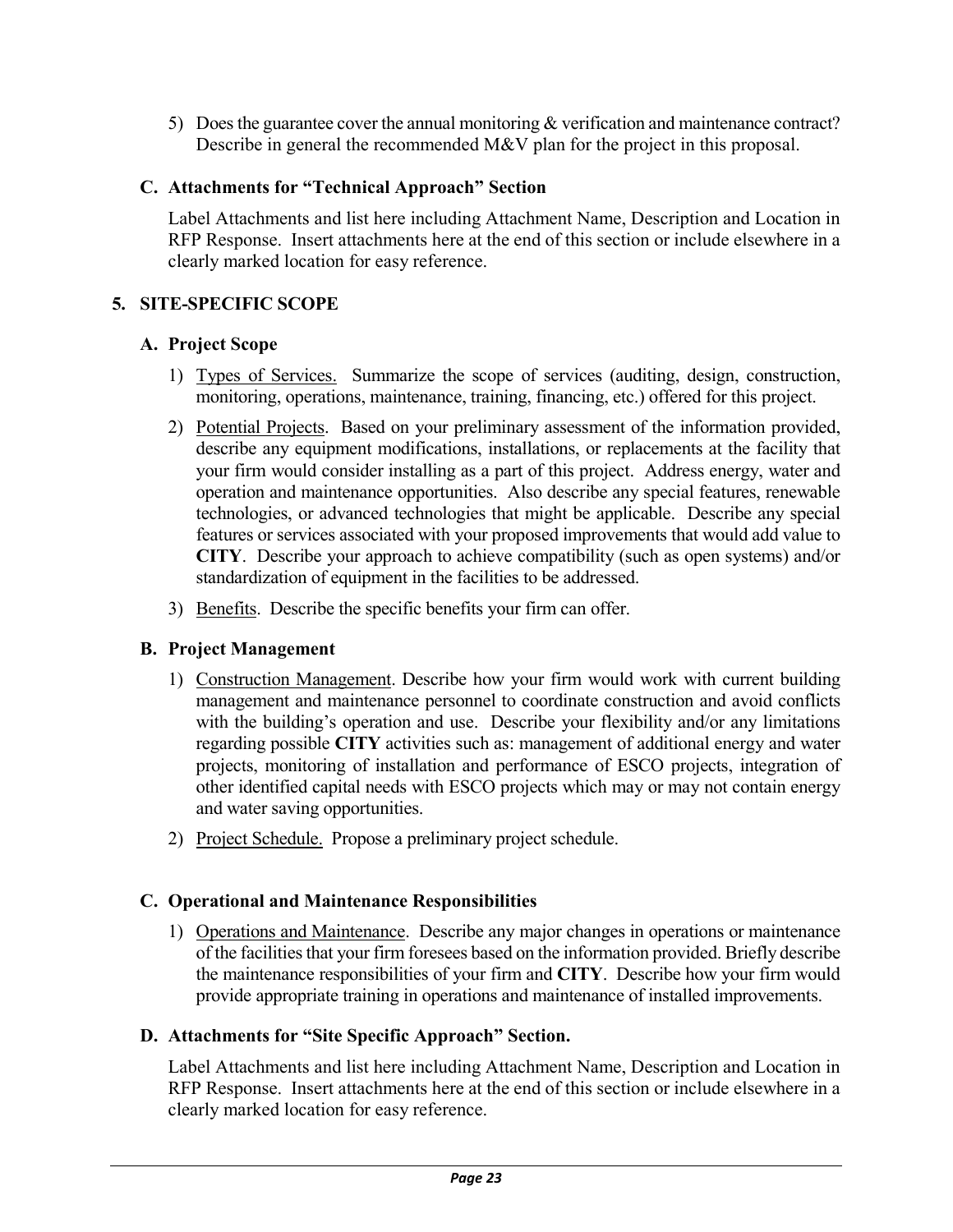### **6. FINANCIAL ANALYSIS**

- **A.** Provide a financial analysis to model the project in this proposal incorporating energy, operational and capital avoidance savings; Turnkey project costs for implementation; Service costs including maintenance, monitoring and Measurement and Verification; and financial transaction costs. Identify all escalations on energy and operational savings and service costs.
- **B. Other Costs:** Describe other costs such as maintenance and monitoring agreements and describe how they will be applied. Also state whether these are annual costs and if they are required each year of the contract.
- **C.** ESCO may offer alternative financing options.
- **D.** Provide a separate list of costs and savings associated with each proposed ECM.
- **E. Cost Estimates:** The proposal must include estimates of savings for each measure each year. Provide a separately itemized list of costs and savings associated with each proposed ECM. Also, the cost estimate for each measure must include all costs including design, engineering, installation, maintenance, repairs, and debt services as well as other categories presented in the stated cost in the RFP.
- **F. Annual Savings Estimates:** The utility and operational and maintenance cost savings for all measures must be estimated for each year during the contract period.

#### **G. Attachments for "Financial Analysis" Section**

Label Attachments and list here including Attachment Name, Description and Location in RFP Response. Insert attachments here at the end of this section or include elsewhere in a clearly marked location for easy reference.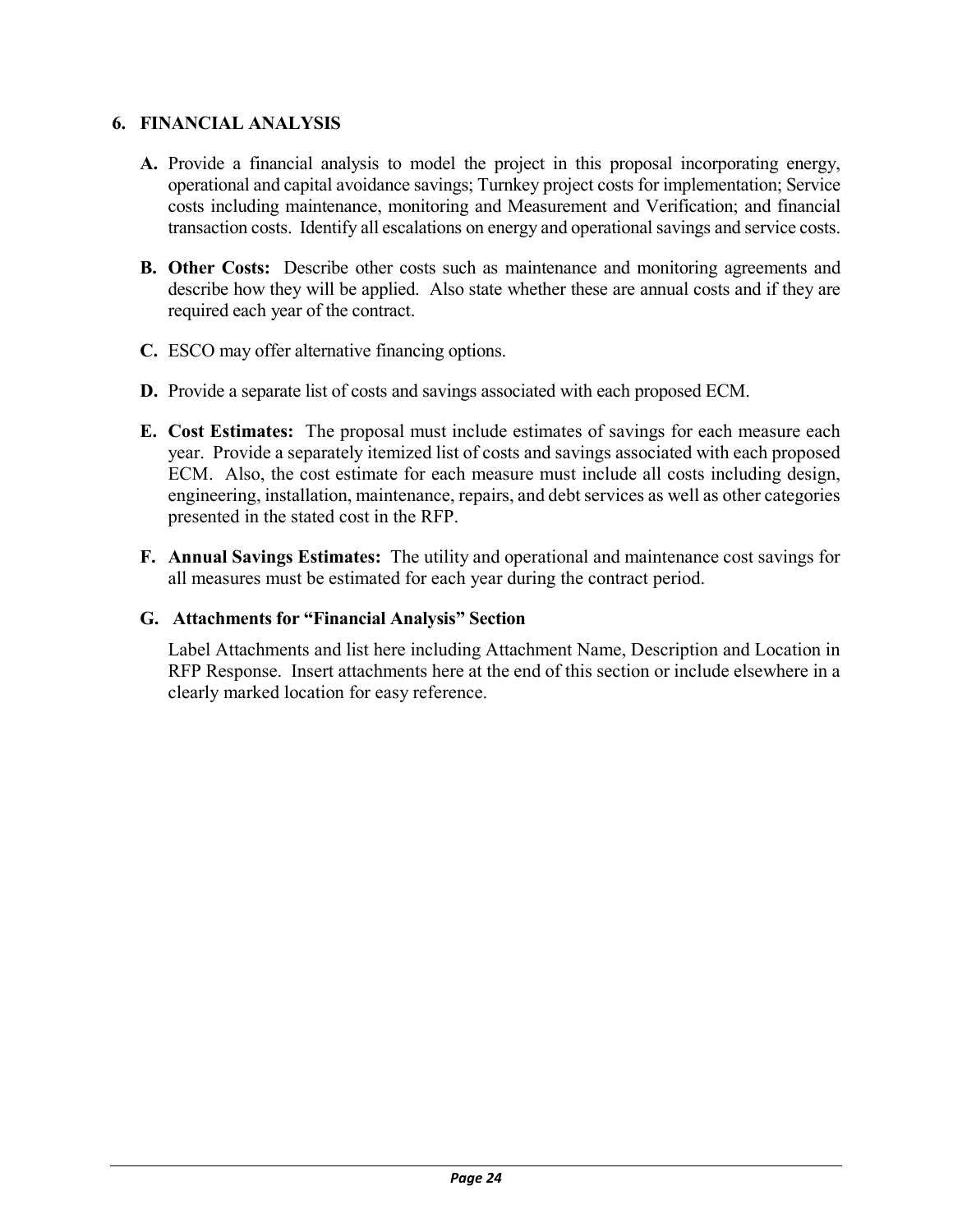# **ATTACHMENT F**

## **EVALUATION CRITERIA**

The criteria listed below will be used to evaluate written proposals and the subsequent interviews. The weight given to the individual criteria during the evaluation process is listed for each one.

Proposals should include all necessary information that is pertinent to these evaluation criteria. Additional information required for proper assessment of proposals may be requested from the ESCO at the discretion of **CITY**.

#### **1. TECHNICAL ANALYSIS (Weight: 50%)**

#### **A. QUALIFICATIONS AND CAPABILITY**

- 1) **General Firm Information.**
- 2) **Experience of Firm.** General experience in energy-related and performance contracting services, particularly in Louisiana.
- 3) **Scope of Services.** Comprehensiveness of management, maintenance and monitoring services offered, particularly in Louisiana.
- 4) **Financial Soundness.** Financial soundness and stability of the ESCO. Completeness and strength (financial viability) of most recent annual financial statements.

#### **B. EXPERIENCE AND EXPERTISE**

- 1) **Project History.** Quality of past projects completed with respect to scope and documented savings, particularly in Louisiana.
- 2) **Personnel Information.** Qualifications and relevant experience of the staff in engineering, project management and other areas of importance.
- 3) **Reference Checks.** To include litigation, arbitration, cancellation and/or nonappropriation of a performance contract.

#### **C. PERFORMANCE CONTRACTING APPROACH**

- 1) **Approach.** Overall approach to performance contracting and needed contract adjustments.
- 2) **Other Services.** Full range of services and flexibility in applying those services.
- 3) **Construction Issues.** Ways of handling environmental liabilities, warranties, and equipment service, particularly in Louisiana.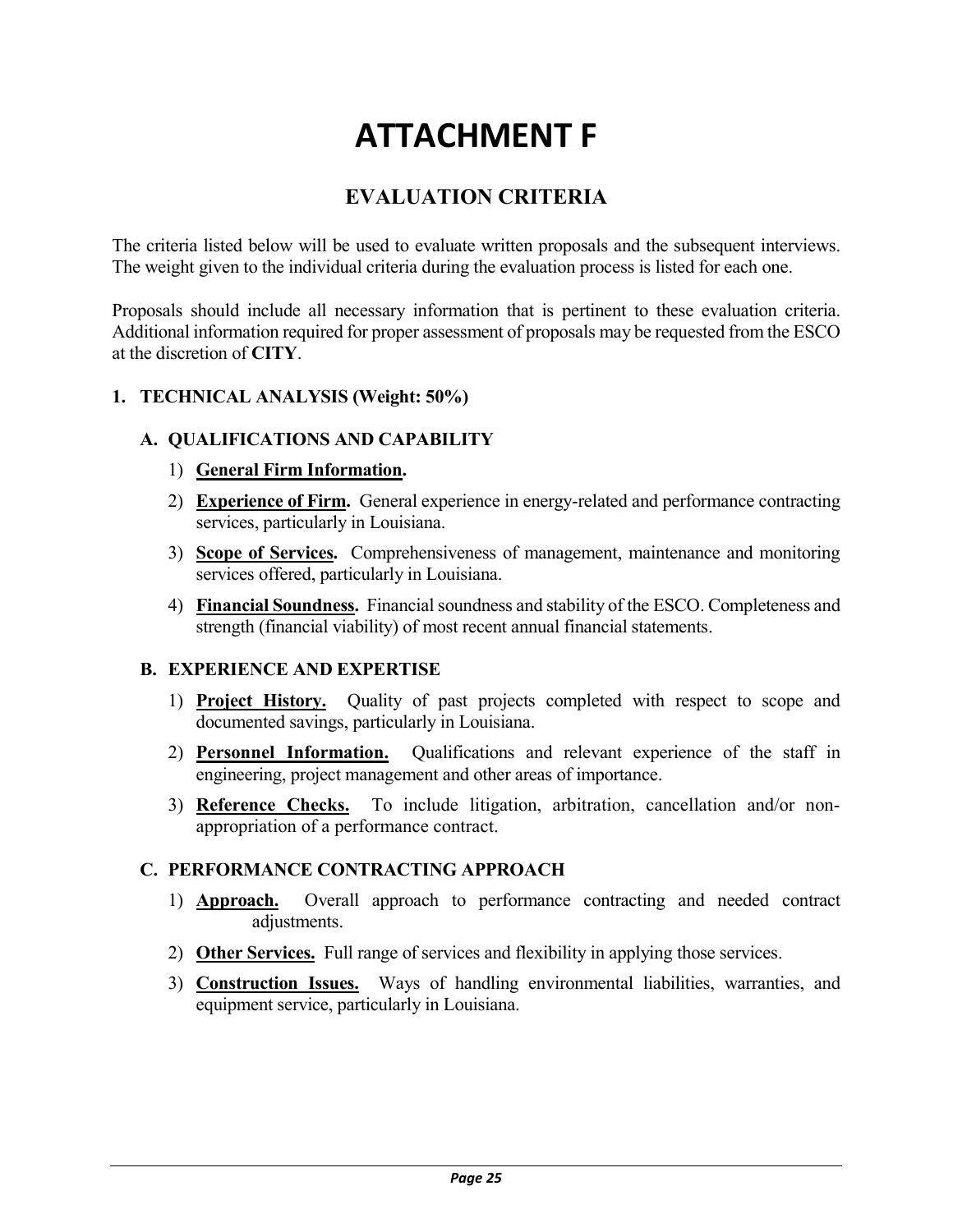### **D. TECHNICAL APPROACH**

- 1) **Audit.** Overall approach including engineering design and sample calculations
- 2) **Measurement and Verification Methodology -**Overall approach**;** Reasonableness of methodologies to determine the baseline and savings. General plan for proposed project.

### **E. SITE SPECIFIC APPROACH**

- 1) **Project Scope for This Project.** Understanding of existing building conditions, systems and operation and maintenance projects. Responsive to strategies in adapting control strategies, equipment and maintenance practices in response to changes in utility rates, technology, and building conditions in order to enhance project performance. Comprehensiveness and clarity of the technical approach to this project based on improvements likely to be included. Relevance and benefits of proposed retrofits for these facilities.
- 2) **Project Management for This Project.** Management approach and relevant qualifications of key personnel assigned to the project involved in technical auditing and design, project management and construction, with respect to the size, scope and building type of this project.
- 3) **Operational and Maintenance Responsibilities.** Operation and maintenance approach, approach to compatibility/openness/standardization of equipment, standards of comfort and provision of insurance.

### **2. FINANCIAL ANALYSIS (Weight: 50%)**

#### **A. Evaluate by weighing:**

- 1) Cost to benefits analysis (project and services)
- 2) Comprehensiveness of scope (Maximized project potential)
- 3) Reasonableness of savings (energy and operational)
- 4) Cashflow Positive
- 5) Cost of maintenance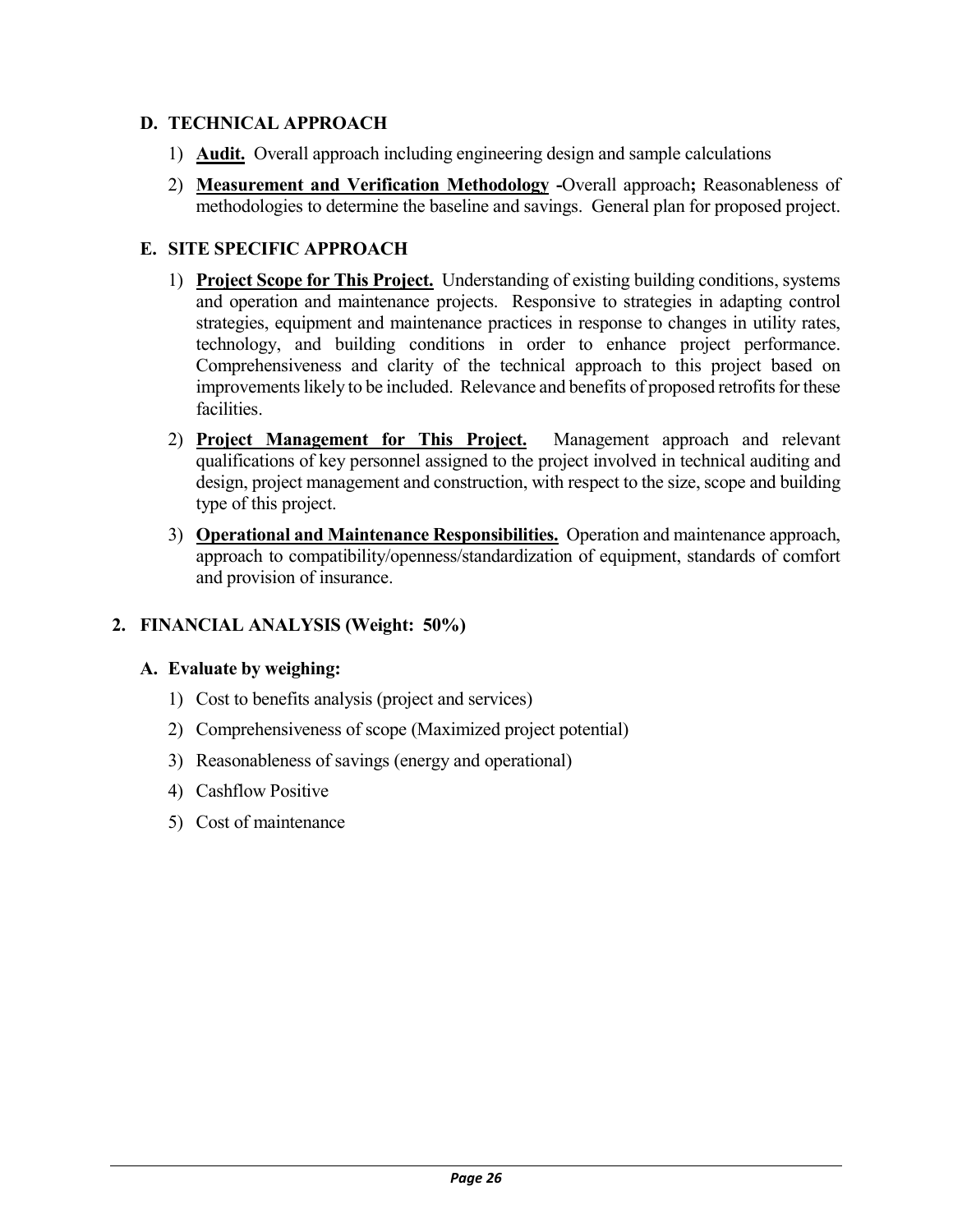# **ATTACHMENT G**

# **Title 33, Louisiana Revised Statutes, Municipalities and Cities, Chapter 10-C. Performance-Based Energy Efficiency Contracting,**

# **§ 4547.1. Authorization; performance-based energy efficiency contracts**

A. Any political subdivision may enter into a performance-based energy efficiency contract for services and equipment. Such a contract shall be considered a contract for services and shall be exempt from the provisions of R.S. 38:2212 but shall be subject to the provisions of this Chapter.

B. (1) For the purposes of this Chapter, a performance-based energy efficiency contract shall be defined as a contract for energy efficiency services and equipment in which the payment obligation for each year of the contract is:

(a) Set as a percentage of the annual energy cost savings attributable to the services or equipment under the contract; or

(b) Guaranteed by the person under contract to be less than the annual energy cost savings attributable to the services or equipment under the contract.

(2) Energy efficiency contracts shall be contracts that are utilized for purposes that include but are not limited to the following:

(a) Insulation and reduced air infiltration of the building structure, including walls, ceilings, and roofs or systems within the building.

(b) Storm windows or doors, caulking or weather-stripping, multi-glazed windows or doors, heat absorbing or heat reflective glazed and coated window or door systems, additional glazing, reductions in glass area, or other window and door system modifications that reduce energy consumption.

(c) Automated or computerized energy control systems, including computer software and technical data licenses.

(d) Heating, ventilating, or air conditioning system modifications or replacements.

(e) Replacement or modification of lighting fixtures to increase the energy efficiency of the lighting system without increasing the overall illumination of a facility, unless an increase in illumination is necessary to conform to the applicable state or local building code for the lighting system after the proposed modifications are made.

(f) Indoor air quality improvements.

(g) Energy recovery systems.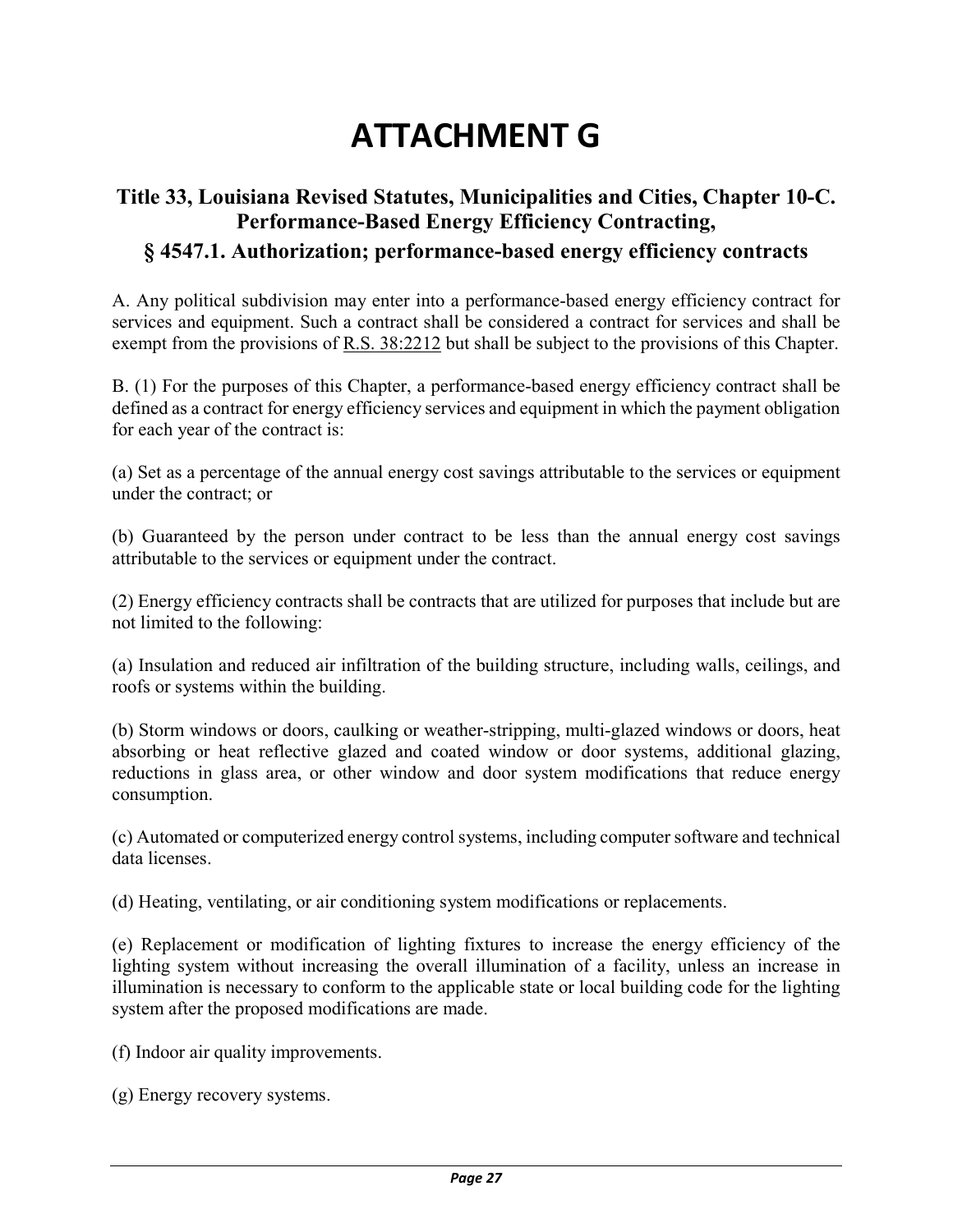(h) Electric system improvements.

(i) Building operation programs that reduce operating costs.

(j) Other energy conservation-related improvements or equipment, including improvements or equipment related to renewable energy.

(k) Water and other natural resource conservation, including accuracy and measurement of water distribution and consumption.

(l) An alteration or measure identified through a comprehensive audit or assessment of new or existing facilities.

(3) For the purposes of this Section, the following terms shall be defined as follows:

(a) "Energy efficiency" shall mean an alteration to an existing facility that is designed for the reduction of the consumption of energy or natural resources or the reduction of operating costs as a result of changes that meet the following criteria:

(i) They do not degrade the level of service or working conditions below recognized acceptable standards.

(ii) They are measurable and verifiable under the International Performance Measurement and Verification Protocol as it existed on January 1, 2006, or subsequently amended verification protocols or alternative protocols and verification standards and methodologies acceptable to political subdivisions.

(b) "Reduction of operating costs" shall mean the elimination of operating expenses or the avoidance of future capital replacement expenditures as a result of new equipment installed or services performed by the performance contractor. A contract which otherwise satisfies the requirements of this Section shall satisfy the requirements allowing use of a performance-based energy efficiency contract even if the sole cost being eliminated or reduced is cost related to maintenance, or as otherwise defined as "Annual energy savings" below.

C. "Annual energy savings" shall mean, when calculating annual energy cost savings attributable to the services or equipment installed pursuant to a performance-based energy efficiency contract as defined in R.S. 39:1484(14), the savings in electricity, gas, water, propane, oil, diesel, steam or other like utility costs increased revenues obtained from upgrades or modifications to a water, wastewater, gas or electric utility infrastructure, systems or accounting and billing systems and shall include future capital expenditures avoided and maintenance savings. Capital replacement expenditures avoided and maintenance savings shall be itemized separately.

D. "Performance contracting" shall mean all programs designed to save energy that are guaranteed by a company or contractor for the political subdivision. The company or contractor guaranteeing such programs may include, but are not limited to, lighting, water conservation, water management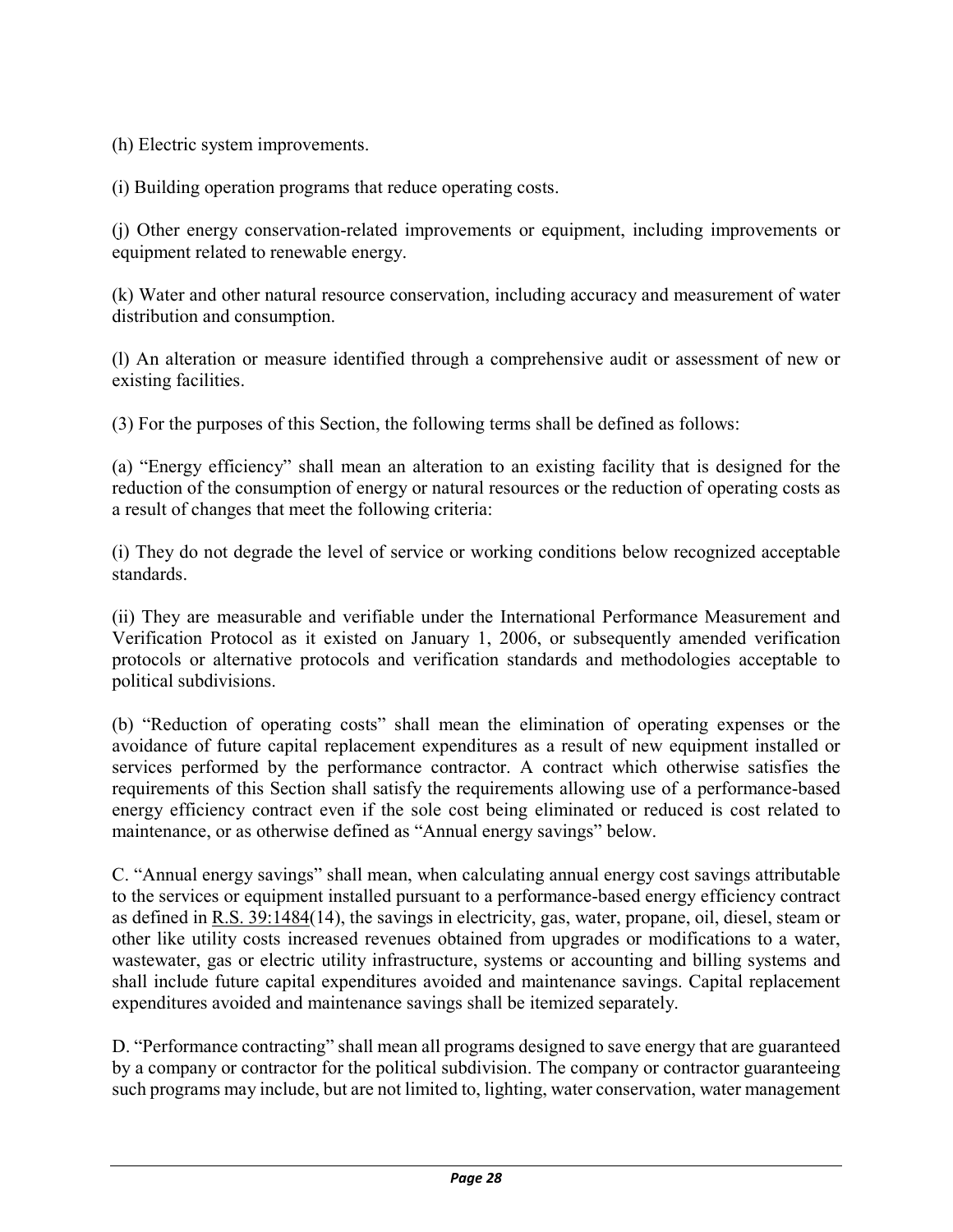companies, or contractors that specialize in servicing such energy savings equipment such as mechanical or electrical systems and energy services companies (hereinafter referred to ESCO).

E. (1) Prior to award of any performance-based energy efficiency contract, the political subdivision shall select an energy efficiency independent third-party evaluation consultant to review and evaluate the submitted proposals.

(2) No person, entity, or ESCO which assists the political subdivision in the development of the request for proposals shall be the respondent to the request for proposals.

(3) The energy efficiency independent third-party evaluation consultant shall submit the results of his evaluation in an open meeting to the political subdivision for its review. The political subdivision shall require that the consultant selected pursuant to this Subsection participate on its behalf in the negotiation of the contract.

(4) An energy efficiency independent third-party evaluation consultant shall have no conflict of interest as to the political subdivision, the proposals which the consultant is to evaluate, or to any proposer. Prior to the selection of such consultant, the consultant shall certify that there is no conflict of interest as to the political subdivision, the proposals which the consultant is to evaluate, or to any proposer.

(5) In order to fund the cost of the evaluation, review, approval, oversight, and performance audits as provided in this Section, the request for proposals for the award of a performance-based energy efficiency contract shall require the proposer to pay a sum not to exceed two and one-half percent of the total value of the performance-based energy efficiency contract at the time that a contract is executed by that proposer.

(6) An energy efficiency independent third-party evaluation consultant shall, at a minimum, be licensed by the state of Louisiana as a professional engineer or a professional architect with experience in energy efficiency contracting. Each political subdivision shall be responsible for verifying the credentials of the consultant to ensure that he possesses the minimum qualifications and has no conflict of interest to the political subdivision or the proposers.

F. (1) Any performance-based energy efficiency contract entered into shall be for a period equal to the lesser of twenty years or the average life of the equipment installed by the performance contractor and shall contain a guarantee of energy savings. The guarantee of energy savings shall, at a minimum, ensure a total annual savings sufficient to fully fund any financing arrangement entered into to fund the contract. In addition, any performance-based energy efficiency contract shall contain the following clause:

"The continuation of this contract is contingent upon the appropriation of funds by the political subdivision to fulfill the requirements of the contract. If the political subdivision fails to appropriate sufficient monies to provide for the continuation of the contract, the contract shall terminate on the last day of the fiscal year for which funds have been appropriated. Such termination shall be without penalty or expense to the political subdivision except for payments which have been earned prior to the termination date."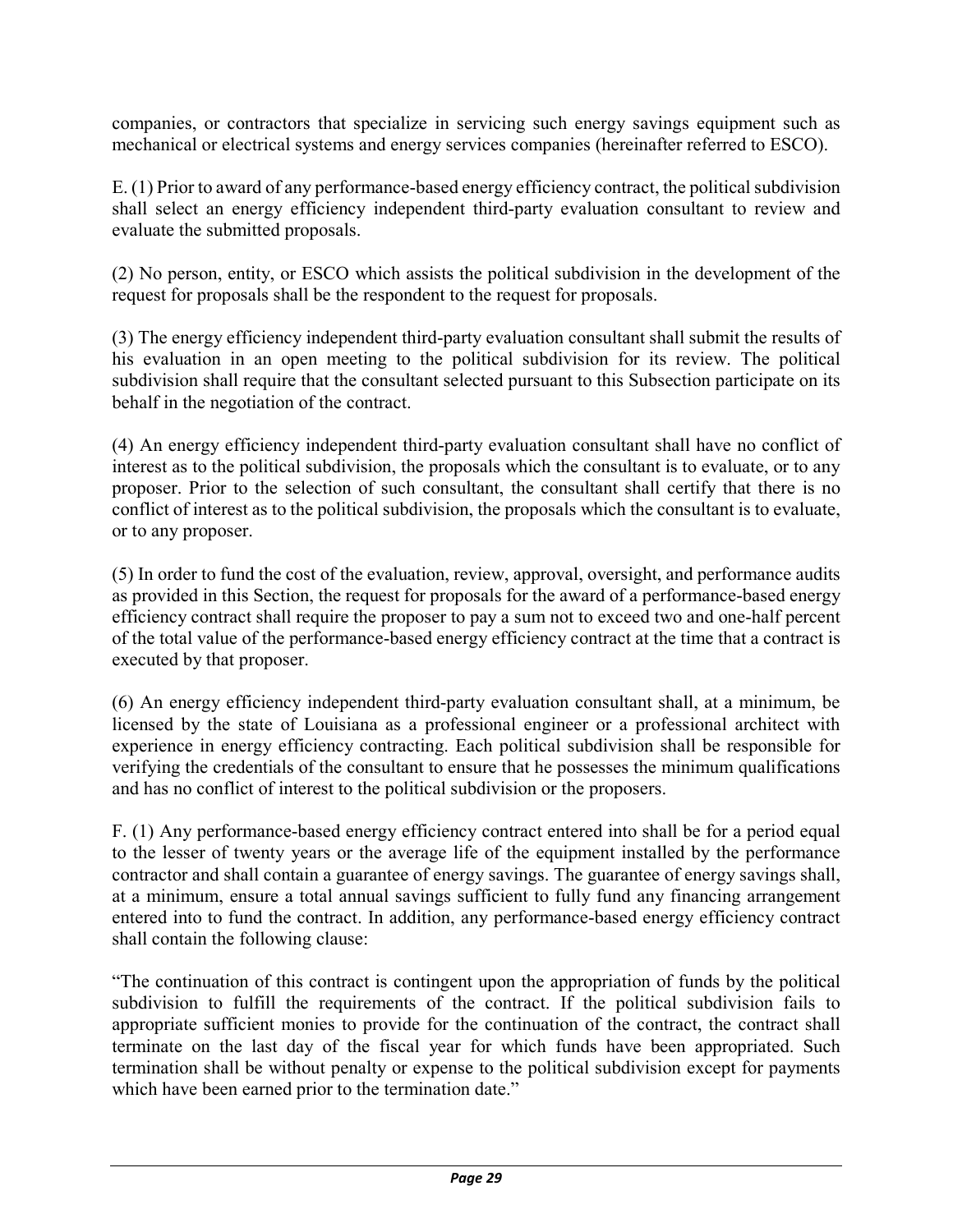(2) Any contract entered into pursuant to this Chapter shall include the total units of energy saved, the method, device or financial arrangement to establish a firm amount for the savings, the cost per unit of energy, and, if applicable, the basis for any adjustment in the stated cost for the term of the contract, and for each energy saving measure included in the contract, shall also provide the following:

(a) Detailed scope of work.

(b) Price to be paid by the political subdivision as the initial cost.

(c) Annual energy cost savings.

(d) Annual maintenance savings including any maintenance and operational savings associated with installation, including but not limited to services, parts, materials, labor, and equipment.

(e) Annual new maintenance cost including operating expenses added as a result of new equipment installed or services performed by the contractor.

(f) Total annual savings, which shall be determined by adding annual energy cost savings to annual maintenance savings and subtracting any annual new maintenance costs.

(g) All savings shall be guaranteed and measured on an annual basis.

(h) A schedule for submission of the annual savings audit reports.

(3) Except for proprietary company financial information, the responses to a request for proposals shall be public records pursuant the Public Records Law, R.S. 44:1, et seq.

# **§ 4547.2. Procedures**

A. Notwithstanding any other provision of law to the contrary, a political subdivision shall provide adequate public notice of the request for proposals for performance-based energy efficiency contracts by advertising in its official journal at least once a week for three different weeks. The first advertisement shall appear at least forty-two days before the last day that proposals will be accepted. In addition, written notice shall be mailed to persons, firms, or corporations who are known to be in a position to furnish such services at least forty-two days before the last day that proposals will be accepted.

B. The request for proposals shall indicate the relative importance of price and other evaluation factors and shall clearly define the criteria to be used in evaluating the proposals and the time frames within which the work must be completed. Fifty percent of the total weighted evaluation criteria of the proposal shall be determined by shortest payback, maximum savings, scope of the work, quality of the product, cost of maintenance, and quoted amount of the energy conservation measure (hereinafter referred to as ECM) selected.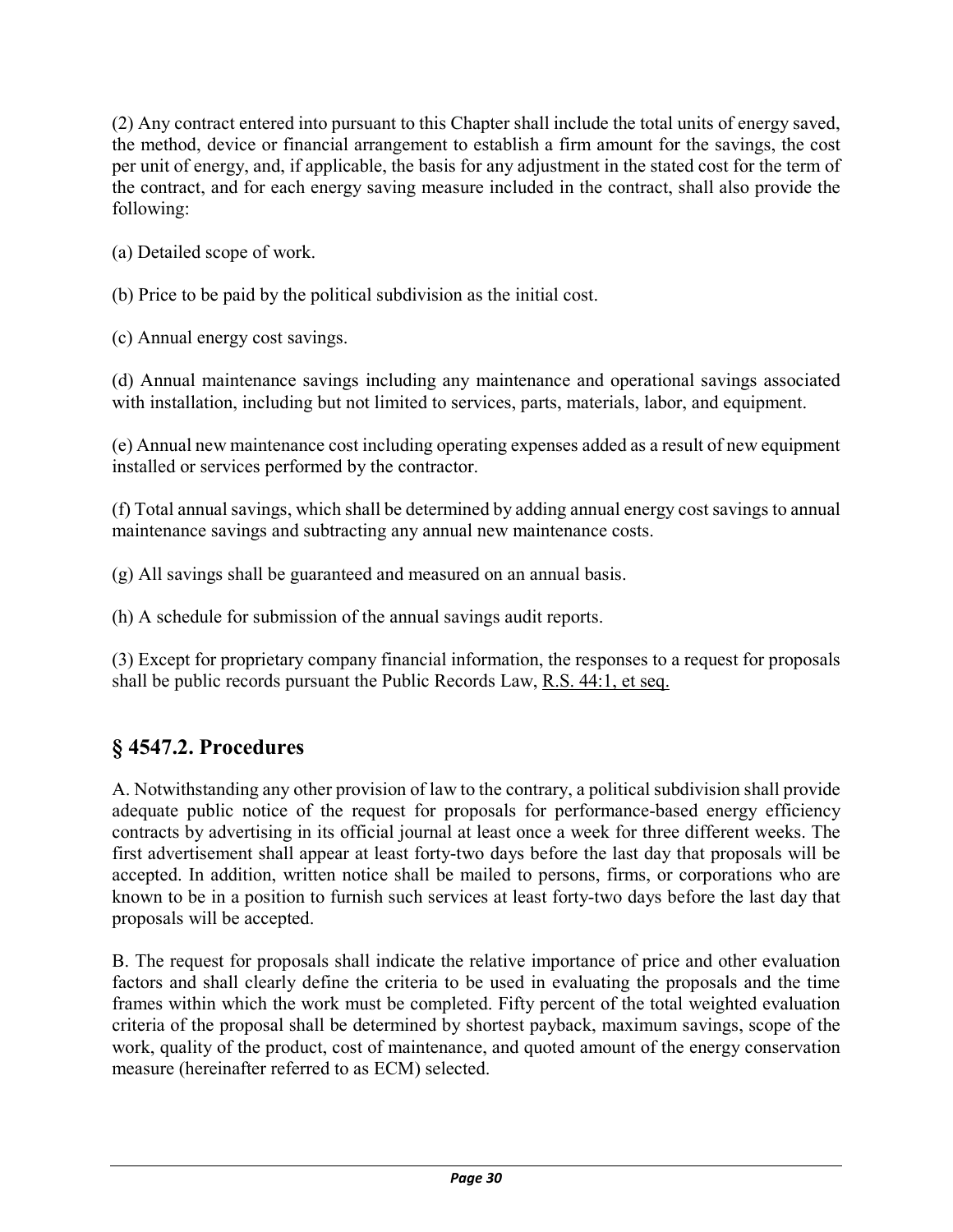C. Every request for proposals shall include the following mandatory provisions:

(1) Each ECM shall be listed separately and for each such proposed ECM the energy savings, operational savings, total savings, cost and payback shall be provided separately. Energy Conservation Measure (ECM) also means measures that are applied to existing buildings that improve energy efficiency and are life cycle cost effective. Operational savings means reduction of actual budget line items currently being expended or savings realized from the implementation or installation of energy cost savings measures.

(2) Detailed scope shall be provided for each ECM proposed, which describes each piece of equipment proposed and provides details for all services proposed.

(3) The required maintenance that must be performed to guarantee the savings forecast shall be described in detail for each ECM proposed and the cost of maintenance, if included in the proposed contract.

D. Award shall be made to the responsible offeror whose proposal is determined by the using agency of the governing body of the political subdivision to be the most advantageous, taking into consideration price and the evaluation factors set forth in the request for proposals.

E. Written or oral discussions shall be conducted with all responsible offerors who submit proposals determined to be reasonably susceptible of being selected for award.

F. A request for proposals or other solicitation may be cancelled or all proposals may be rejected if it is determined that such action is taken in the best interest of the political subdivision.

G. For any systems, including, but not limited to, facility automation and control systems proposed pursuant to this Chapter, there shall be provided full capabilities to operate, maintain, repair, update, reconfigure and engineer changes necessary to accommodate facility or operational changes or incorporate new energy savings control strategies. Such shall be available to the using political subdivision or its designee. There is no requirement under this law to provide any political subdivision with access to the operating system of the contractor. However, the user interface software must provide for all capabilities listed in this Section.

**H.** Each proposal shall clearly identify any and all responsibility of the political subdivision, if any, under the guarantee for each ECM including, but not limited to, operating hours, maintenance requirements, and operating protocols.

## **§ 4547.3. Term; guarantee of energy savings**

A. Notwithstanding any other provision of the law to the contrary, any performance-based energy efficiency contract shall be for a period equal to the lesser of twenty years or the average life of the equipment installed by the performance contractor and shall contain a guarantee of energy savings, for at least the term of the bonds sold or financing arrangement of the political subdivision to support the terms of the energy performance contract.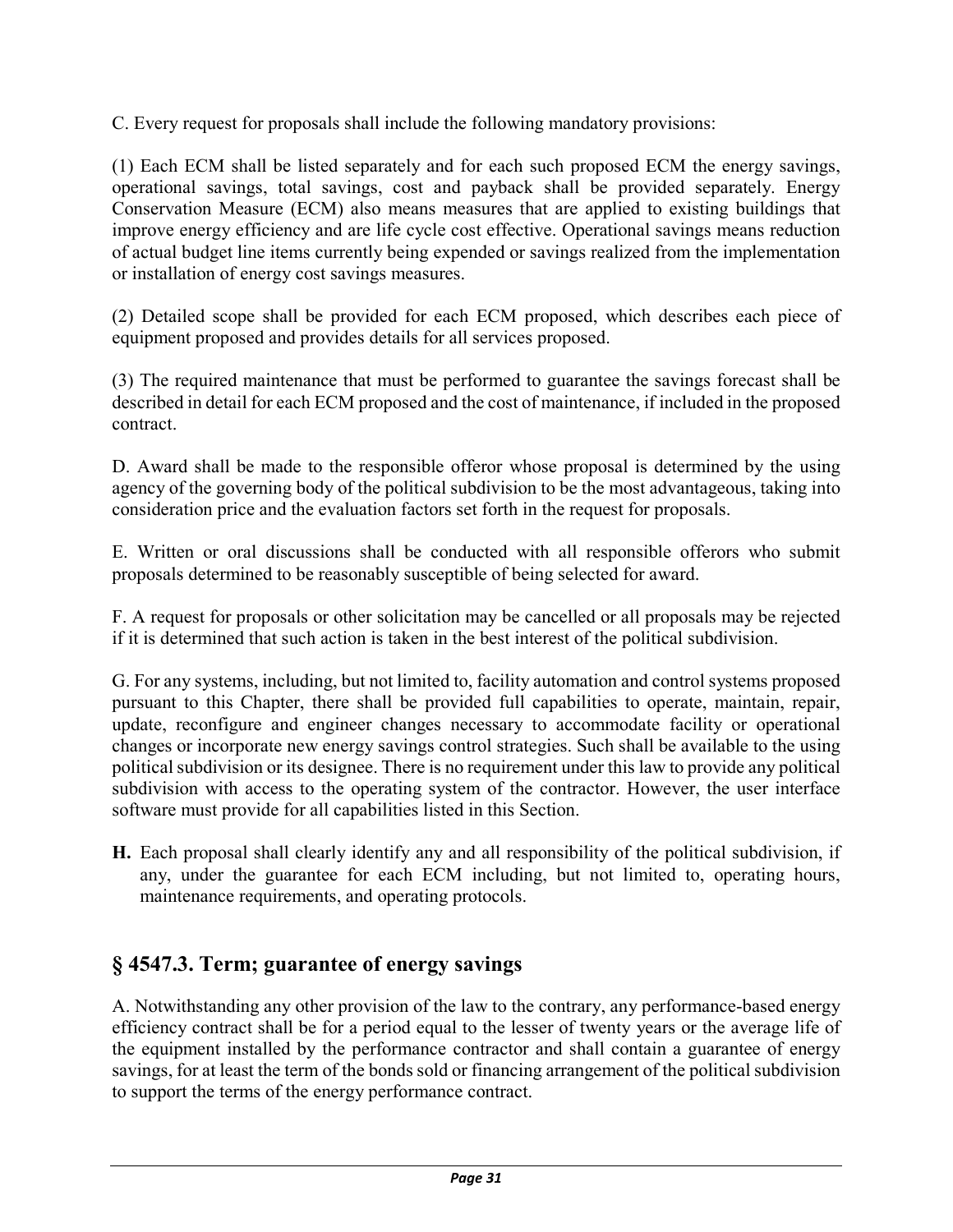B. When calculating "annual energy cost savings attributable to the services or equipment" installed pursuant to a performance-based energy efficiency contract as defined in R.S. 39:1484(14), maintenance savings shall be included. "Maintenance savings" means operating expenses eliminated and future capital replacement expenditures avoided as a result of new equipment installed or services performed by the performance contractor.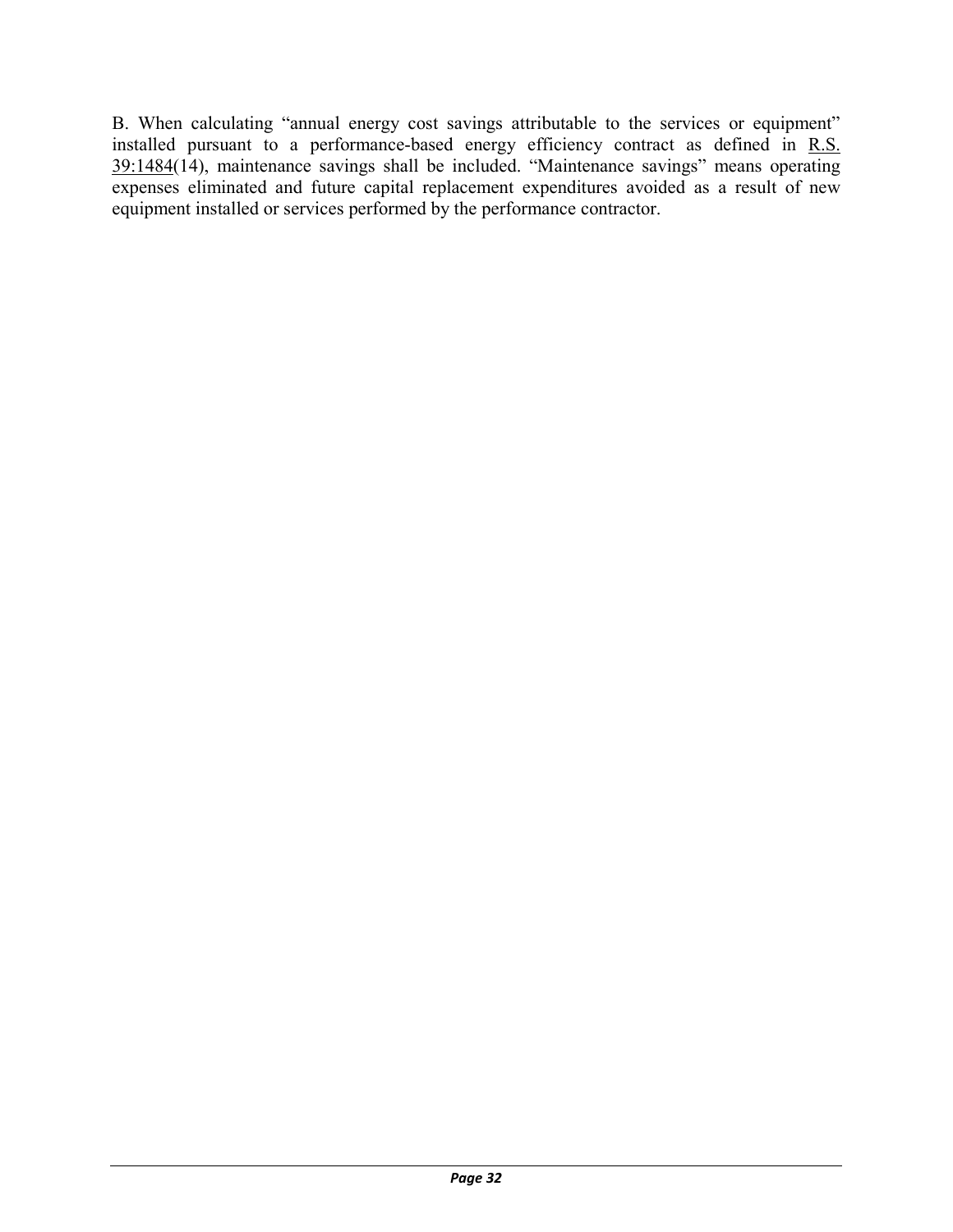### **CITY OF KENNER**

## **PROFESSIONAL ENGINEERING SERVICES CONTRACT INSURANCE SPECIFICATIONS**

#### **I. INSURANCE REQUIREMENTS:**

THE ENGINEER IS CAUTIONED TO ASSURE THAT THE TOTAL INSURANCE REQUIREMENTS FORTHISCONTRACT ARETHOROUGHLY REVIEWED, UNDERSTOOD AND MET. THE CITY OF KENNER (HEREIN AFTER REFFERRED TO AS KENNER) THROUGH ITS RISK MANAGEMENT CONSULANT WILL THOROUGHLY REVIEW THE COMPLETE INSURANCE DOCUMENTATION SUBMITTED. FAILURE TO COMPLY WITH THE TERMS AND CONDITIONS MAY BE GROUNDS FOR REJECTION OF AND/OR REFUSAL TO AWARD A CONTRACT. COVERAGES CANNOT EXCLUDE SERVICES PROVIDED TO CITY OF KENNER.

#### **A. GENERAL:**

The following insurance requirements shall be provided and shall apply on a primary basis; KENNER shall be excess and non-contributing. Latitude is given to the ENGINEER. The total limit of insurance must be equal to or greater than the minimum acceptable limits indicated below. If any policies contain deductible or self-insurance retention, then the evidence of insurance for those policies shall disclose the deductible/ retention amount. The maximum deductible or retention amount allowed for the ENGINEER for this Contract shall be no more than \$10,000. Additionally, each line of insurance may have its own set of requirements that must be met. Where indicated "(If applicable)", coverage will be required if it is necessary for the ENGINEER to perform Work in an environment that requires that specific coverage. **"CLAIMS MADE" POLICIES OF INSURANCE ARE NOT ACCEPTABLE** for auto liability, general liability, employers' liability, and umbrella liability, if applicable.

#### **B. INSURANCE:**

Insurance obtained and maintained in the name of the ENGINEER shall contain the following coverages and limits**:**

#### **1. WORKERS' COMPENSATION:**

- a. State Act Louisiana Statutory Requirements; provide Other States coverage; if applicable
- b. Employers Liability with Minimum acceptable limits of: \$1,000,000/\$1,000,000/\$1,000,000;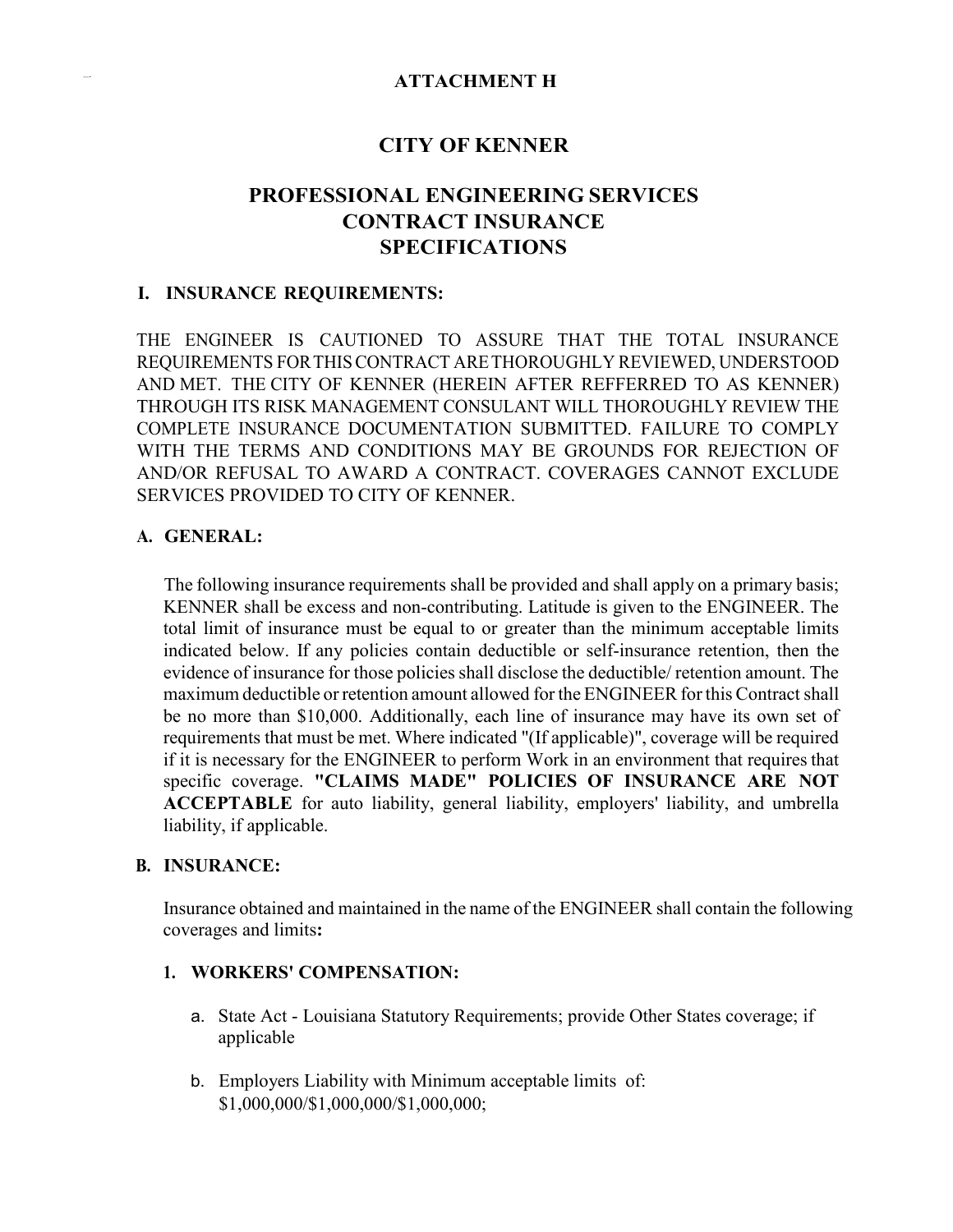- c. Waiver of subrogation to include both written and oral contractsin favor of The City of Kenner, its elected and appointed officials, agents, directors, servants, employees, volunteers, and any other entities who may require waivers by specific contract;
- d. Thirty (30) days prior written notice of cancellation, non-renewal or adverse material change.

## **2. GENERAL LIABILITY:**

- a. Commercial General Liability Form CG 0001 or pre-approved equivalent;
- b. Minimum acceptable limits of \$1,000,000 per occurrence; \$2,000,000 aggregate;
- c. Amendment Aggregate limits of insurance (per project), [CG 25 03] 9 (edition 11 85) or the most recent edition in use in Louisiana or pre-approved equivalent.
- d. Fire Legal Liability Coverage in the amount of \$300,000 per occurrence, \$1,000,000 aggregate.
- e. Additional Insured endorsement in favor of The City of Kenner, its elected and appointed officials, agents, directors, servants, employees and volunteers on [CG 20 10 Form B (edition 11 85) or CG 2026 (edition 11 85)];
- f. Waiver of Transfer of Rights of Recovery Against Others to Us to include both written and oral contracts in favor of The City of Kenner, its elected and appointed officials, agents, directors, servants, employees, and volunteers;
- g. Thirty (30) days prior written notice of cancellation, non-renewal or adverse material change.

*Note: The general liability coverage's shall not exclude any standardized coverage included in the required basic form or limit Contractual Coverage's for this Contract in any way that would prohibit or limit the reporting of any claim or suit and the subsequent defense and indemnity that would normally be provided by the policy. General liability shall include coverage under the fire legal liability and premises medical payments sections.*

## **3. AUTO LIABILITY:**

- a. Minimal acceptable limit: \$500,000 Combined Single Limits;
- b. Liability coverage to be provided for Any Auto; or for All Owned autos and Hired and Non-owned Autos;
	- c. Additional Insured endorsement in favor of The City of Kenner, its elected and appointed officials, agents, directors, servants, employees, and volunteers;
	- d. Waiver of Transfer of Rights of Recovery Against Others to Us to include both written and oral contracts in favor of The City of Kenner, its elected and appointed officials, agents, directors, servants, employees, and volunteers;
	- e. Thirty (30) days prior written notice of cancellation, non-renewal or adverse material change.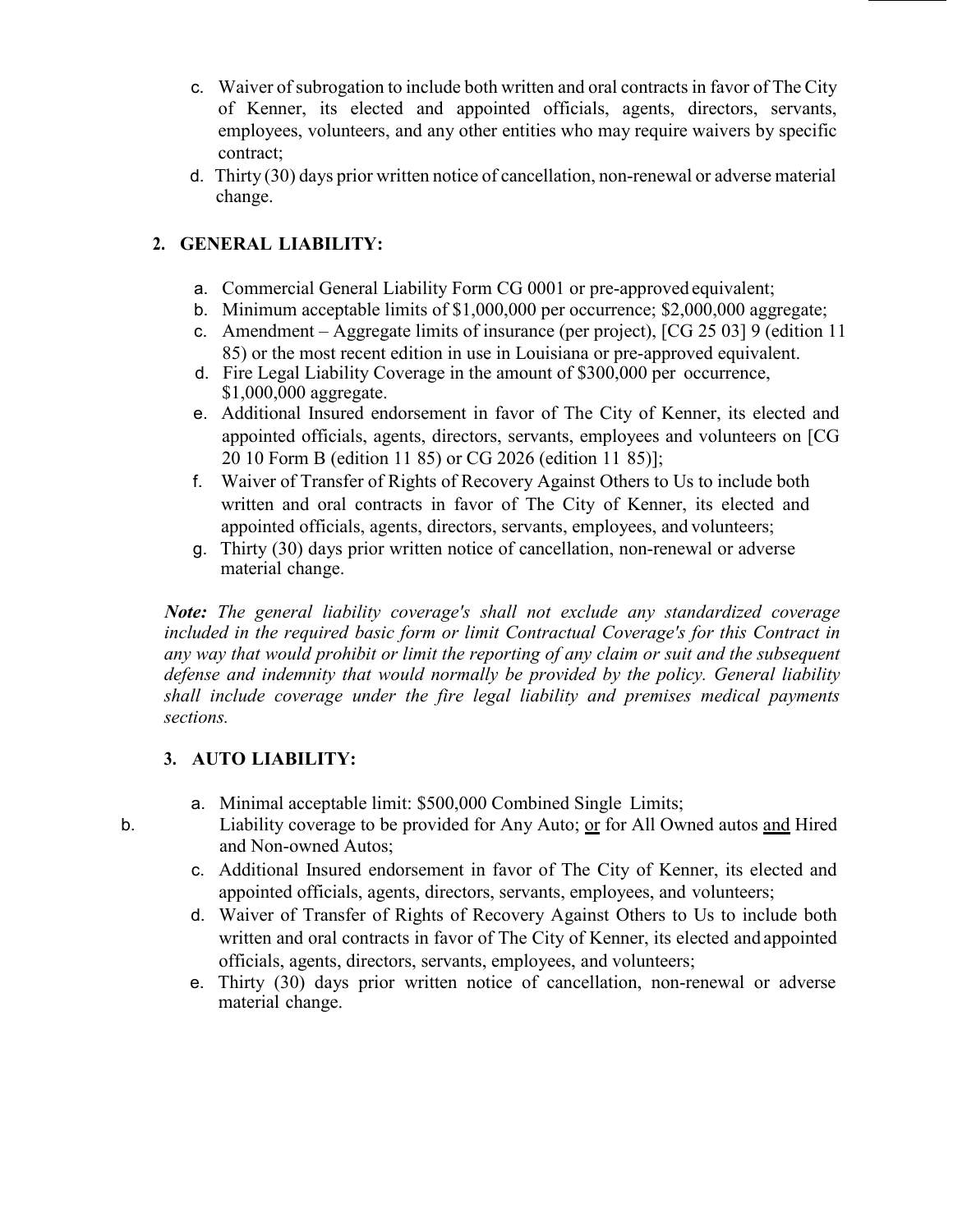#### **4. PROFESSIONAL LIABILITY:**

- a. Minimal acceptable limits: \$3,000,000 Per Loss; \$3,000,000 aggregate.
- b. If written on a Claims-Made basis, the retroactive date of coverage shall be no later than the inception date of the claims made coverage;
- c. Any retrospective date applicable to coverage will be maintained or an extended discovery period will be exercised for a period of three (3) years beginning when the Work is completed;
- d. Sixty (60) days prior written notice of cancellation, non-renewal or adverse Material change;
- e. This insurance shall provide primary coverage for claims and/or suits which may arise out of or result from the ENGINEER'S scope of Work as described in the Contract and its amendments; and
- f. KENNER shall have the right to request a copy of loss runs associated with the current in force policy to determine if the policy limits have been impaired to an unacceptable level.

### **II GENERAL SPECIFICATIONS**

#### **A. Engineer's Liability Insurance:**

The ENGINEER shall purchase in its name, maintain at its sole cost, and expense such liability and other insurance as set out in the insurance requirements of this Contract. This insurance will provide primary coverage for claims and/or suits which may arise out of or result from the ENGINEER's performance and furnishing of the Work, whether it is performed by the ENGINEER, any subcontractor, partner, supplier, or by anyone directly or indirectly employed by any of them to perform or furnish any of the Work, or by anyone for whose acts any of them may be liable and shall name The City of Kenner, its elected and appointed officials, agents, directors, servants, employees, and volunteers as an additional insured there under. Additionally, the ENGINEER should be aware of and comply with any requirements of its own insurance policies.

The ENGINEER shall require all subcontractors to maintain, in limits equal to or greater than ENGINEER's, the same insurance coverage for Work performed or materials provided for the Work. The ENGINEER shall insert this requirement in all contracts or agreements written and/or oral with all entities and/or persons who perform any Work under this Contract. At no time shall the ENGINEER allow any subcontractors to perform Work without the required types and limits of insurance coverage.

#### **B. General Requirements:**

#### 1. **Qualifications ofInsurers**:

*a.* All insurance coverages required for this Contract are to be purchased and maintained by the ENGINEER from insurance companies that are duly licensed by the State of Louisiana to issue insurance policies for the limits and coverages so required. Such insurance companies utilized are to have a minimum rating of A VI as of the most currently published *A.M. Best Guide.*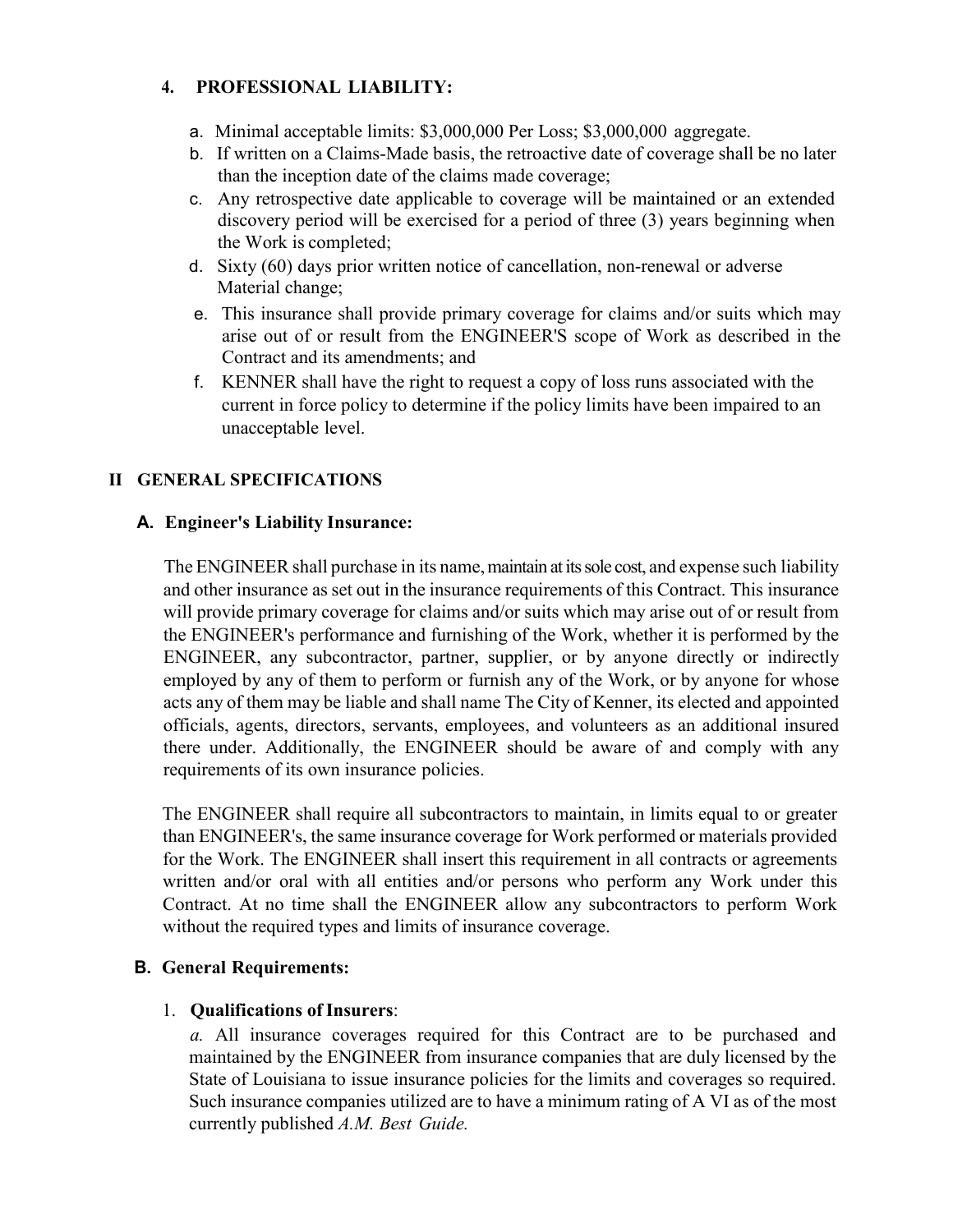b. If the insurance company providing any insurance coverage furnished by the ENGINEER is declared bankrupt, becomes insolvent, has its right to do business in Louisiana terminated, or it ceases to meet the requirements of this Contract, the ENGINEER shall, within thirty (30) days thereafter, substitute another insurance company(s) acceptable to KENNER. KENNER reserves the right to mandate cessation of all Work until the receipt of acceptable replacement insurance.

2. **Partnerships**: If the ENGINEER is a partnership then the evidence of all primary and excess liability insurance required to be maintained during the term hereunder shall be furnished in the name of the partnership. Evidence of continuing primary commercial general liability insurance, which shall remain in effect in the name of partnership, shall also be furnished.

#### 3. **Certificates of Insurance/Policies ofInsurance**:

- a. The ENGINEER shall deliver to KENNER certificates of insurance, with copies to each additional insured identified in the Contract, evidencing all insurance that the ENGINEER has purchased and shall maintain in accordance with this Contract. In order to avoid confusion and/or delays in the progress of the Contract it is mandatory that within ten (10) days after the notification of the award of the Contract, the ENGINEER shall furnish to KENNER the certificates of insurance as required in this Contract. It is imperative that the certificates show all form numbers and edition dates and that all certificates are in compliance with this Contract. Where Insurance Service Office (ISO) or National Council on Compensation Insurance (NCCI) forms do not provide the coverage, then, at a minimum, "sample" or "draft" policies and/or forms and endorsements shall be furnished to KENNER attached to the certificate. KENNER reserves the right to require a complete copy of all policies, forms and endorsements, if it is deemed necessary.
- b. Except for those insurance policies which require a "per project" aggregate all certificates of insurance for policies that contain an aggregate limit must be accompanied by a statement that the aggregate limit is not impaired, or, if the aggregate limit is impaired, to what extent. KENNER may require that any impaired aggregate(s) be replenished in its favor prior to commencement of Work and/or during the progress of the Work.
- c. If the ACORD Certificate of Insurance Form is used, the cancellation portion of the Certificate is to be modified by deleting the words "endeavor to" which appear before the number of cancellation days and by deleting the phrase "but failure....agents or representatives." The Certificate shall also be modified by stipulating that KENNER will receive thirty (30) days prior written notice of any material adverse change(s) to and/or non-renewal of the respective policy (s). All certificates of insurance shall list all endorsements attached to the respective policies and if the listed endorsements are not ISO and/or NCCI forms then a copy of the endorsements is to be attached to the respective Certificate of Insurance.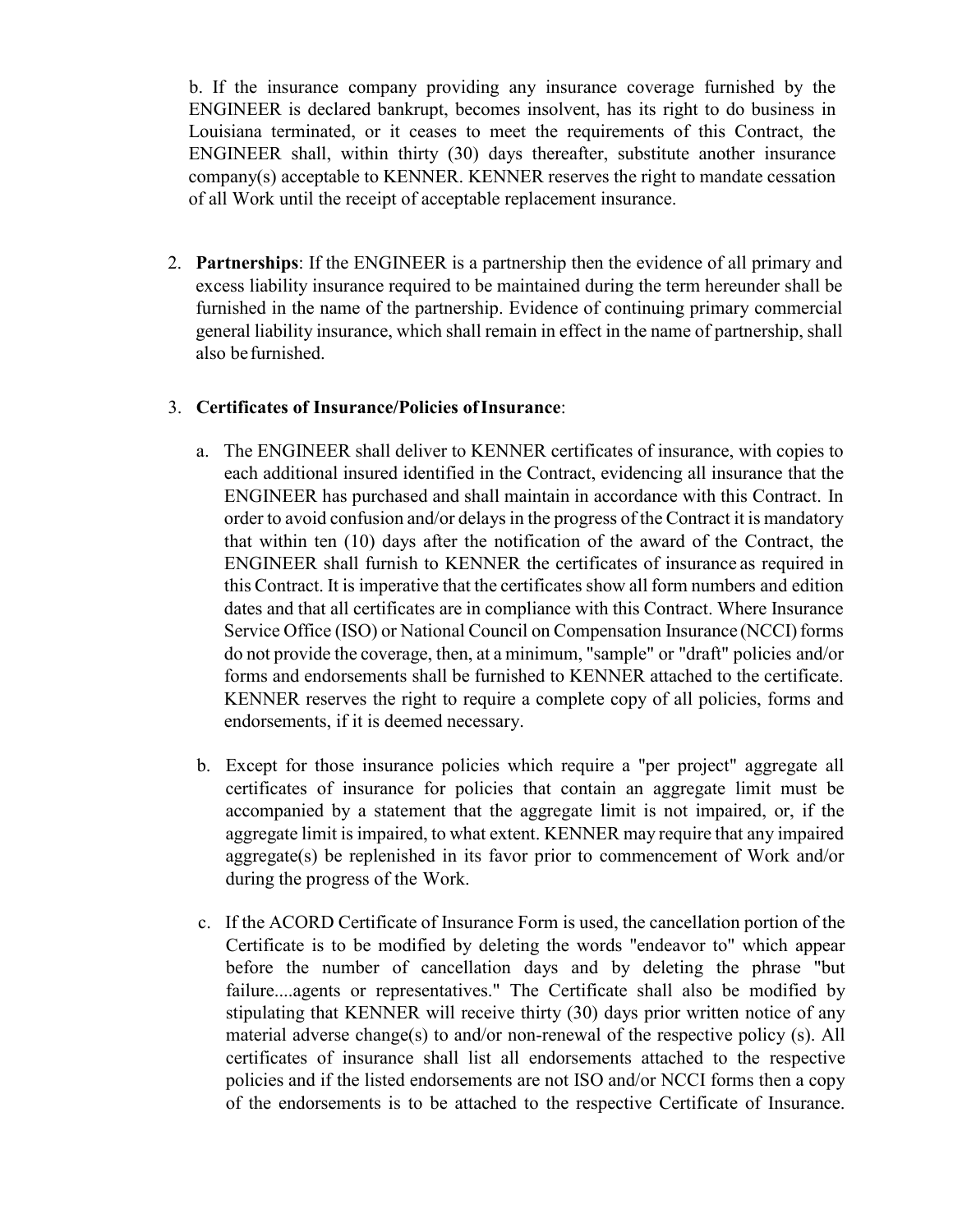KENNER reserves the right to request removal of any endorsement(s) that it finds jeopardizes its own insurance portfolio. KENNER reserves the right to request certified copies of any policy(s) evidenced by the Certificate(s) of Insurance. The requested certified copies should be provided to KENNER within ten (10) days of the written request.

4. **Objection by KENNER**: If KENNER has any objection to the coverage afforded by or any other provisions of the insurance required to be purchased and maintained by the ENGINEER in accordance with the insurance requirements for the Work on the basis of non-conformance with the Contract, KENNER shall notify the ENGINEER in writing within fifteen (15) days after receipt of the Certificates. The ENGINEER shall provide a written response to KENNER's objections within ten (10) days from the date of the letter request.

5. **The ENGINEER'S Failure**: Upon failure of the ENGINEER or his subcontractor to purchase, furnish, deliver or maintain such insurance asrequired herein, at the election of KENNER, the Contract may be forthwith declared suspended, discontinued, or terminated. Failure of the ENGINEER to purchase and maintain insurance shall not relieve the ENGINEER from any liability under the Contract, nor shall the insurance requirements be construed to conflict with the obligations of the ENGINEER concerning indemnification.

- 6. **No waiver of liability:** Acceptance of evidence of the insurance requirements by KENNER in no way relieves or decreases the liability of the ENGINEER for the performance of the Work under this Contract. Additionally, the ENGINEER is responsible for any losses, expenses, damages, claims and/or suits and costs of any kind which exceed the ENGINEER's limits of liability or which may be outside the coverage scope of the ENGINEER's insurance policies. The insurance requirements outlined in this Contract shall in no way be construed to limit or eliminate the liability of the ENGINEER that may arise from the performance of Work under this Contract. The ENGINEER's coverage is to be primary for any and all claims and/or suits related to or arising from the Work and any of the insurance coverage(s) maintained by KENNER is/are to be deemed as excess of the ENGINEER's insurance coverage and shall not contribute with or to it in any way.
- 7. **No Recourse Against KENNER:** The insurance companies issuing the policies shall have no recourse against KENNER for payment of any premiums, deductibles, retentions or for assessments under any form or policy. These shall be borne by and be the sole responsibility of the ENGINEER.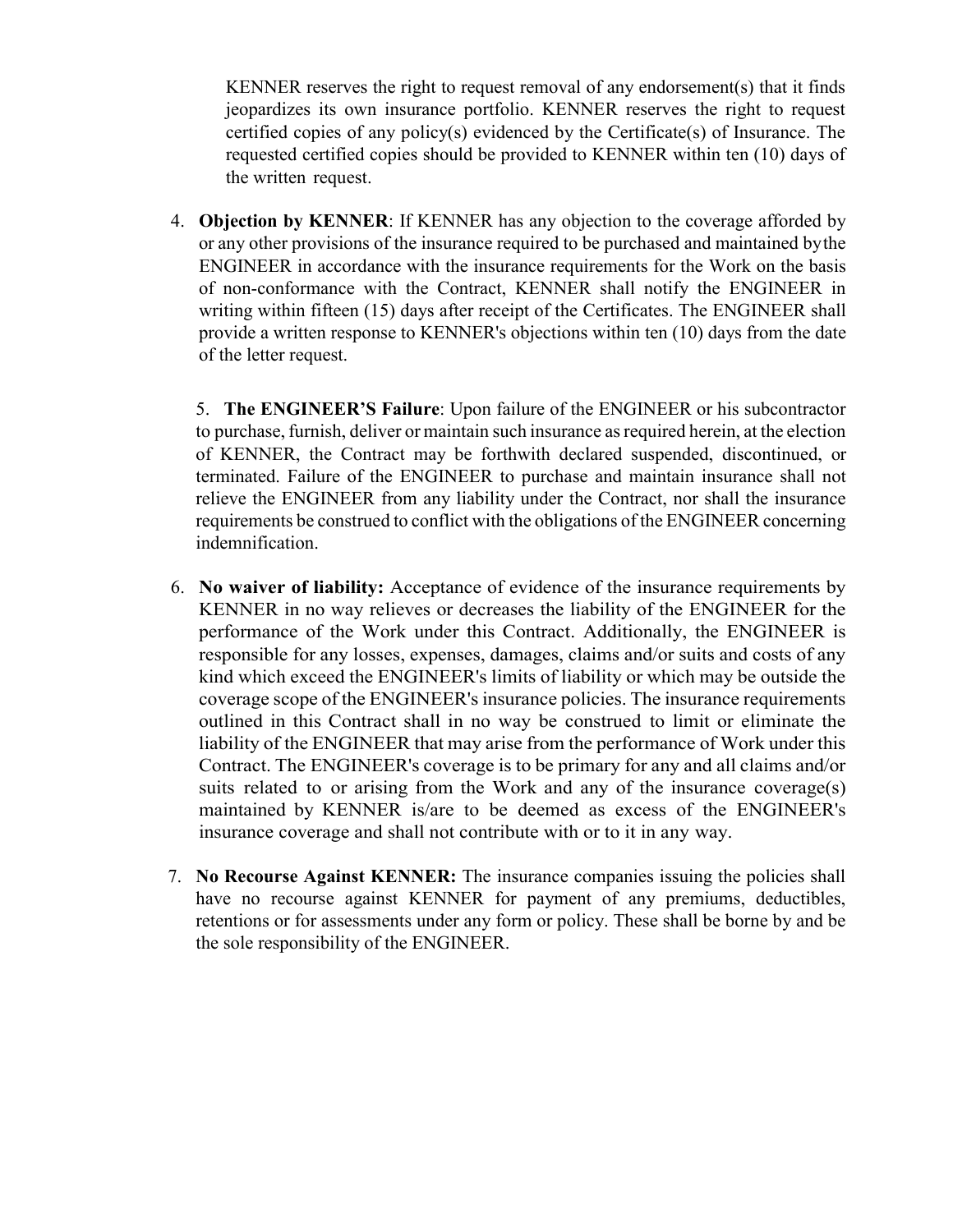### **ATTACHMENT I**

## **CERTIFICATION OF SUBMISSION**

This RFP must be signed by an authorized Representative of the Company/Firm for the Submission to be valid. Signing indicates that you certify compliance with all instructions, terms, conditions, and specifications and further certifies that the person signing this RFP and submitting the Response is duly authorized to act on behalf of the company. Furthermore, a copy of a corporate resolution, certificate of authority, affidavit or any document verifying the requisite authority must be provided in the Response.

|             | (Type or Print Name of Person Authorized to Sign) |             |              |
|-------------|---------------------------------------------------|-------------|--------------|
|             | (Company Name)                                    |             |              |
|             | (Street Address)                                  |             |              |
|             | (City, State, Zip)                                |             |              |
| (Area Code) | (Phone Number)                                    | (Area Code) | (Fax Number) |
|             | (Email Address)                                   |             |              |
|             | (Signature of Person Authorized to Sign)          |             |              |
|             | (Title of Person Authorized to Sign)              |             |              |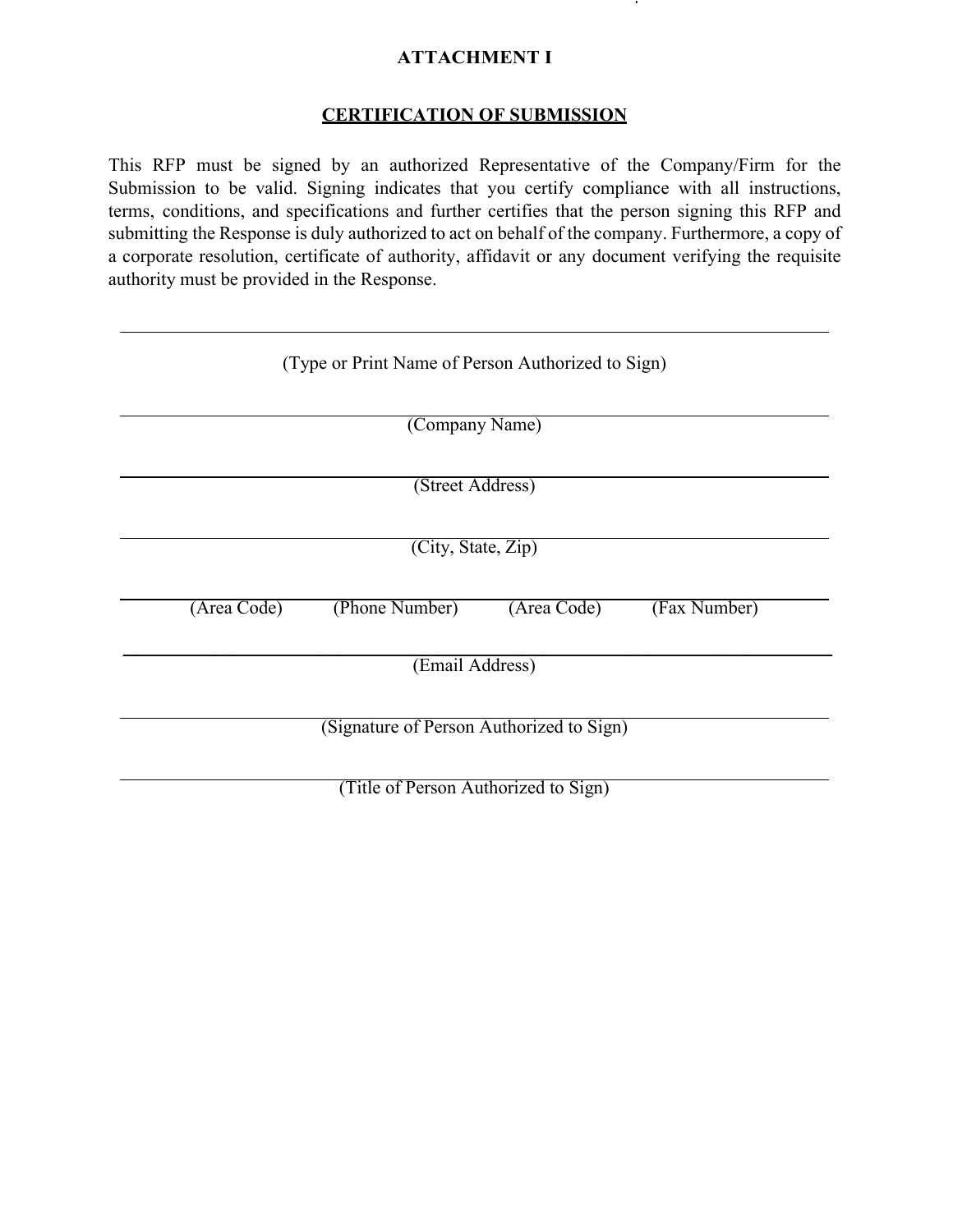### **ATTACHMENT J**

### **CORPORATE RESOLUTION**

| Excerpt                                           | from | minutes                        | of | meeting | of | the | Board | of | Directors                                                                                                                                                                                                                                                                                                                                                                                                                                                                                                                                                                                                                                                                                                                                                                                                                                                                                                                                                       | of |
|---------------------------------------------------|------|--------------------------------|----|---------|----|-----|-------|----|-----------------------------------------------------------------------------------------------------------------------------------------------------------------------------------------------------------------------------------------------------------------------------------------------------------------------------------------------------------------------------------------------------------------------------------------------------------------------------------------------------------------------------------------------------------------------------------------------------------------------------------------------------------------------------------------------------------------------------------------------------------------------------------------------------------------------------------------------------------------------------------------------------------------------------------------------------------------|----|
|                                                   |      |                                |    |         |    |     |       |    |                                                                                                                                                                                                                                                                                                                                                                                                                                                                                                                                                                                                                                                                                                                                                                                                                                                                                                                                                                 |    |
| Incorporated.                                     |      |                                |    |         |    |     |       |    |                                                                                                                                                                                                                                                                                                                                                                                                                                                                                                                                                                                                                                                                                                                                                                                                                                                                                                                                                                 |    |
|                                                   |      | At the meeting of Directors of |    |         |    |     |       |    | , duly noticed and held on<br>, a quorum being there present, on motion duly made and                                                                                                                                                                                                                                                                                                                                                                                                                                                                                                                                                                                                                                                                                                                                                                                                                                                                           |    |
| seconded. It was:<br>RESOLVED. That<br>rescinded. |      |                                |    |         |    |     |       |    | be and is hereby<br>appointed, constituted and designated as agent and attorney-in-fact of the corporation with full<br>power and authority to act on behalf of this corporation in all negotiations, bidding, concerns and<br>transactions with the City of Kenner or any of its agencies, departments, employees or agents,<br>including but not limited to, the execution of all bids, papers, documents, affidavits, bonds, sureties,<br>contracts and acts and to receive and receipt therefore all purchase orders and notices issued<br>pursuant to the provisions of any such contract, this corporation hereby ratifying, approving,<br>confirming, and accepting each and every such act performed by said agent and attorney-in-fact.<br>I hereby certify the foregoing to be a true and correct copy of an excerpt of the minutes of the above<br>dated meeting of the Board of Directors of said Corporation, and the same has not been revoked or |    |

SECRETARY-TREASURER

**DATE**